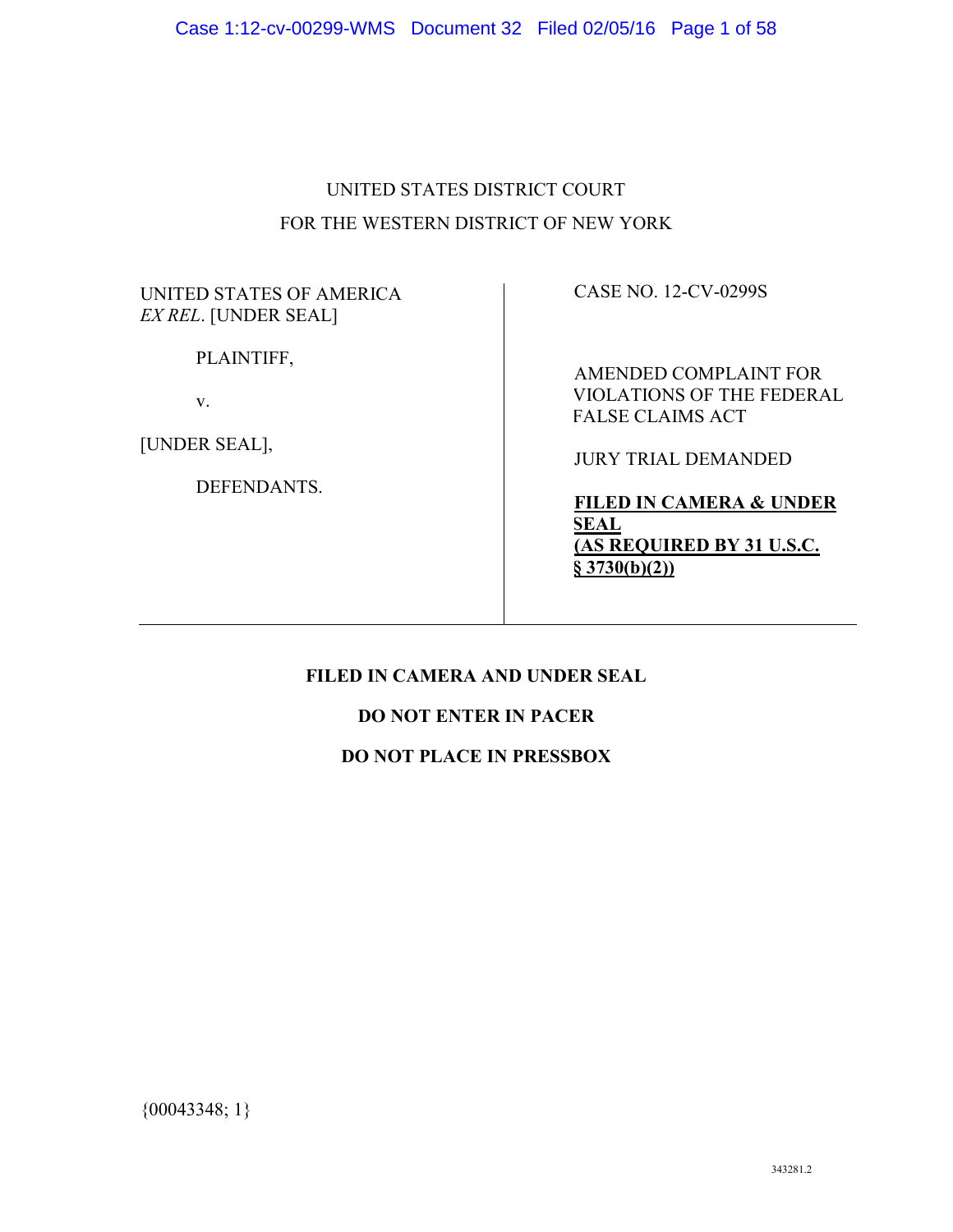### UNITED STATES DISTRICT COURT

### FOR THE WESTERN DISTRICT OF NEW YORK

UNITED STATES OF AMERICA *ex rel*. [UNDER SEAL RELATOR A],

PLAINTIFF,

v.

[UNDER SEAL DEFENDANT 1]; [UNDER SEAL DEFENDANT 2]; [UNDER SEAL DEFENDANT 3]; [UNDER SEAL DEFENDANT 4]; [UNDER SEAL DEFENDANT 5], and [UNDER SEAL DEFENDANT 6]

DEFENDANTS.

CASE NO. 12-CV-0299S

AMENDED COMPLAINT FOR VIOLATIONS OF THE FEDERAL FALSE CLAIMS ACT

JURY TRIAL DEMANDED

**FILED IN CAMERA & UNDER SEAL (AS REQUIRED BY 31 U.S.C. § 3730(b)(2))**

# **FILED IN CAMERA AND UNDER SEAL**

### **DO NOT ENTER IN PACER**

### **DO NOT PLACE IN PRESSBOX**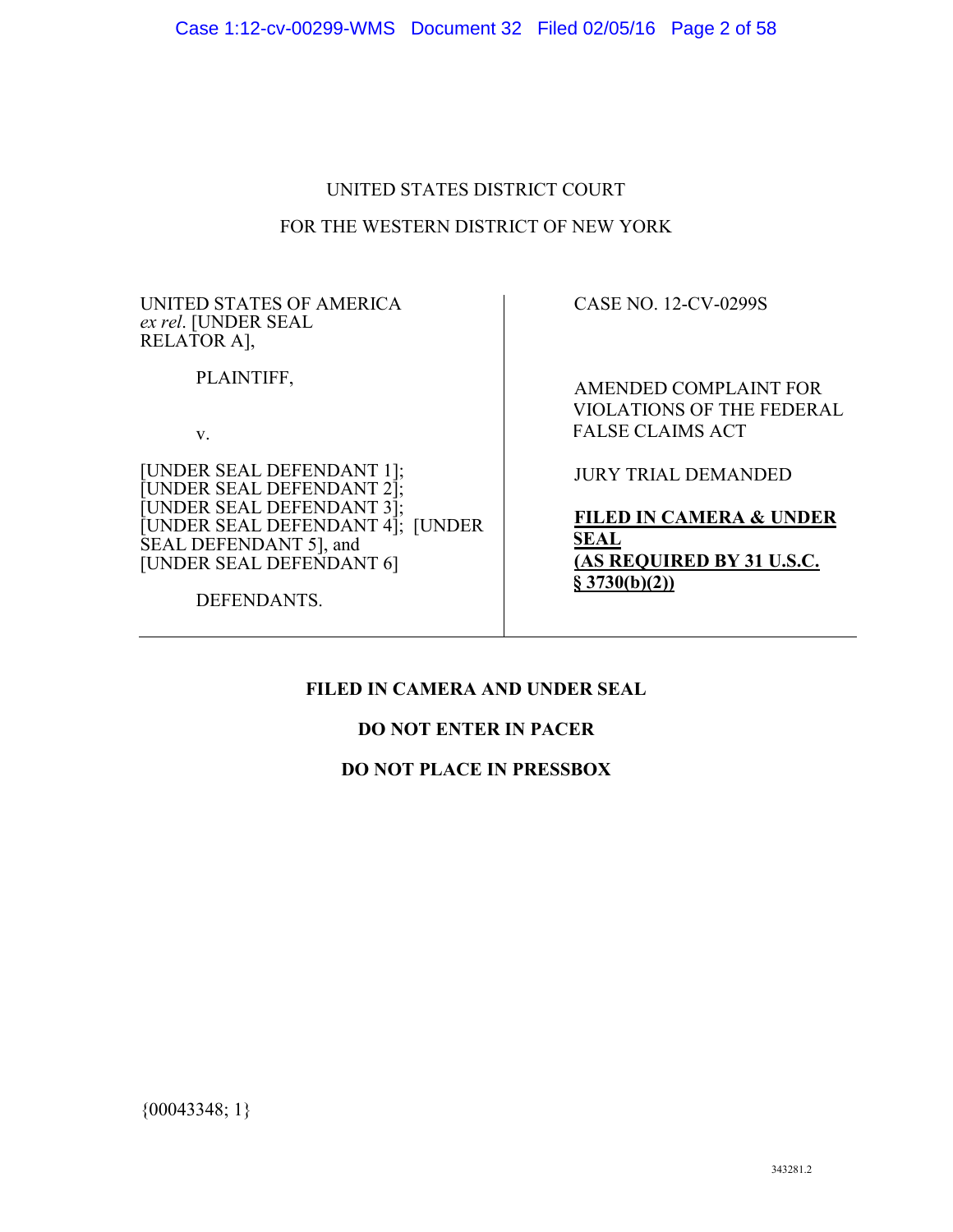#### **AMENDED COMPLAINT**

For their complaint, the United States of America ex rel*.* Under Seal Relator A (the "United States") alleges as follows:

### **I. INTRODUCTION**

1. This is an action to recover damages and civil penalties on behalf of the United States, the real party in interest, under the Federal False Claims Act, 31 U.S.C. §§ 3729–33 (the "FCA") against Under Seal Defendant 1, Under Seal Defendant 2, Under Seal Defendant 3, Under Seal Defendant 4, Under Seal Defendant 5, and Under Seal Defendant 6 ("Defendants").

2. Defendants are engaged in a scheme to knowingly submit, cause to be submitted, and conspire to submit false claims for payment to the United States by submitting false "risk adjustment" information to the Centers for Medicare & Medicaid Services ("CMS") to improperly increase the amounts CMS pays them or their clients through the Medicare Advantage program. Likewise, Defendants have knowingly retained overpayments received from CMS as a result of their false risk adjustment submissions.

 ${00043348; 1}$  1 3. The Medicare Advantage ("MA") program is designed to apply to Medicare a form of the "managed care" model commonly used by private health insurance companies. Under the managed care model, an employer or other organization seeking health care for its members—here the United States through the Medicare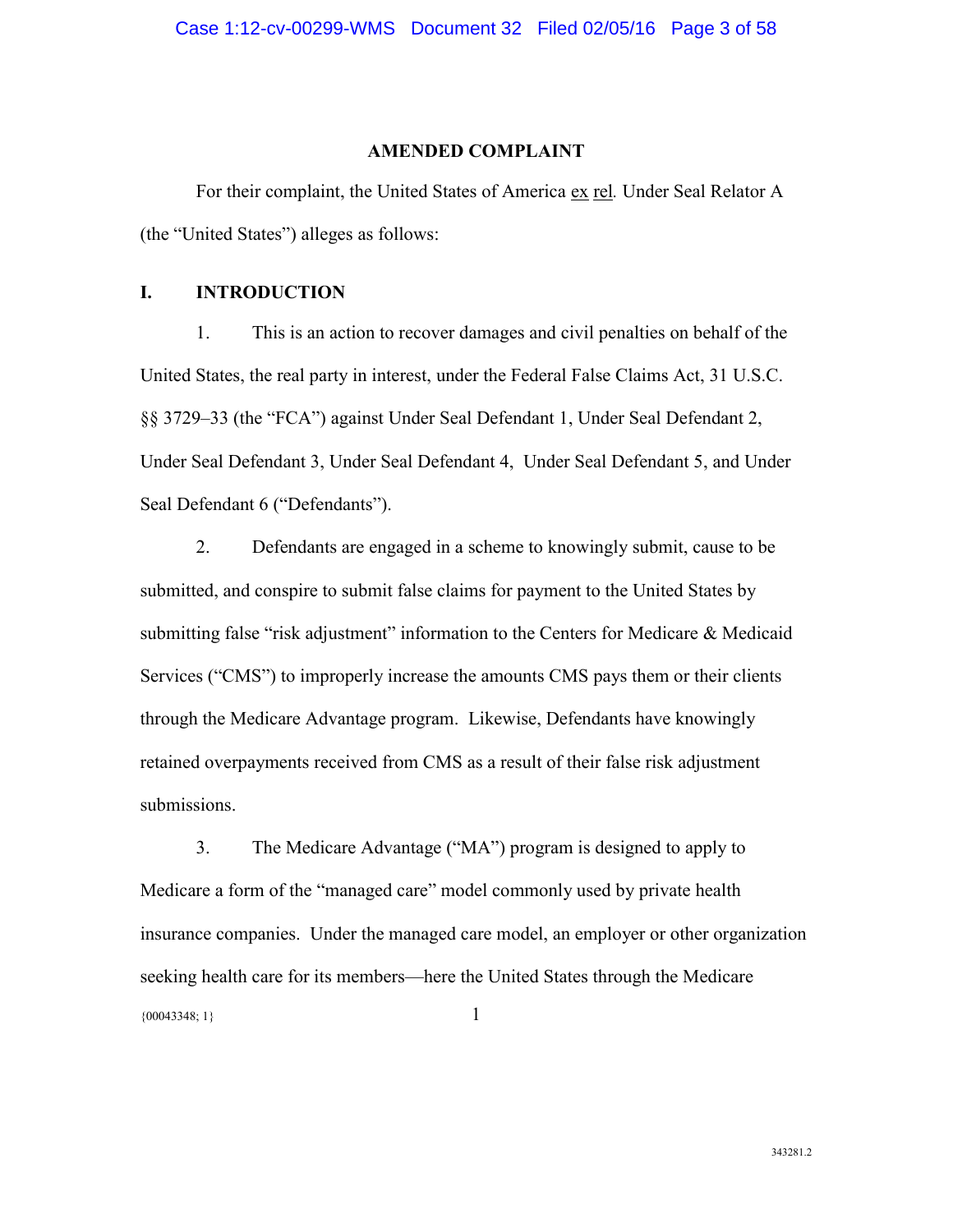### Case 1:12-cv-00299-WMS Document 32 Filed 02/05/16 Page 4 of 58

Program—pays a managed care organization a fixed fee to provide health services to its members. The payment is typically a per-member-per-month ("PMPM") rate, also known as a capitation rate. The managed care organization receiving capitation payments (often a hospital, physician group, or other health insurance company) is responsible for paying hospitals, physicians and all other medical providers for health care services provided to the plan's members. This differs from traditional fee-forservice ("FFS") models, where the organization pays individual physicians, hospitals, and other providers for each service they provide to the organization's members.

4. Through the MA program, Medicare allows private health insurers to set up managed care plans to cover Medicare beneficiaries. Medicare pays a monthly capitation rate for each beneficiary enrolled as an MA plan member. MA plans must then use that money to pay hospitals, physicians, and other health care providers for the services plan members receive, and to cover the plans' administrative expenses. Certain MA plans are also given money to pay for plan members' prescription drugs. Under both types of plans, CMS adjusts the capitation rate for each beneficiary to reflect that beneficiary's individual demographics (e.g., age and gender), geographic location, and health status.

 ${00043348; 1}$  2 5. The adjustment for each member's health status is one of the most significant components of the capitation rate. Individuals with multiple and/or serious health conditions account for more health care costs than healthy members. Accordingly,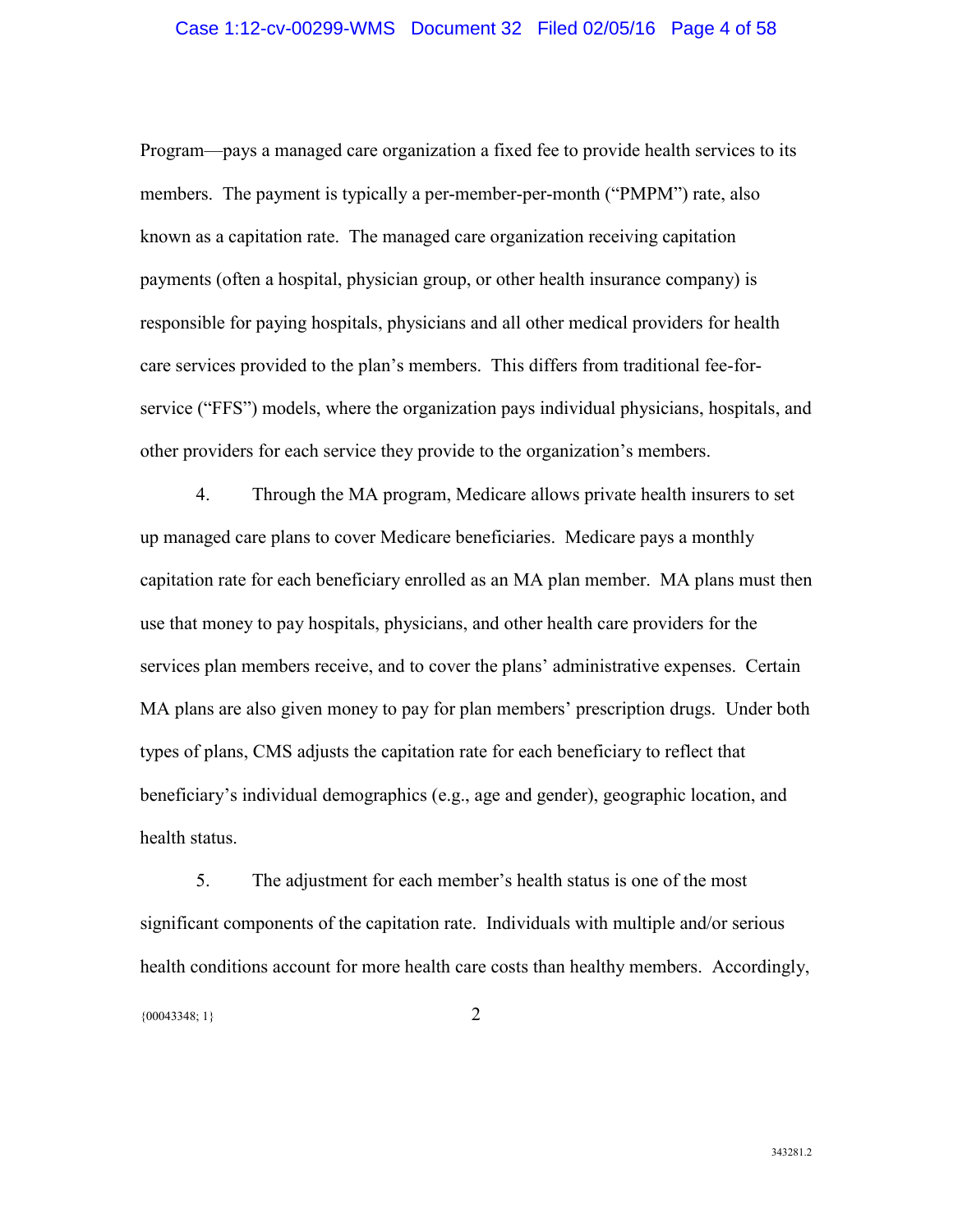### Case 1:12-cv-00299-WMS Document 32 Filed 02/05/16 Page 5 of 58

CMS pays a substantially higher capitation rate for members who have been recently treated for one or more serious, expensive diseases or conditions. These increased payments are known as "risk adjustment" payments. On average, CMS pays an MA plan close to \$3,000 per year for each condition a member has that requires a risk adjustment payment.

6. To receive risk adjustment payments, MA plans submit claims to CMS each year for each member for each qualifying disease or condition. When the plan submits these claims, it must assert that the member received treatment for the diagnosed condition from a qualified health care provider in the twelve-month period before the payment year. MA organizations may only submit risk adjustment claims if the individual patient has been diagnosed with the condition in question, consistent with established coding standards, and there is documentation in the patient's medical record that: (1) the diagnosis was treated or affected treatment; (2) in a face-to-face visit (except for pathology services performed by a pathologist); (3) by an appropriate provider; and (4) during the proper time period.

7. Under Seal Defendant 1, Under Seal Defendant 2, and Under Seal Defendant 6 are engaged in systematic fraud in which they routinely:

> (a) "Upcode" risk adjustment claims by submitting claims for diagnoses that the member does not have or for which the member was not treated in the relevant year, or by claiming that a member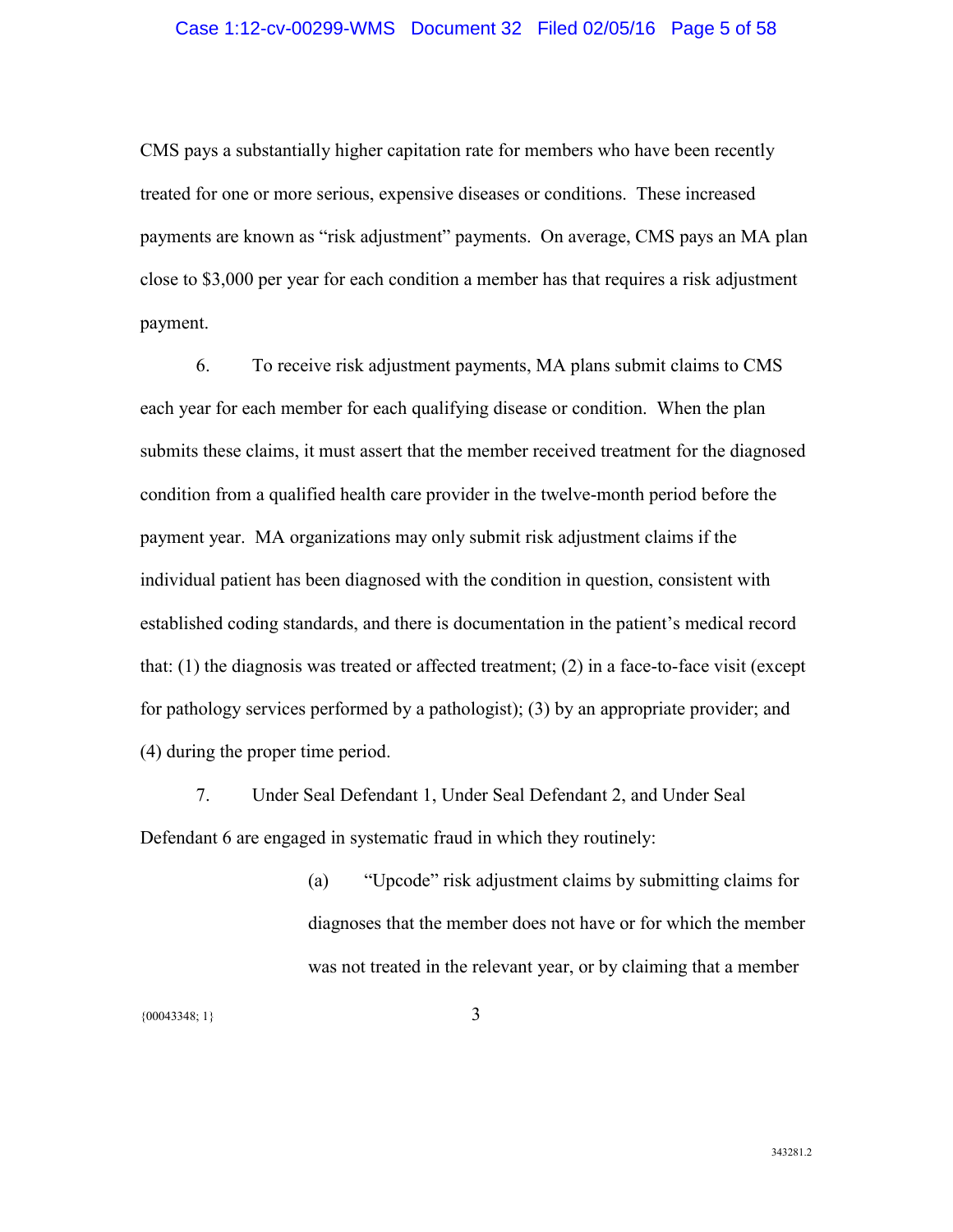was treated for a more serious condition than the member actually has; and

(b) refuse to correct (and refuse to reimburse Medicare for) previously submitted risk adjustment claims when defendants discover, or in the exercise of reasonable care should discover, that those previously submitted claims were false.

8. Under Seal Defendant 3, Under Seal Defendant 4, and Under Seal Defendant 5 are engaged in systematic fraud by assisting and causing MA organizations, including Under Seal Defendant 1, Under Seal Defendant 2, and Under Seal Defendant 6, to submit fraudulent risk adjustment claims, and failing to correct (and reimburse Medicare for) previously submitted false claims. Under Seal Defendant 4 and Under Seal Defendant 5 are top executives at Under Seal Defendant 3 and, in Relator's understanding, are the driving force behind Under Seal Defendant 3's fraudulent scheme.

9. Through this scheme, Defendants have defrauded the United States of millions of dollars.

10. Defendants' conduct alleged herein violates the federal False Claims Act. The federal False Claims Act (the "FCA") was originally enacted during the Civil War. Congress substantially amended the Act in 1986—and, again, in 2009 and 2010—to enhance the ability of the United States Government to recover losses sustained as a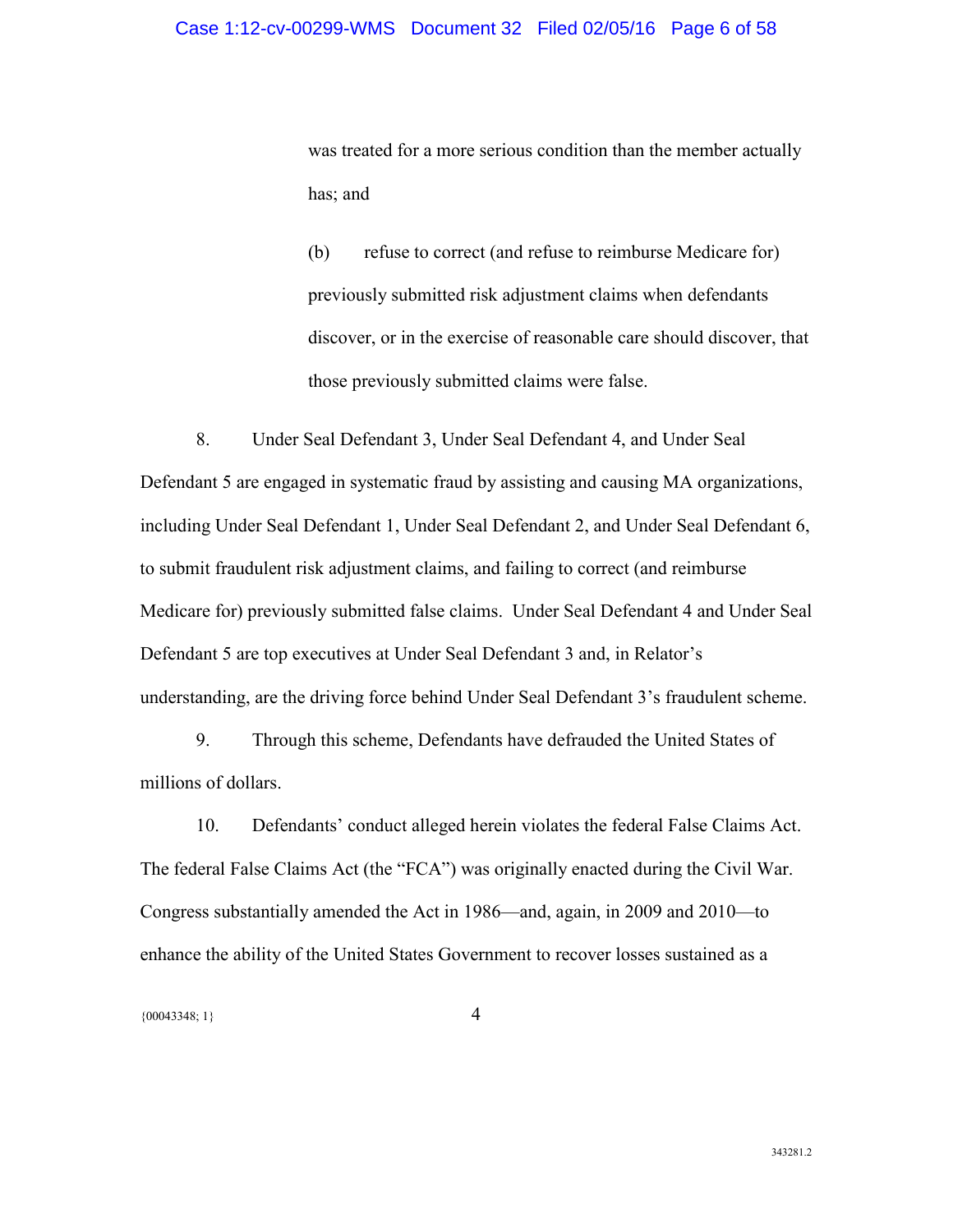### Case 1:12-cv-00299-WMS Document 32 Filed 02/05/16 Page 7 of 58

result of fraud against it. The Act was amended after Congress found that fraud in federal programs was pervasive, and that the Act, which Congress characterized as the primary tool for combating government fraud, was in need of modernization. Congress intended that the amendments would create incentives for individuals with knowledge of fraud against the Government to disclose the information without fear of reprisals or Government inaction, and to encourage the private bar to commit legal resources to prosecuting fraud on the Government's behalf.

11. The FCA prohibits, inter alia: (a) knowingly presenting (or causing to be presented) to the federal government a false or fraudulent claim for payment or approval; (b) knowingly making or using, or causing to be made or used, a false or fraudulent record or statement material to a false or fraudulent claim; (c) knowingly making, using, or causing to be made or used, a false record or statement material to an obligation to pay or transmit money or property to the Government, or knowingly concealing or knowingly and improperly avoiding or decreasing an obligation to pay or transmit money or property to the Government; and (d) conspiring to violate any of these three sections of the FCA. 31 U.S.C.  $\S$ § 3729(a)(1)(A)-(C), and (G). Any person who violates the FCA is liable for a civil penalty of up to \$11,000 for each violation, plus three times the amount of the damages sustained by the United States. 31 U.S.C. § 3729(a)(1).

12. For purposes of the FCA, a person "knows" a claim is false if that person: "(i) has actual knowledge of [the falsity of] the information; (ii) acts in deliberate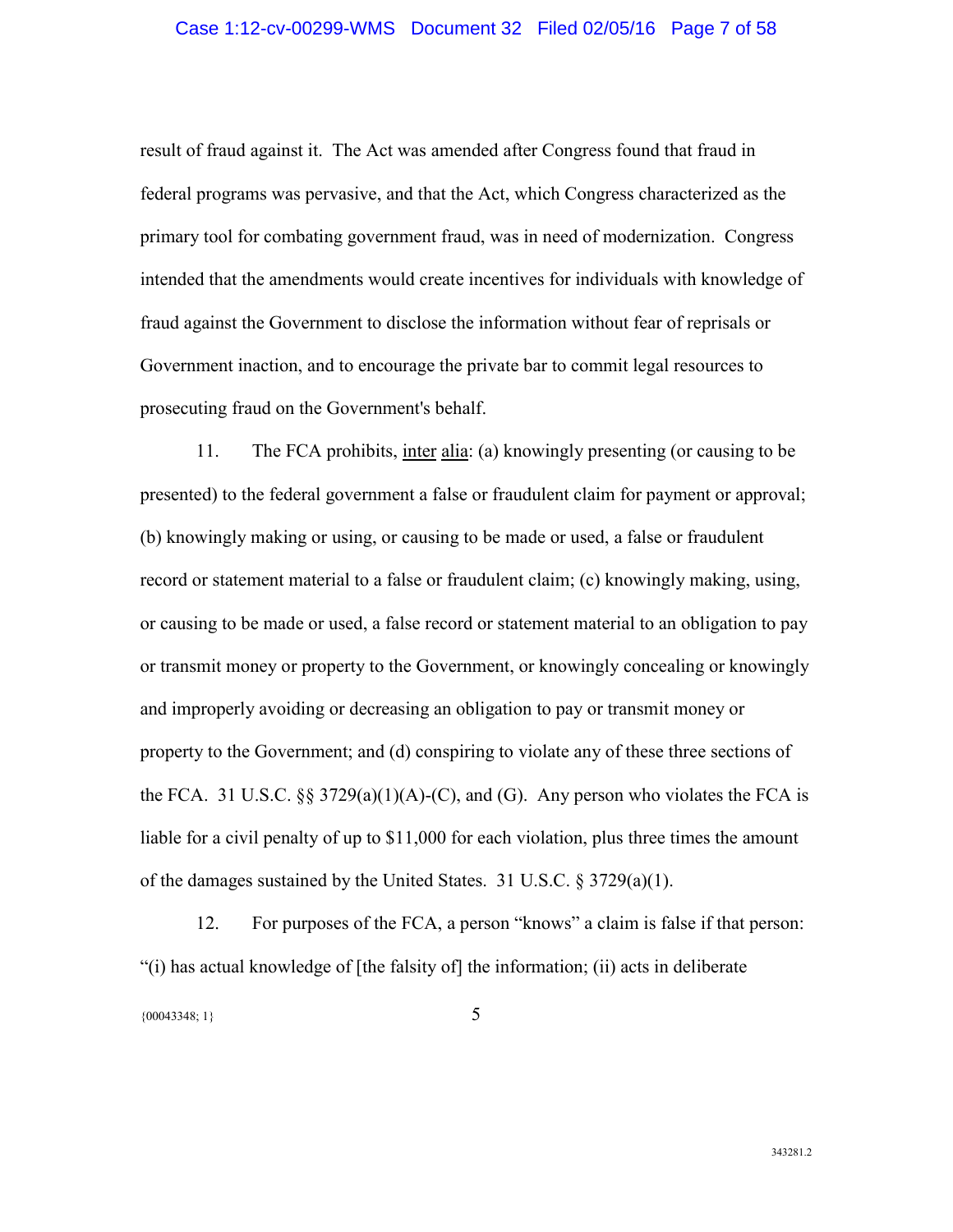### Case 1:12-cv-00299-WMS Document 32 Filed 02/05/16 Page 8 of 58

ignorance of the truth or falsity of the information; or (iii) acts in reckless disregard of the truth or falsity of the information." 31 U.S.C. § 3729(b)(1). The FCA does not require proof that the defendants specifically intended to commit fraud. Id. Unless otherwise indicated, whenever the words "know," "learn," discover," or similar words indicating knowledge are used in this Complaint, they mean knowledge as defined in the FCA.

13. Each claim for risk adjustment payments that defendants submitted or caused to be submitted to CMS, where the patient was not treated, by a qualified provider, for that condition in the year in question, and/or the treatment and condition are not properly documented in the medical record, is a false and/or fraudulent claim within the meaning of the FCA, so long as defendant knew the claim was false when it was submitted, or the defendant later discovered its falsity and refused to correct the claim.

14. The FCA allows any person having information about an FCA violation to bring an action on behalf of the United States, and to share in any recovery. The FCA requires that the Complaint be filed under seal for a minimum of 60 days (without service on the defendant during that time) to allow the government time to conduct its own investigation and to determine whether to join the suit.

15. Based on the foregoing laws, qui tam plaintiff / Relator Under Seal Relator A seeks, through this action, to recover damages and civil penalties arising from the false or fraudulent records, statements and/or claims that the Defendants made or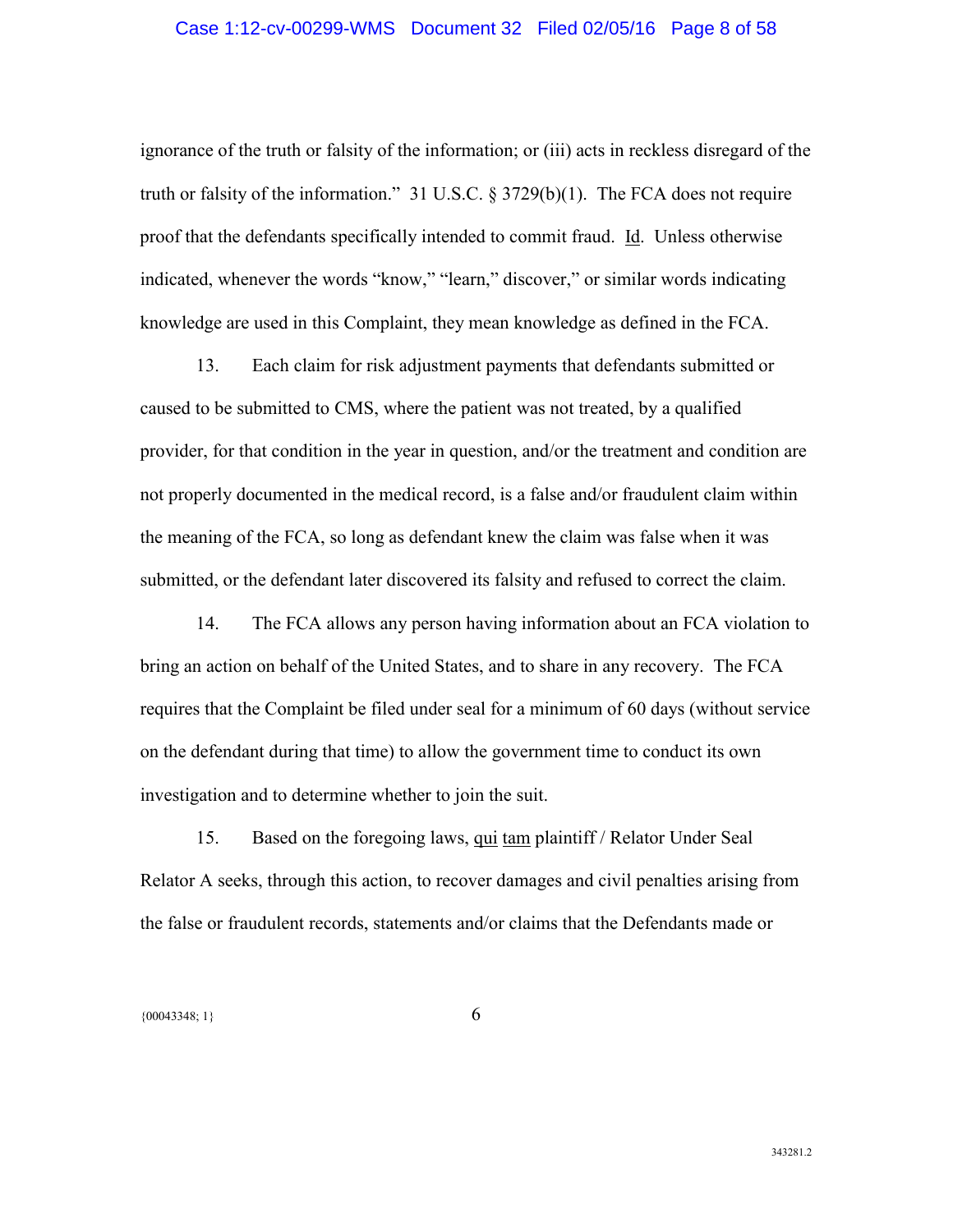### Case 1:12-cv-00299-WMS Document 32 Filed 02/05/16 Page 9 of 58

caused to be made in connection with false and/or fraudulent claims for Medicare Advantage and Medicare Part D risk adjustment payments.

### **II. PARTIES**

16. Under Seal Relator A is Teresa Ross ("Relator"), a resident of Vancouver, Washington and a former employee of Under Seal Defendant 1.

17. Under Seal Defendant 1 is Group Health Cooperative ("GHC"), a Washington non-profit corporation with its principal place of business in Seattle, Washington. GHC was founded in 1947 and operates as a non-profit consumer-governed health care organization that provides managed care plans to members in twenty-two counties throughout Washington and Idaho. GHC operates Medicare Advantage plans in twenty Washington counties. In 2010, GHC received Medicare and Medicaid revenues of over \$700 million.

18. Under Seal Relator A worked at GHC for over fourteen years. In her final position at GHC, she was the Director of Risk Adjustment Services. Prior to that she was the Director of Insurance and Health Data Analysis ("IHDA"). In that position, she implemented the standard risk adjustment claims verification procedures used by GHC and developed successful algorithms to identify and correct diagnosis coding issues and ensure accurate and complete risk adjustment claims submissions. Relator has extensive knowledge of the Medicare risk adjustment system developed both during her time running the GHC risk adjustment department and during her participation in the 2002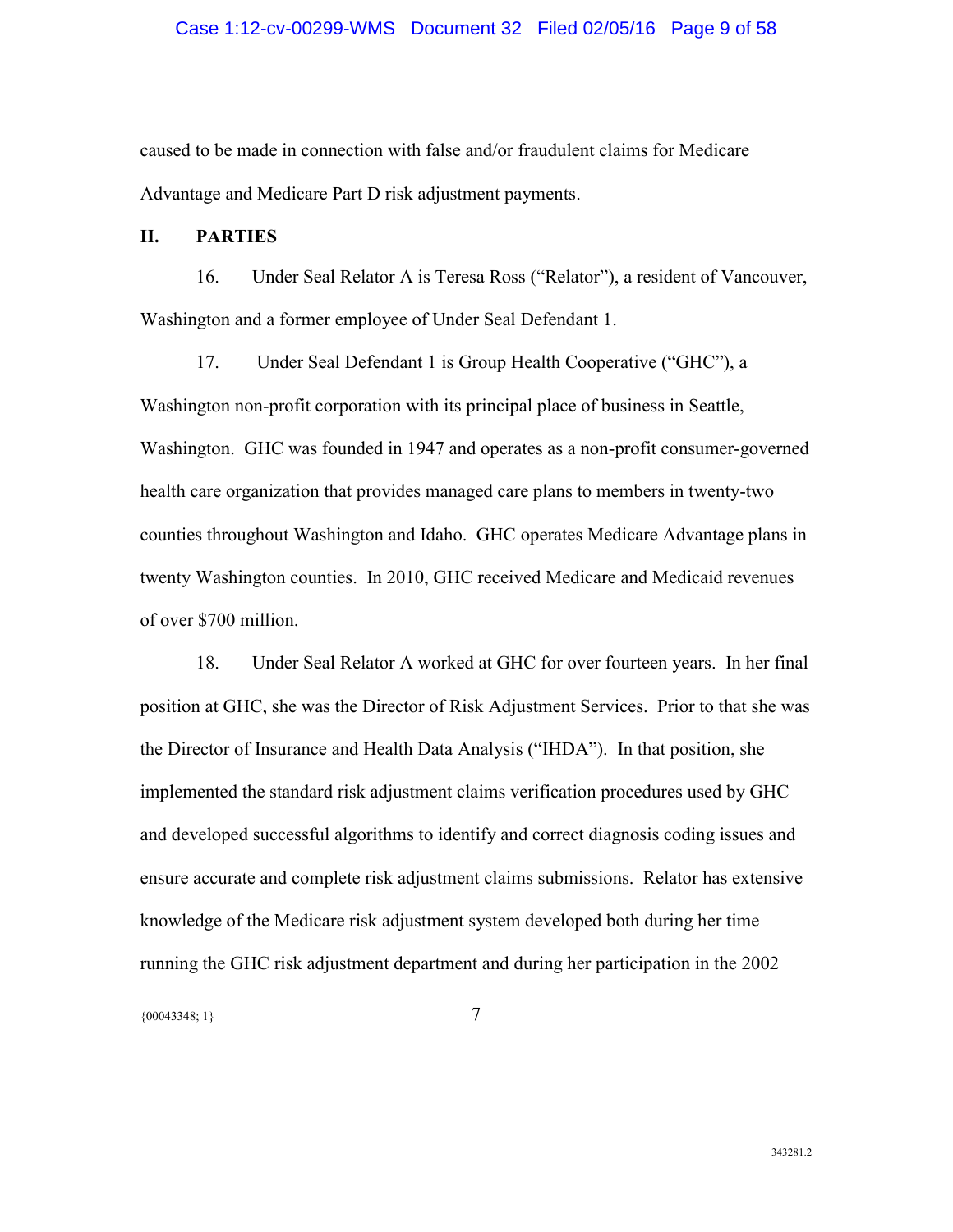### Case 1:12-cv-00299-WMS Document 32 Filed 02/05/16 Page 10 of 58

administrative process whereby CMS developed and implemented the risk adjustment system.

19. Under Seal Defendant 2 is Independent Health Corporation ("IHC"), a New York for-profit corporation with a principal place of business in Buffalo, New York. IHC is a subsidiary of Independent Health Association.

20. Under Seal Defendant 6 is Independent Health Association ("IHA"), a New York non-profit corporation with a principal place of business in Buffalo, New York.

21. For purposes of this complaint, IHA and IHC are referred to collectively as IH. Through contracts with CMS, IH offers Medicare Advantage plans to members across New York.

22. The United States, the real party in interest, has ongoing contracts with Defendants GHC and IH through CMS of the Department of Health and Human Services, in accordance with GHC and IH's participation in the Medicare programs.

 ${00043348; 1}$  8 23. Under Seal Defendant 3 is DxID LLC, a New York limited liability company with a principal place of business in East Rochester, New York. DxID was founded in September 2011 as a subsidiary of IHC. DxID provides risk-adjustment review services to health care companies operating managed care plans under the Medicare Advantage program, such as GHC and IH, and Programs of All-Inclusive Care for the Elderly ("PACE"). It was founded to oversee and facilitate the submission of risk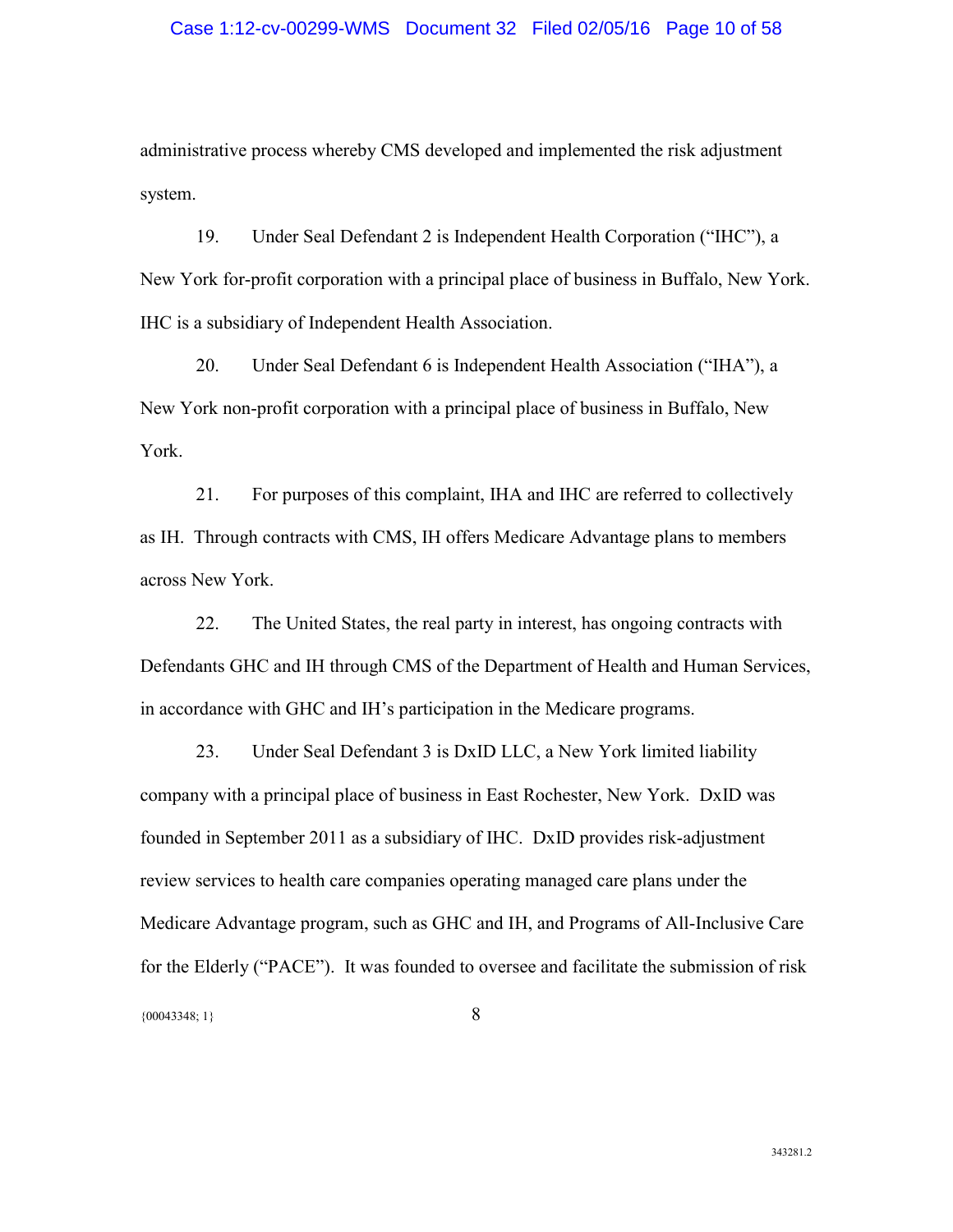### Case 1:12-cv-00299-WMS Document 32 Filed 02/05/16 Page 11 of 58

adjustment data from IH's MA plans to CMS, including having its auditors perform retrospective chart reviews to identify additional chronic conditions to support new risk adjustment claims. Later, the company expanded to provide its risk-adjustment services to other health care companies that offer Medicare Advantage and PACE Plans.

24. On information and belief, DxID provides its risk-adjustment services to many of its MA and PACE plan clients on a contingency fee basis, i.e., in lieu of an hourly fee, DxID receives a percentage of payments received from CMS for additional risk adjustment claims DxID identifies for the plan.

25. CMS discourages the use of contingency fee arrangements (and considers them inherently suspect) because they create perverse incentives for vendors like DxID to find new risk adjustment claims, and no incentive to correct erroneous risk adjustment claims found during chart review.

26. Under Seal Defendant 4 is Dr. John Haughton, DxID's Consulting Risk Adjustment Advisor. Dr. Haughton is responsible for the development of DxID's risk adjustment claims review and submission methodology. He has extensive experience in risk adjustment and knowledge of Medicare's coding rules and regulations. Notwithstanding that knowledge, he developed the DxID risk adjustment system that systematically violates those well-established rules and causes the submission of thousands of false risk adjustment claims. Mr. Haughton is believed to be 52 years old, currently residing in Severna Park, Maryland.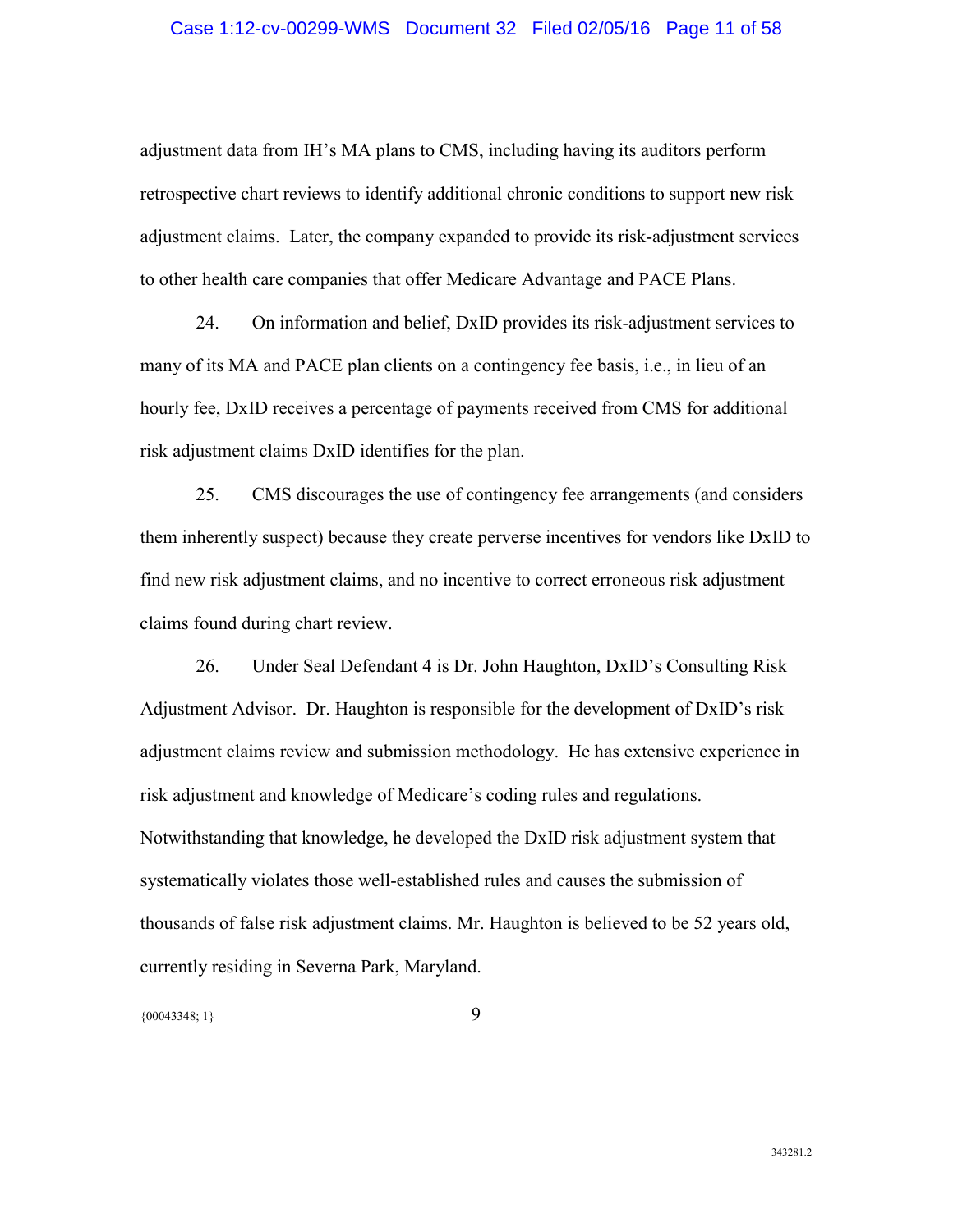27. Under Seal Defendant 5 is Betsy Gaffney, Co-Chief Executive Officer of DxID. She was the founder and Executive Vice President of Cognisight, LLC, prior to co-founding DxID. She was responsible for the design and development of Cognisight services, which were similar to DxID's, and included retrospective chart reviews. At DxID, as at Cognisight, she has been directly and personally involved in developing and implementing risk adjustment claims review and submission practices. In pitching DxID's fraudulent risk adjustment coding approach to GHC, Ms. Gaffney rationalized the scheme, stating: "[r]isk adjustment is a game, and you need to learn how to play it." Ms. Gaffney is believed to be 59 years old and currently residing in Rochester, New York.

28. Defendants Haughton and Gaffney are named individually as defendants because of the direct, personal and substantial role they have played in the fraudulent conduct and scheme at issue in this complaint; however Defendants DxID, Haughton, and Gaffney are hereinafter referenced collectively as DxID.

### **III. JURISDICTION AND VENUE**

29. This Court has jurisdiction over the subject matter of this action pursuant to 28 U.S.C. § 1331 and 31 U.S.C. § 3732(a), the latter of which specifically confers jurisdiction on this Court for actions brought under 31 U.S.C. § 3730.

30. This Court has personal jurisdiction over the Defendants, pursuant to 31 U.S.C. § 3732(a), as one or more Defendants can be found in, reside in, transact business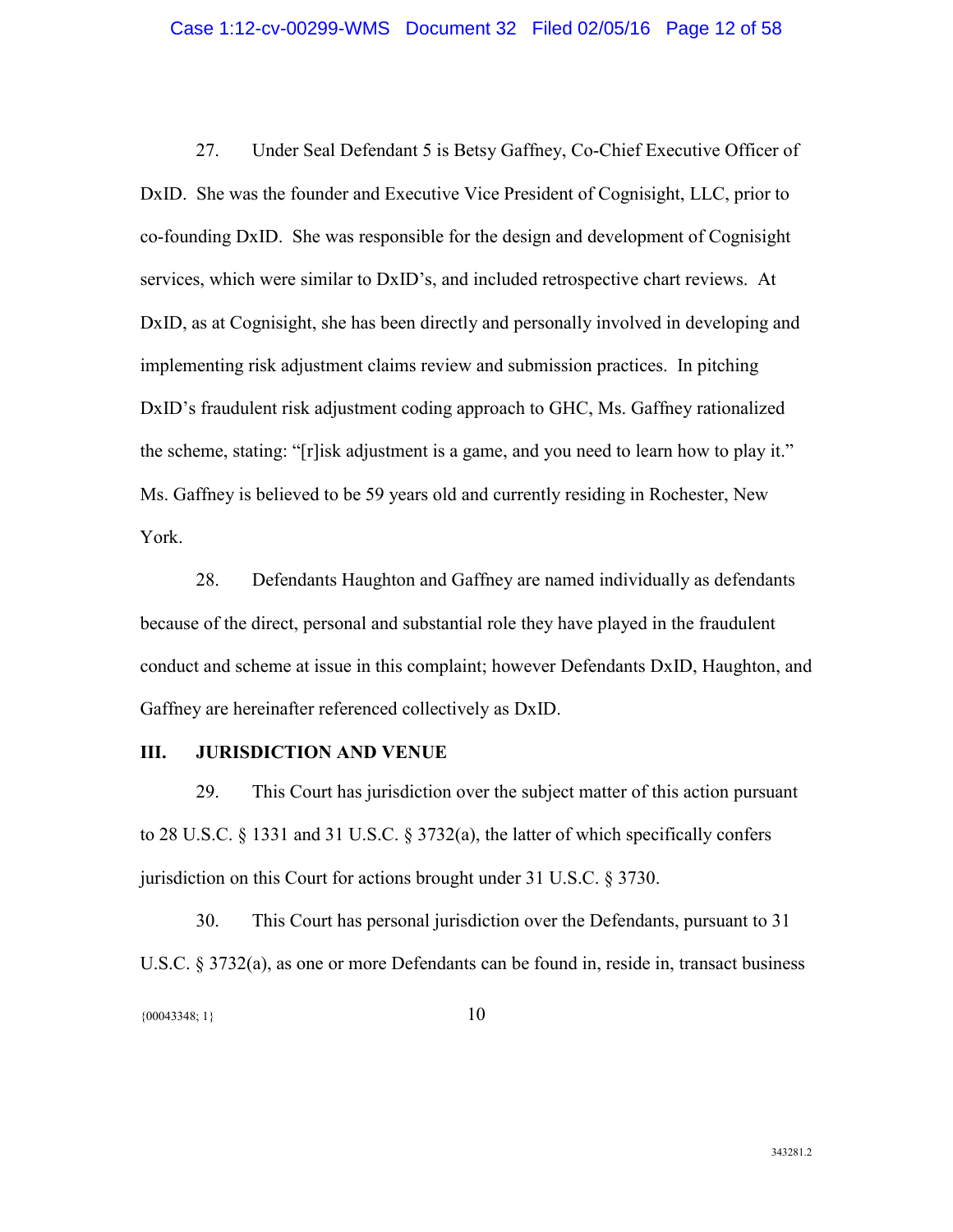### Case 1:12-cv-00299-WMS Document 32 Filed 02/05/16 Page 13 of 58

in, and have committed acts related to the allegations in this Complaint in the Western District of New York. Defendants DxID, IHA, and IHC are New York companies headquartered in the Western District of New York.

31. Venue is proper, pursuant to 31 U.S.C. § 3732(a), as the Defendants can be found in, reside in, and/or transact business in the Western District of New York, and because many of the violations of 31 U.S.C. § 3729 discussed herein occurred within this judicial district.

### **IV. LEGAL PRINCIPLES**

32. Medicare is a federally-funded health care program primarily serving people age 65 or older. Initially created in Title XVIII of the Social Security Act of 1965, Medicare now has four Parts, A through D. The two original components of Medicare are Part A, which covers inpatient hospital costs and related services, and Part B, which covers outpatient health care costs, such as physicians' fees.

33. Traditionally, Medicare operates on a fee-for-service basis, meaning that Medicare directly pays hospitals, physicians, and other health care providers for each service they provide to a Medicare beneficiary. Medicare beneficiaries are generally required to pay some portion of many of these services in the form of copayments, deductibles, coinsurance, or other set fees (collectively known as the members' "out of pocket" expenses).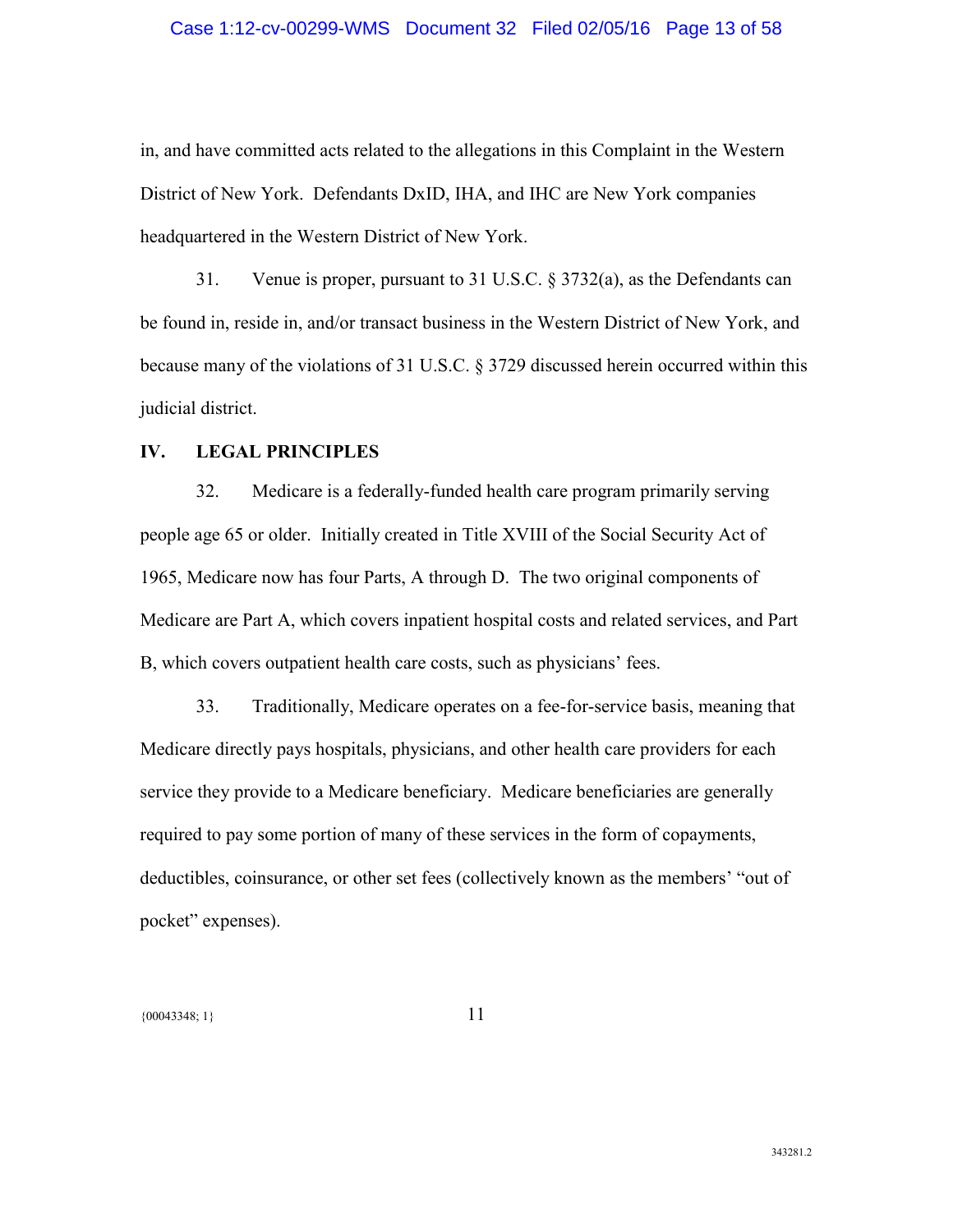### Case 1:12-cv-00299-WMS Document 32 Filed 02/05/16 Page 14 of 58

34. In 1997, Congress created Medicare Part C, which provides similar benefits to Medicare members, but does so based on a managed care model rather than the traditional fee-for-service model. Under Part C, rather than pay providers directly, Medicare pays private managed care plans (later named "Medicare Advantage" or "MA" plans) a capitation rate (per member per month) and those plans are responsible for paying providers for the services they provide to members of that specific MA plan.

35. MA plans must provide Medicare beneficiaries benefits at least equivalent to those they would have received under the traditional Medicare Parts A and B. Depending on plan structure, MA plans may also provide additional benefits beyond what traditional Medicare would have covered, such as dental care, or cover some or all of their members' out of pocket expenses associated with basic Medicare Parts A and B services.

36. In 2003, Congress passed the Medicare Prescription Drug, Improvement, and Modernization Act, creating Medicare Part D, which provides prescription drug coverage. Although a limited number of Medicare Part D plans are operated under a cost-reimbursement contract, the plans are generally financed under a managed care model. These managed care model plans are provided under both Part D prescription drug plans, which offer only prescription drug coverage, and Part C plans, which integrate the prescription drug coverage with the traditional Part C health care coverage.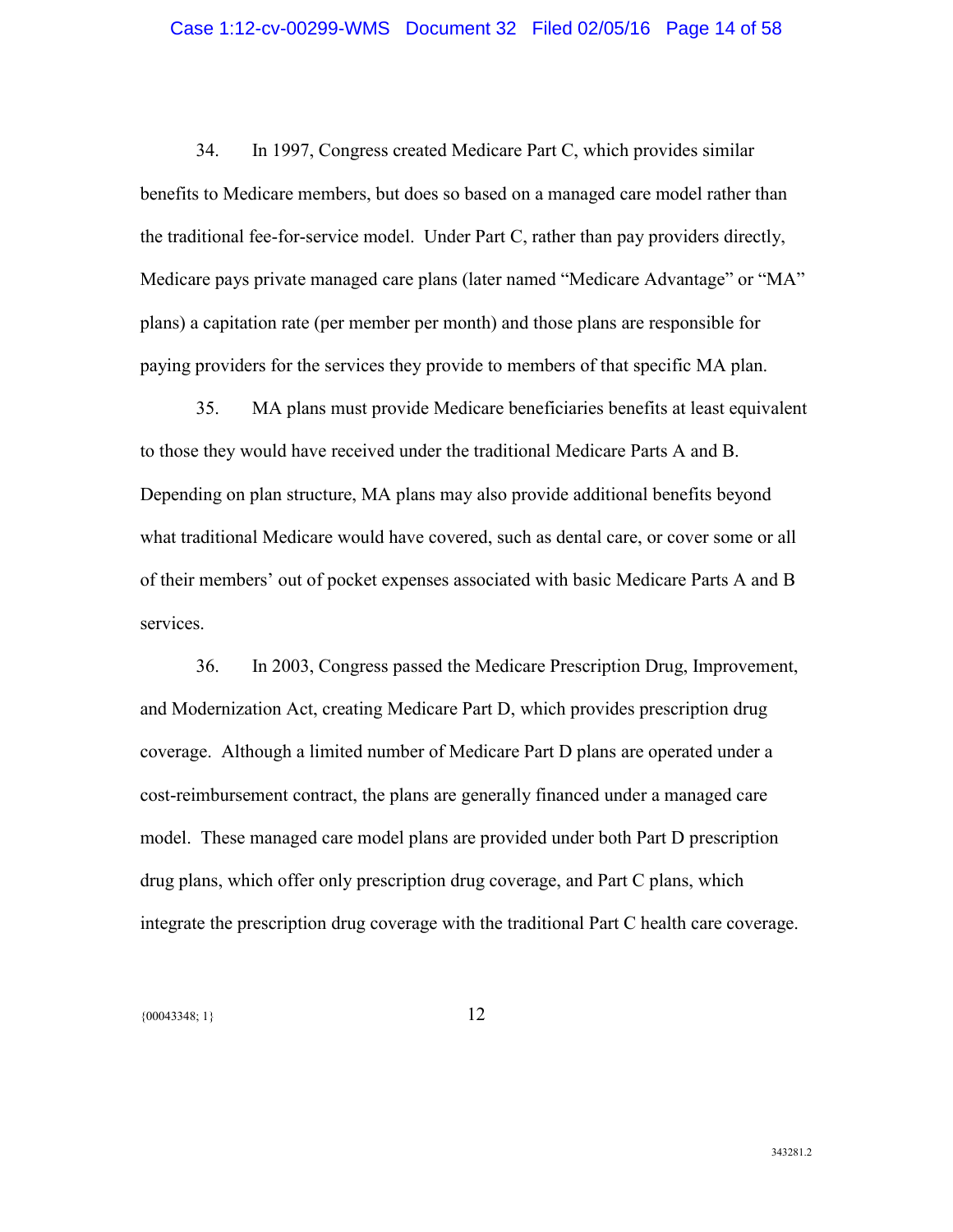37. This Complaint refers, collectively, to Medicare Advantage plans with and without Part D coverage, and stand-alone managed care Medicare Part D Plans as "Medicare Advantage Plans" or "MA Plans."

### **A. Calculation of MA Plan Capitation Rates**

38. Capitation rates Medicare pays to MA plans are determined based on a process involving consideration of past and expected future medical expenses, the location of the plan's actual and expected members, the health status and demographics of those members, and whether the plan will include any additional benefits. That process is summarized in Medicare regulations as follows:

In short, under the bidding methodology each plan's bid for coverage of Part A and Part B benefits (i.e., its revenue requirements for offering original Medicare benefits) is compared to the plan benchmark (i.e., the upper limit of CMS' payment, developed from the county capitation rates in the local plan's service area or from the MA regional benchmarks for regional plans). The purpose of the bid-benchmark comparison is to determine whether the plan must offer supplemental benefits or must charge a basic beneficiary premium for A/B benefits.

Medicare Managed Care Manual ("MMCM"), ch. 8, § 60.

39. In other words, it is a three-step process involving: (a) development of the MA plan's bid rate; (b) review of the CMS benchmark rate; and (c) comparison of those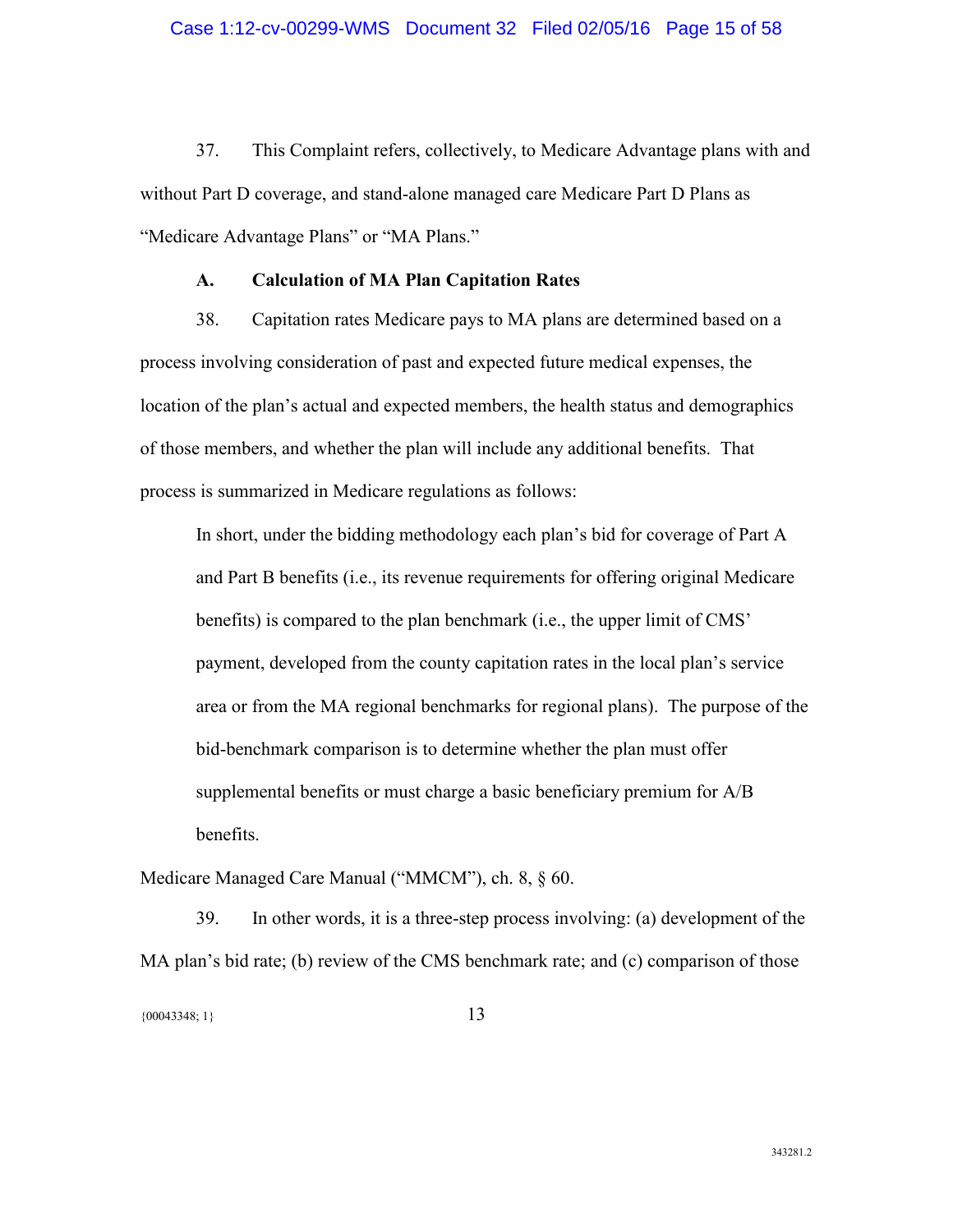### Case 1:12-cv-00299-WMS Document 32 Filed 02/05/16 Page 16 of 58

two rates to develop the base capitation rate and determine whether any adjustments in the plan benefits or member premiums are required.

40. First, the MA plan develops a bid rate. This rate is the amount the MA plan expects it will be required to pay to provide Medicare Part A and B benefits to a hypothetical average plan member. This estimate must be based on either the MA plan's prior experience covering Medicare members, or an actuarially validated data analysis of expected costs. To represent an "average" plan member, the bid rate must make adjustments to standardize the effect of expected geographic diversity (because some areas are more expensive than others) and the relative health status (i.e., the number and nature of chronic conditions) of the members whose claims experience provided the basis for the bid. The bid rate also includes an amount the MA plan expects to spend on administrative costs, and a profit margin.

41. The mechanism for standardizing the bid for individuals' demographic factors and health status is known as the "risk score." It is an artificial score that CMS assigns to every beneficiary. CMS starts with a score of zero, then adds points for the beneficiary's demographic condition (such as age and gender) and individual disease states (such as diabetes or congestive heart failure). The average risk score is one, with most Medicare beneficiaries having scores under three. The risk score model is designed so that a population with an average risk score of two would be expected to use twice as much health care (in dollars) as a population with a score of one. The bid rate the MA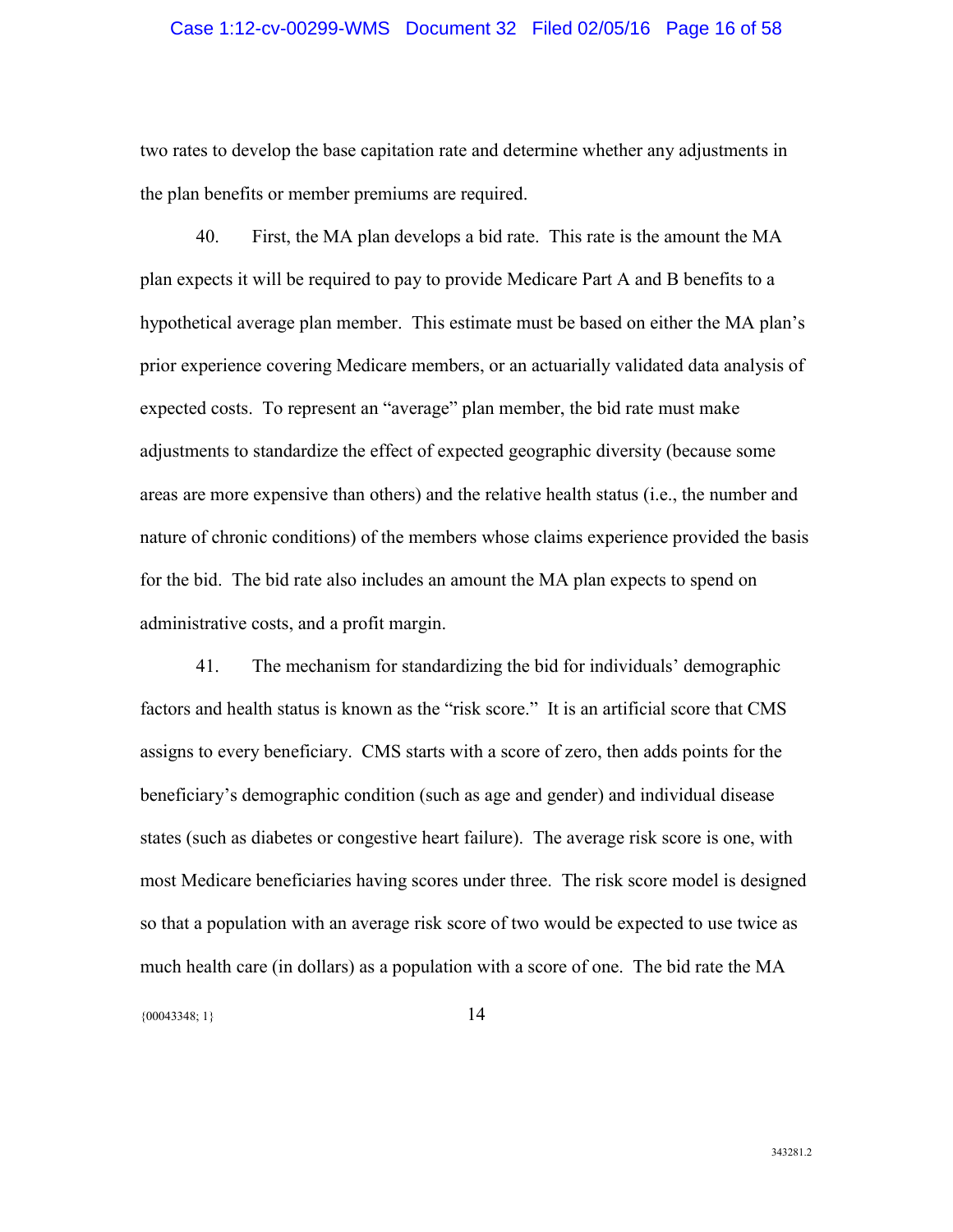### Case 1:12-cv-00299-WMS Document 32 Filed 02/05/16 Page 17 of 58

plans develop must reflect the amount they will require to provide services to a hypothetical population with a risk score of one.

42. Second, the MA plan must review the Medicare benchmark rate provided by CMS. This rate is the amount the Medicare program would spend to provide Part A and B benefits to an average member in the geographic area covered by the MA plan's bid. The benchmark rate also includes several other adjustments, including until recently a bonus payment to incentivize health insurance companies to enter the MA market.

43. Third, the bid rate and the benchmark rate are compared to determine whether the MA plan must charge its members a premium, or, instead, must offer them enhanced benefits. If the bid rate is greater than the benchmark rate, Medicare will only pay the MA plan the benchmark rate per member per month. That benchmark rate becomes the base capitation rate that CMS pays the MA plan for a member with a 1.0 risk score (described below). To make up the shortfall between the bid rate and the base capitation rate, the MA plan must then charge beneficiaries who join its plan a monthly premium. <u>See</u> MMCM, ch. 8, § 60.1.

44. If, on the other hand, the bid rate is less than the benchmark rate, the bid rate becomes the base capitation rate. The difference between the benchmark rate and the bid rate is then split between the MA plan and the Medicare program. The first 25% of the difference is retained by the Medicare program as plan savings. The remaining 75% is returned to the MA plan, which must use the rebate to either provide enhanced benefits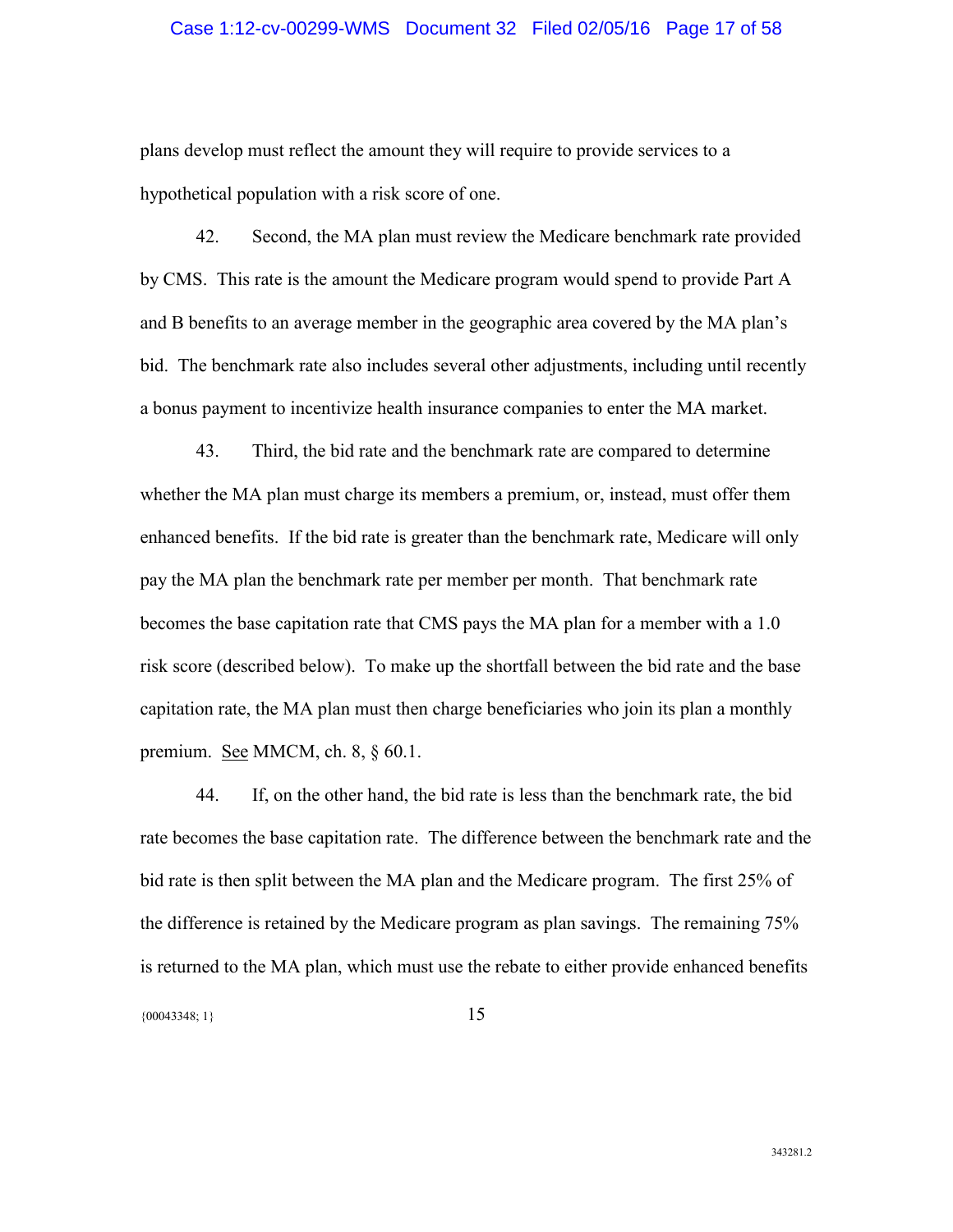### Case 1:12-cv-00299-WMS Document 32 Filed 02/05/16 Page 18 of 58

to its plan members or to cover the members' out of pocket expenses. Ultimately, in such situations, the base capitation rate equals the bid rate, and the MA plan receives 75% of the difference between the bid rate and the benchmark rate.

45. Medicare does not, however, pay plans the base capitation rate. Instead, when payments are made, the base capitation rate is adjusted, for each member, to reflect his or her age, gender, location, and, most important, health status.

46. MA plans must rebid their rates every year.

### **B. Calculation of Part D Plan Capitation Rates**

47. The process of calculating the capitation rates for the Part D portion of MA plans is very similar to the process used for the base portion of the MA rate. Annually, the plan develops and submits a bid rate based on the plan's estimate of the monthly revenue it will require to provide qualified prescription drug coverage for an average, eligible individual. 42 C.F.R. § 423.265(c). As for the base MA rate, a Medicare prescription drug coverage plan's average monthly bid rate is adjusted to take into account the geographic differences in pricing and the relative health status of the members on whom the bid calculation was based.

48. Risk score calculations for the Medicare Part D portion of the plans, like the calculation for the basic MA rate, are determined by each beneficiary's demographic information and health status. Each plan's bid must reflect the revenue the plan will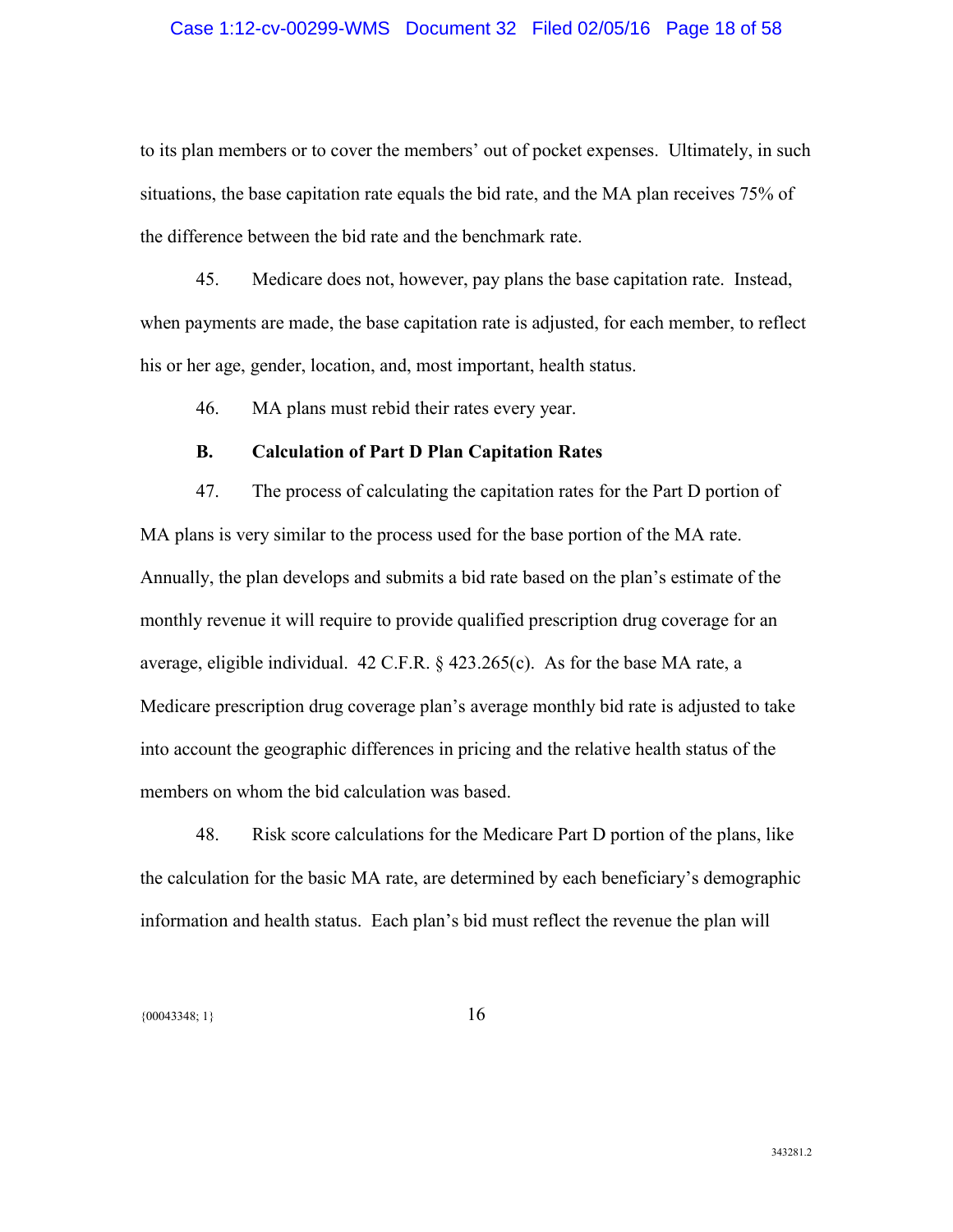### Case 1:12-cv-00299-WMS Document 32 Filed 02/05/16 Page 19 of 58

require to provide services to a population of "average" members, i.e., those with a risk score equal to one.

### **C. Risk Adjustment Depends on Accurate, Substantiated Health Condition Codes**

49. As described above, CMS pays MA plans at a capitation rate that reflects, among other things, each member's health status. The process of adjusting the capitation rate to reflect a member's disease states is known as risk adjustment. Risk adjustment is intended to improve the accuracy of payments CMS makes to these plans. To this end, CMS pays a higher future premium for enrollees whom the MA plan represents have been treated for certain diseases and conditions in the current year, based on the expectation that those enrollees will require treatment and/or management for the conditions in the following year. See 2008 Risk Adjustment Training for Medicare Advantage Organizations Participant Guide ("Participant Guide"), at 6.4.1 (for purposes of this Complaint, "treatment" is defined as treatment and management within the meaning of the Participant Guide).

50. Conversely, CMS pays a lower premium for enrollees who, although they may have certain typically expensive conditions, did not require care, treatment, or management for those conditions in the current year. For these members, the risk adjustment methodology assumes that because their condition did not require treatment in the current year, it has improved or otherwise changed so that it is not expected to require treatment in the following year.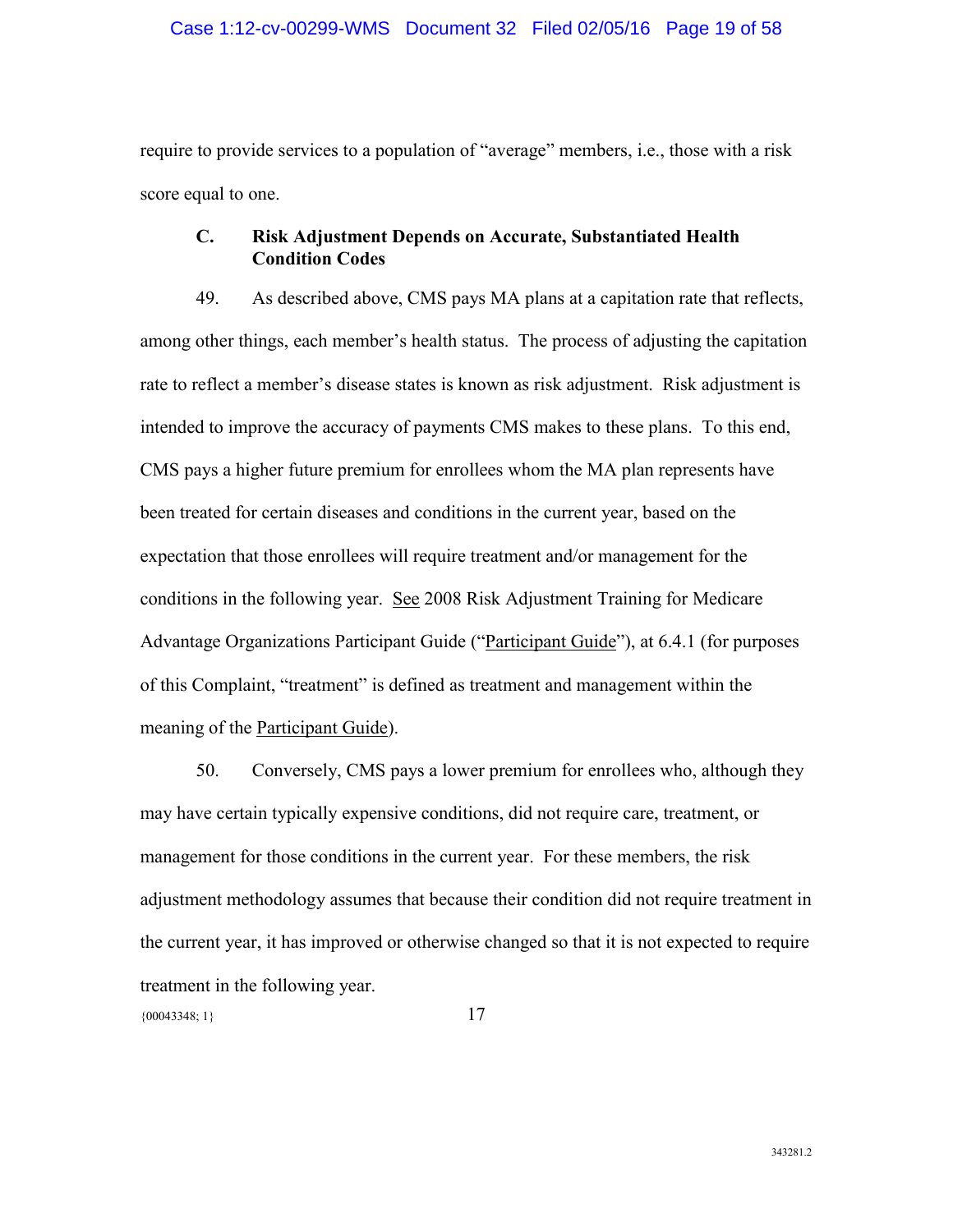51. As a practical matter, the CMS risk adjustment model evaluates enrollee health (and establishes risk adjustment payment rates) using diagnosis classifications set forth in the International Classification of Diseases, 9th Edition, Clinical Modification ("ICD-9-CM") system. The ICD-9 system assigns each diagnosis a specific code "used to describe the clinical reason for a patient's treatment." Participant Guide at 6.2. Under the MA model, these individual diagnosis codes are then organized into groups, called Hierarchical Condition Categories ("HCCs"). MMCM, ch. 8, § 50. Every HCC consists of several ICD-9-CM diagnosis codes that are clinically related and are expected to require a similar level of resources to treat. Id. For example, there are five HCCs for members with diabetes: HCC 15 (diabetes with renal or vascular manifestation); HCC 16 (diabetes with neurologic or other specified manifestation); HCC 17 (diabetes with acute complications); HCC 18 (diabetes with ophthalmologic or unspecified manifestation); and HCC 19 (diabetes without complication). Generally speaking, members grouped in HCC 15 have the most serious diabetes-associated manifestations, and are expected to cost the most to treat. Members in HCC 19 have the least cost-intensive type of diabetes, and therefore the CMS risk adjustment system provides a smaller enhanced payment for these members.

 $\{00043348; 1\}$  18 52. CMS uses the same model for the Part D portion of risk adjustment. However, because certain diagnoses will be expected to increase liability for prescription drugs covered under Part D, but not hospital costs and physician fees covered under Part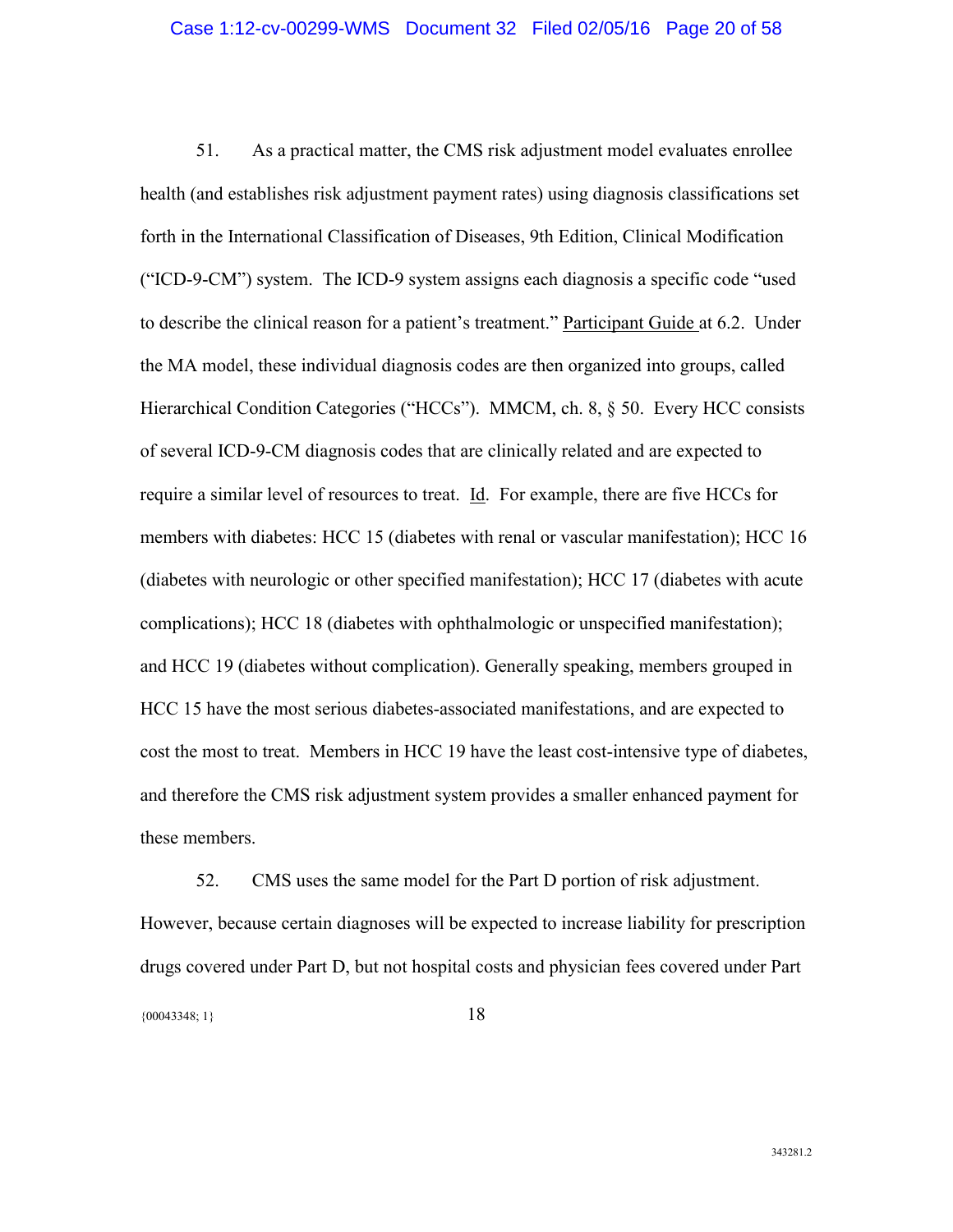### Case 1:12-cv-00299-WMS Document 32 Filed 02/05/16 Page 21 of 58

C, and vice versa, a distinct list of Hierarchical Condition Categories ("RxHCCs") with corresponding diagnosis codes was created for Part D risk adjustment. See Participant Guide at 8.2.5.2. For example, RxHCC 75 represents attention deficit disorder, a condition predicted to increase drug spending. However, because attention deficit disorder is unlikely to result in hospitalization, RxHCC 75 has no corresponding HCC. On the other hand, HCC 77, respirator dependence/tracheostomy status, a condition category predictive of Part C medical costs, but not necessarily predictive of Part D drug expenses, has no RxHCC equivalent.

53. Although the HCC and RxHCC systems are not identical, they overlap significantly. Certain HCCs have equivalent RxHCCs, meaning that the condition categories consist of identical ICD-9-CM diagnosis codes. For example, HCC 5 (opportunistic infections) is equivalent to RxHCC 2 (opportunistic infections), and HCC 37 (bone/joint/muscle infections/necrosis) is equivalent to RxHCC 39 (bone/joint/muscle infections/necrosis). Even where they are not identical, most HCCs overlap with one or more RxHCCs. For example, of the thirty-seven diagnosis codes that fall within HCC 45 (disorders of immunity), twenty-seven fall within RxHCC 52 (disorders of immunity), seven fall within RxHCC 51 (severe hematological disorders), and three do not fall within any RxHCCs. Thus, the majority of ICD-9-CM diagnosis codes that capture an HCC will also capture an RxHCC.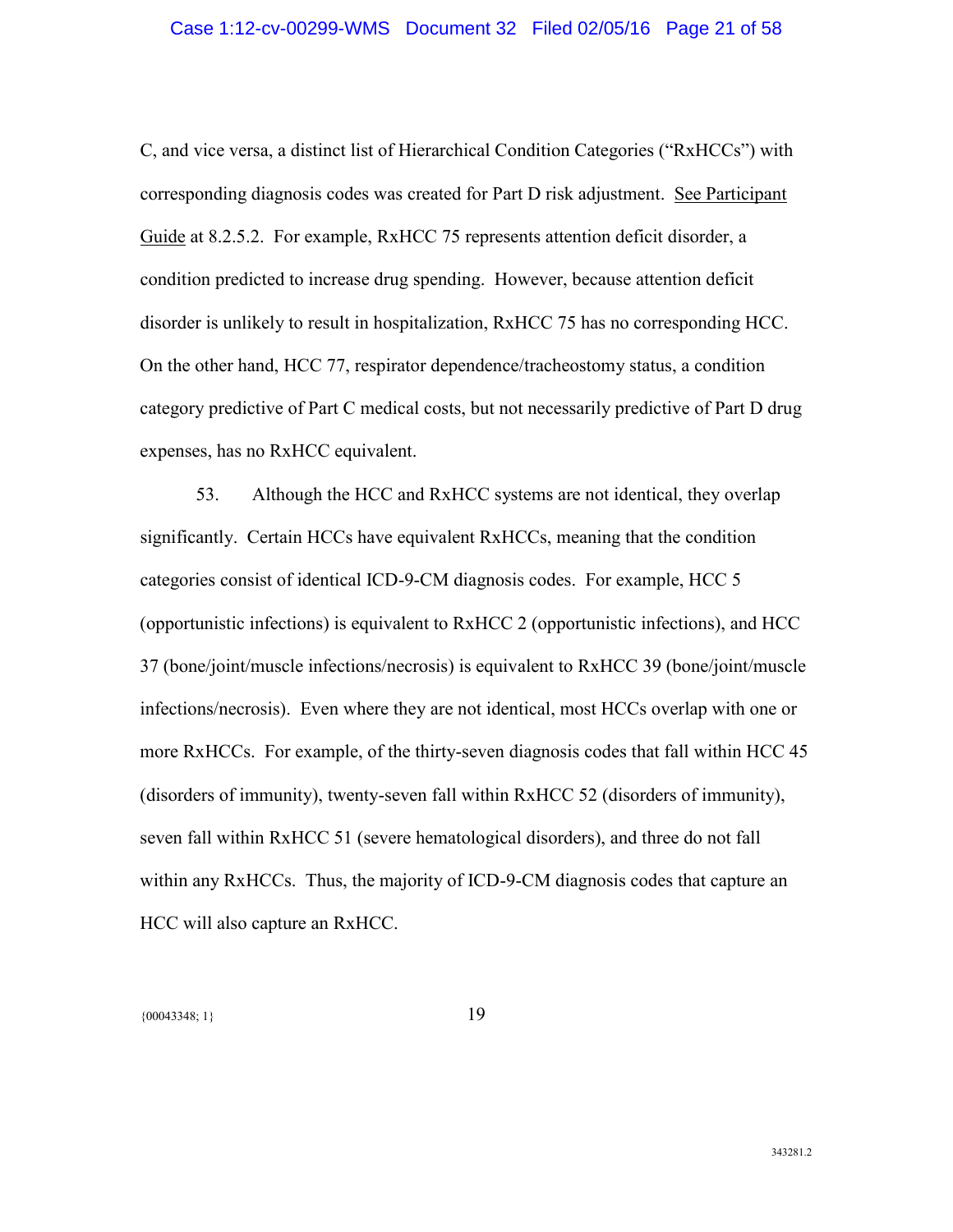54. An individual ICD-9-CM code included in the HCC system for a particular member corresponds on average to nearly \$3,000 in extra revenue for the plan over the course of the following year for that member.

55. Because submitting incorrect diagnosis codes increases risk adjustment payments, CMS requires MA plans to follow strict guidelines when submitting codes. Only services provided by an eligible provider type may be included. CMS expressly prohibits MA plans from submitting "risk adjustment diagnoses based on any diagnostic radiology services" or laboratory services. Participant Guide, at 3.2.2, 4-3. The reason CMS prohibits MA plans from submitting codes based on radiology charts, for example, is that "[d]iagnostic radiologists typically do not document confirmed diagnoses. Confirmed diagnoses come from referring physician or physician extenders." Id. at 4-3 (emphasis added). Because radiologists generally list on their charts the diagnoses a doctor wants them to look for, not which diagnoses the member actually has, CMS excludes radiology services as a valid provider type (i.e., source of risk adjustment data). Also, except in the case of interventional radiology (which does qualify for risk adjustment), it is rare that the radiologist sees the patient face-to-face.

56. The treating provider must document the facts supporting the coded diagnosis in the member's medical record and sign and date the record. At a minimum, the plan must record five elements for submission to CMS:

(a) the member's Health Insurance Claim ("HIC") number;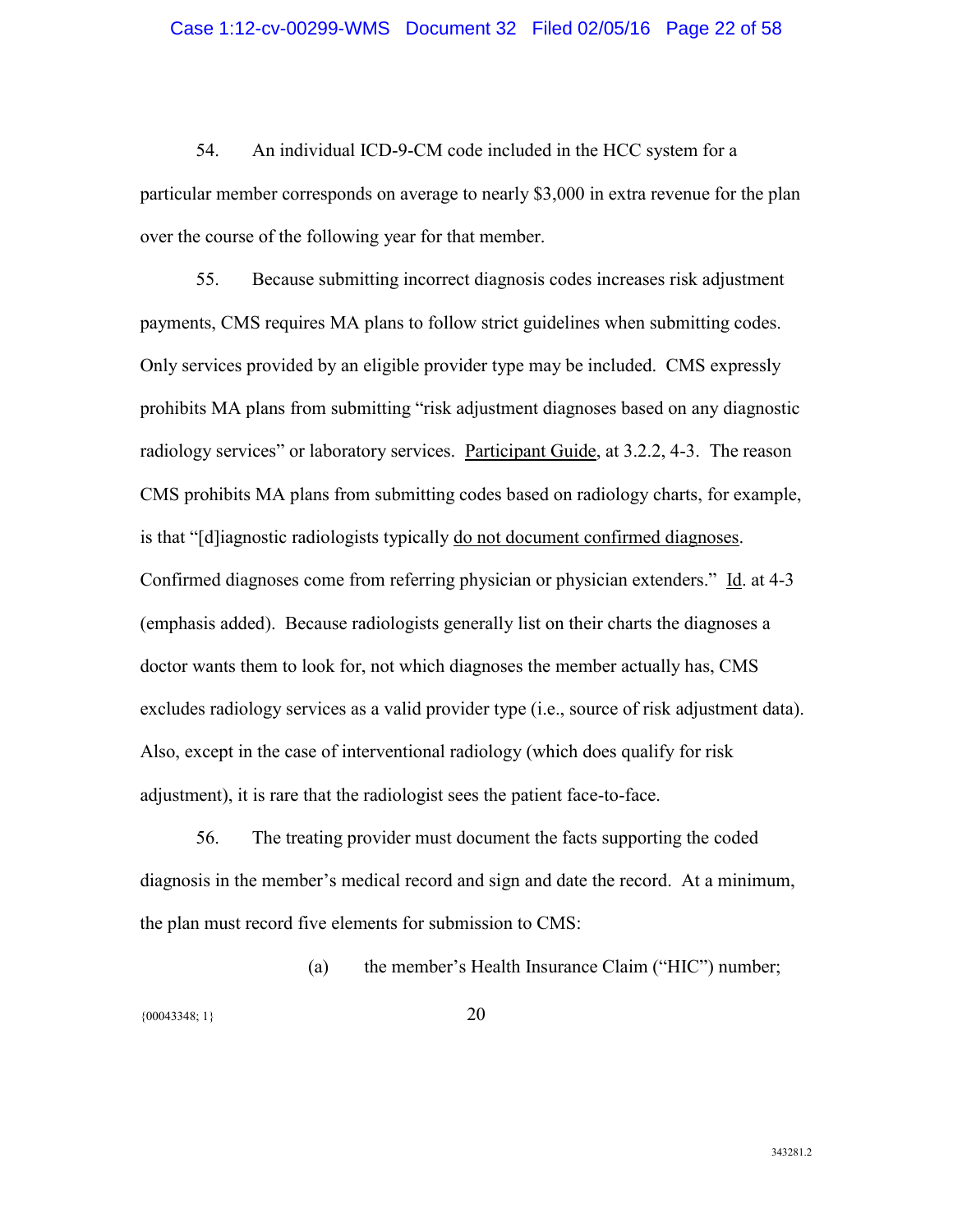- (b) the ICD-9-CM diagnosis code;
- (c) the "service from" date;
- (d) the "service through" date; and
- (e) the provider type (e.g., hospital inpatient, hospital outpatient, physician).

57. MA plans are responsible for the content of risk adjustment data submissions to CMS, regardless of whether they submit the data themselves or through an intermediary. Participant Guide, at 3-13. Before submitting data to CMS, MA plans are required to filter the data "to ensure that they submit data from only appropriate data sources." Participant Guide, at 4-11. For example, filters should check that physician data comes from face-to-face encounters with members and ensure that data does not come from non-covered providers, such as diagnostic radiology services.

58. MA plans that filter risk adjustment claims by CPT codes must also filter the data to ensure that only diagnoses treated through approved procedure types are included. Id. at 4-11. MA organizations typically classify professional (e.g., physician) procedures using Current Procedural Terminology ("CPT") codes, and institutional procedures using revenue codes. These codes show whether the type of service in question was a face-to-face procedure such as a physical examination, or a nonqualifying remote procedure, such as a laboratory test or radiology exam.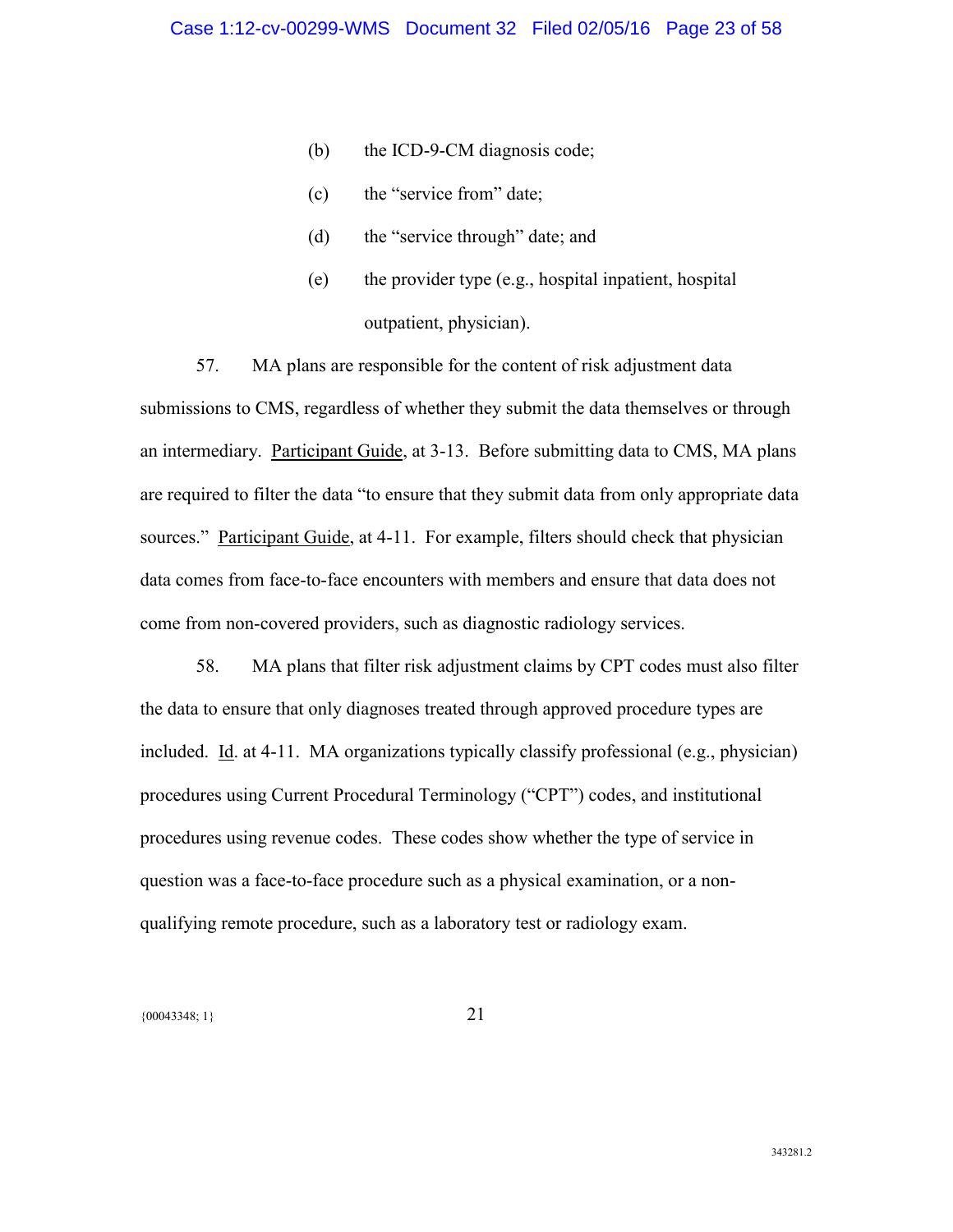59. MA plans are required to correct the risk adjustment data they submit to CMS. When the MA plan learns that information in a risk adjustment claim (i.e., HIC number, diagnosis code, service dates, and provider type) contains an error, it must submit a "delete record" to CMS for that claim.

60. CMS also requires that diagnosis codes used as the basis for a risk adjustment claim be substantiated through documentation in a medical record. Upon request by CMS, MA plans must provide documentation to support each diagnosis and substantiate that the provider followed proper coding guidelines. Id. at 6-5; 5-52.

61. In general, CMS sets risk scores based on risk adjustment data submitted for services provided during the year preceding the payment year. 42 C.F.R.  $\S$ § 422.310(g), 423.329(b)(3). The annual deadline for submitting risk adjustment data to CMS is in early September. Id. The data submitted by the September deadline determines members' preliminary risk scores for the following year.

62. Despite the September deadline, CMS accepts submissions of risk adjustment data for a period after the end of service year and, through a reconciliation process, adjusts its payments to the MA plan retroactively to account for codes submitted after the September deadline. MA plans are allowed to submit risk adjustment data until after the end of the payment year. After the payment year ends, CMS recalculates the risk score for any members for whom the MA plan made a retroactive submission.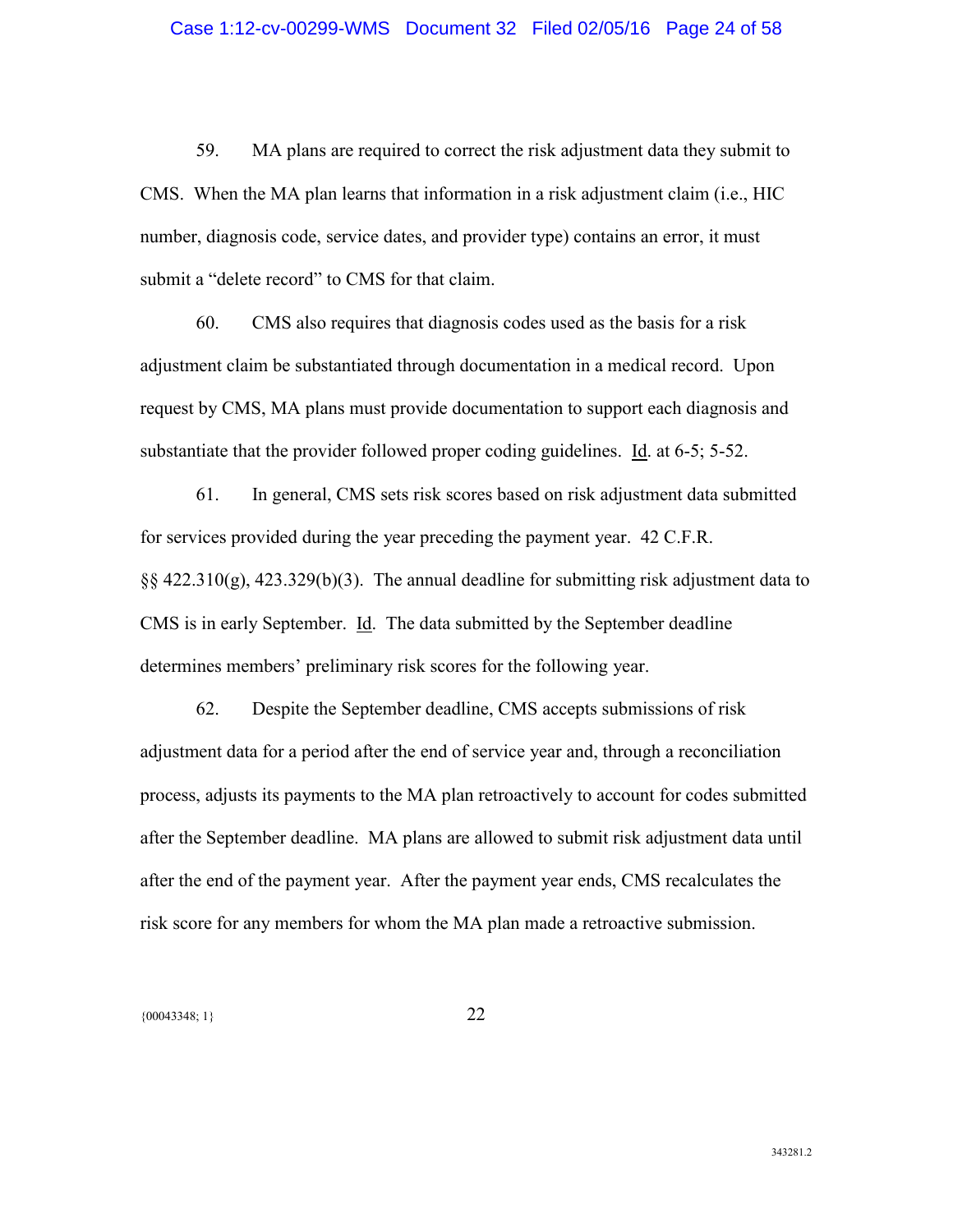### Case 1:12-cv-00299-WMS Document 32 Filed 02/05/16 Page 25 of 58

63. Thus, for example, the capitation rates for 2010 are based on the MA plans' members' health status (diagnosis codes) from 2009. The initial submission deadline for the 2009 diagnosis codes was September 4, 2009, and the final submission deadline was January 31, 2011. Thus, CMS calculated members' initial risk factors for 2010 based on the September 4, 2009 data, but MA plans were allowed to continue to submit 2009 diagnoses until January 31, 2011. After that date, for every member with a newly-submitted diagnosis, CMS recalculated the risk score and reconciled the member's payments in 2010 with the amount it would have paid at the new score.

64. To test the validity of MA plan risk adjustment data, CMS conducts Risk Adjustment Data Validation ("RADV") audits after the MA plan's final deadline for submitting risk adjustment data for the payment year. During such audits, CMS "validates" some of the MA plan's HCC scores by reviewing medical records the plan contends support the claimed diagnosis codes. Id. at 7-1. To facilitate RADV audits, MA plans are required to submit to CMS medical records and coversheets for each sampled enrollee. Until February 2012, MA plans were required to include the "one best medical record" supporting each HCC. Id. at 7-9. Beginning with the forthcoming RADV audit, CMS will allow audited MA contracts to submit multiple medical records for each HCC being validated. CMS, Notice of Final Payment Error Calculation Methodology for Part C Medicare Advantage Risk Adjustment Data Validation Contract-Level Audits, February 24, 2012.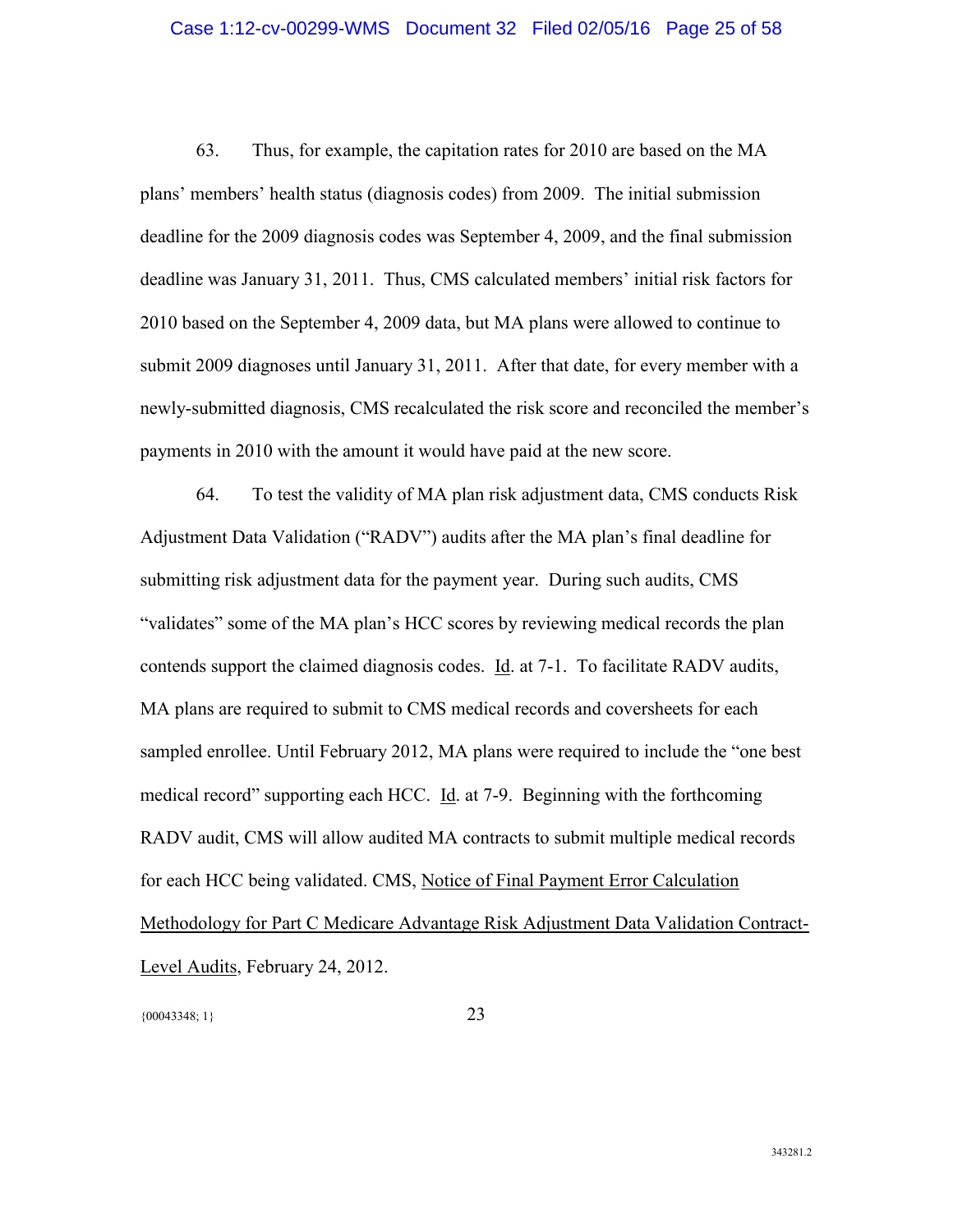65. Historically, CMS has not extrapolated RADV audit results to the plan as a whole, although CMS has proposed moving toward extrapolation of RADV results. Instead, CMS has merely sought repayment for those risk adjustment claims found to be false during the RADV audit. Because RADV audits generally use relatively small samples—a few hundred risk adjustment claims—the potential risk to MA plans, should they be found to have submitted false risk adjustment claims, has been relatively small. Without meaningful financial penalties, MA organizations have generally seen little incentive to conform to CMS's risk adjustment rules. The fraudulent practices described in this Complaint are a product of the belief, common among MA organizations, that the law can be violated without meaningful consequence.

### **D. CMS Requires MA Plans To Certify the Validity of Their Bid Rates and Risk Adjustment Data To Prevent Fraud**

66. Recognizing that the integrity of the capitation rates depends on the integrity of the actuarial information MA plans use in developing their bid rates, and to otherwise guard against fraud, CMS requires MA organizations to submit attestations, each signed by the CEO or CFO (or their authorized, direct subordinate). These attestations are a condition that the MA plans must meet to be eligible to receive any capitation payments from CMS.

 ${00043348; 1}$  24 67. The first attestation, submitted annually, requires the MA organization to attest that the risk adjustment data it submits annually to CMS is "accurate, complete, and truthful." The attestation acknowledges that risk adjustment information "directly affects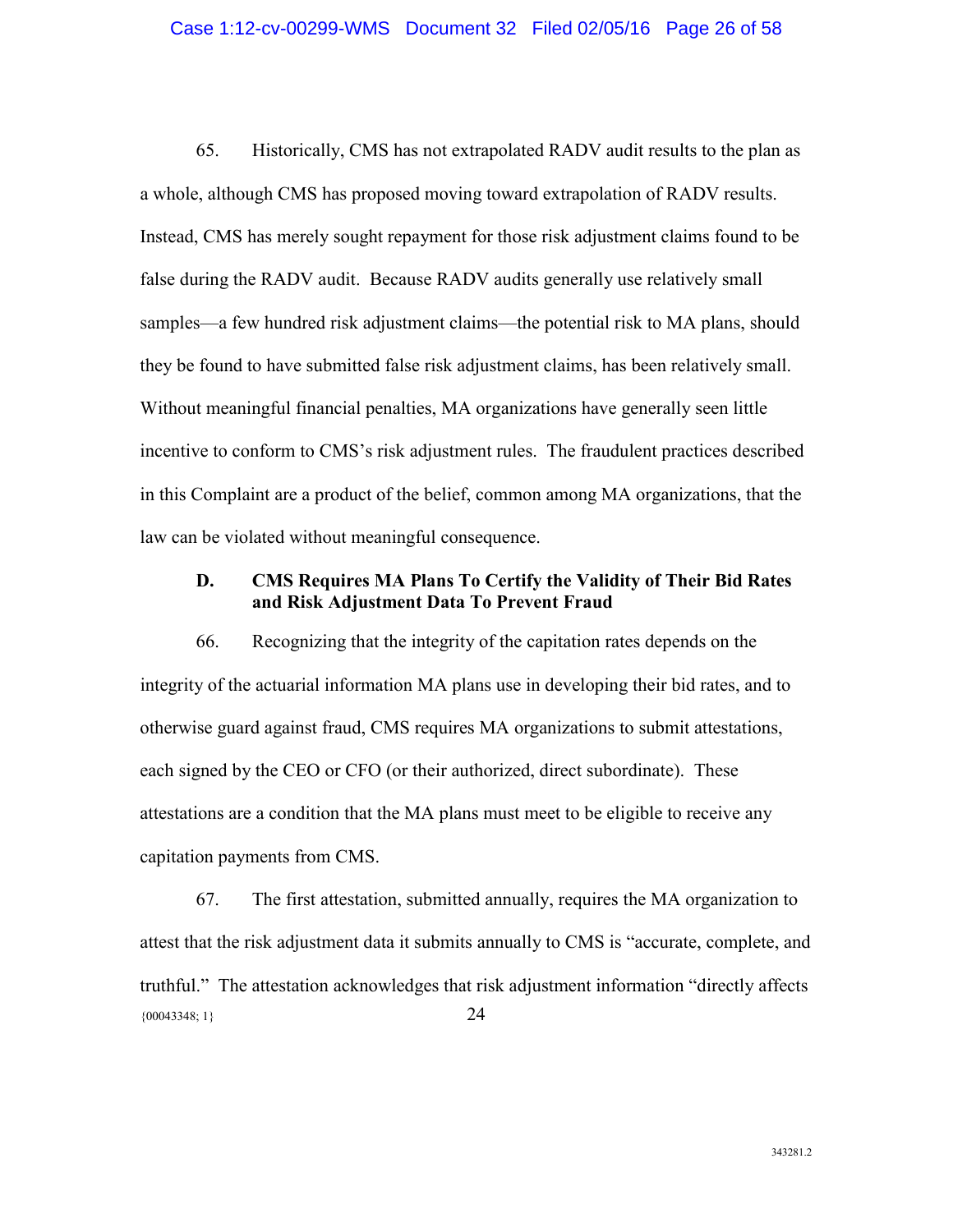### Case 1:12-cv-00299-WMS Document 32 Filed 02/05/16 Page 27 of 58

the calculation of CMS payments . . . and that misrepresentations to CMS about the accuracy of such information may result in Federal civil action and/or criminal prosecution." The regulations also provide that if claims data are generated by a "related entity, contractor, or subcontractor of an MA organization," that entity must similarly certify the "accuracy, completeness, and truthfulness of the data." 42 C.F.R. § 422.504(l)(2).

68. In addition, the MA organization (and any third-party submitters) must sign an Electronic Data Interchange ("EDI") Enrollment Form before submitting risk adjustment data to CMS. The EDI Enrollment Form is a contract between the MA organization and CMS attesting to the accuracy of the data submitted. Participant Guide at 4.1. The MA organization attests on the Form "[b]ased on best knowledge, information, and belief, that it will submit risk adjustment data that are accurate, complete, and truthful."

69. The next attestation is the MA organization's certification "that the information and documentation comprising the bid submission proposal is accurate, complete, and truthful and fully conforms to the Bid Form and Plan Benefit Package requirements; and that the benefits described in the CMS-approved proposal bid submission agree with the benefit package the MA Organization will offer during the period covered by the proposal bid submission."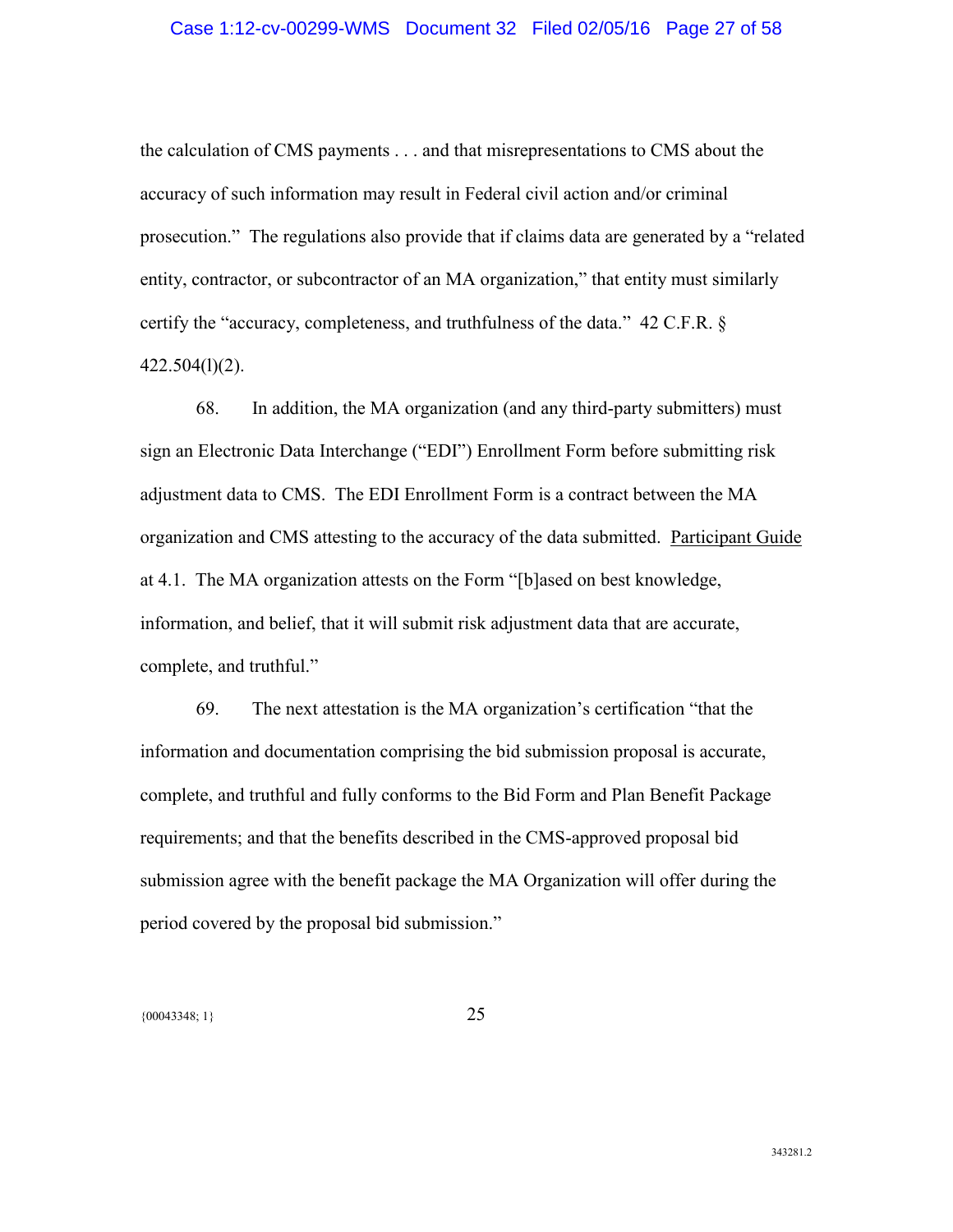70. MA organizations must also submit bid submission attestations, certifying "that the information in its bid submission and assumptions related to projected reinsurance and low income cost sharing subsidies is accurate, complete, and truthful and fully conforms to the [bid submission regulations]."

### **E. The False Claims Act Contains a Duty to Correct Known Errors**

71. The False Claims Act contains an independent requirement to correct errors that will cause, or have caused, a government overpayment. The Act attaches liability to anyone who knowingly makes, uses, or causes to be made or used, a false statement or record material to an obligation to pay or transmit money to the government, or who knowingly conceals or knowingly and improperly avoids or decreases an obligation to pay or transmit money to the government. 31 U.S.C.  $\S 3729(a)(1)(G)$ .

72. Accordingly, MA plans not only have a duty to submit correct data to CMS, but also, for data they have already submitted, must delete records known to be incorrect from CMS's database using a "delete code."

### **V. BACKGROUND**

73. As a non-profit, consumer-run organization, GHC has traditionally catered to the public interest, often highlighting its efforts to support low-income patients and provide affordable, quality care. GHC has received consistently high marks for the quality of care offered through its own facilities and its network of health care providers.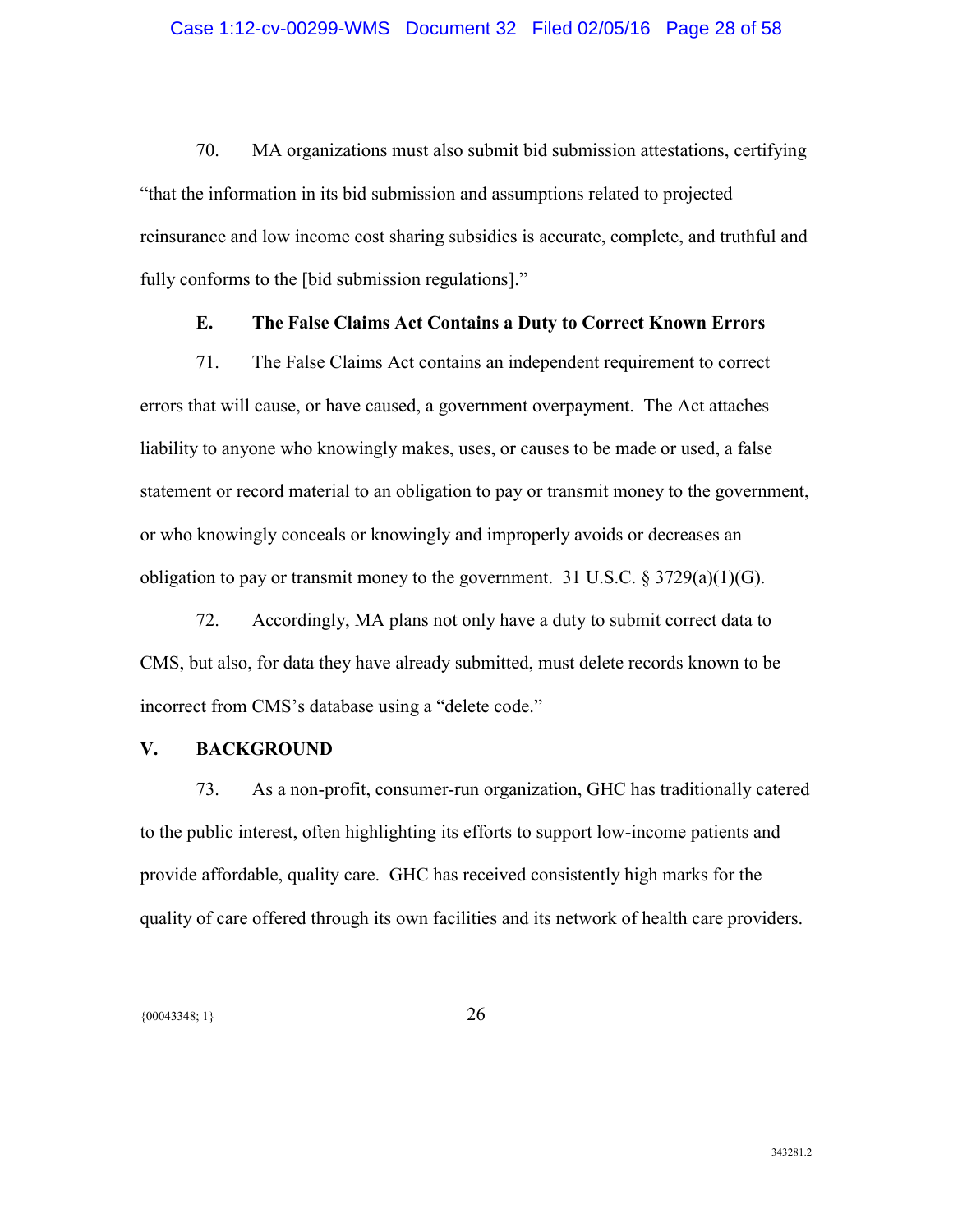### Case 1:12-cv-00299-WMS Document 32 Filed 02/05/16 Page 29 of 58

Its Medicare Advantage plans have also traditionally been well regarded, receiving accolades from industry groups and Medicare itself.

### **A. GHC's Internal Risk Adjustment Review Department and Proactive Management of Risk Adjustment Claims Submission**

74. As described above, because risk adjustment has a significant impact on capitation rates, Medicare Part C Plans must carefully monitor risk adjustment claims to ensure the completeness and accuracy of claims submitted. At GHC, the Insurance and Health Data Analysis ("IHDA") department is primarily responsible for reviewing and verifying all risk adjustment codes submitted to CMS. Relator was head of the department, and carefully developed a risk adjustment methodology consistent with the applicable coding standards and CMS regulations.

75. As part of the internal procedures developed by IHDA, reviewers look for both diagnoses that were present in the medical records but were not coded by providers when they submitted their claims for reimbursement, and diagnoses included on the provider-submitted claims that are unsupported by documentation in the member's medical record. IHDA fixes both types of errors.

 ${00043348; 1}$  27 76. GHC has several mechanisms to ensure proper coding and documentation. Primarily, GHC utilizes a software algorithm that mines its claims data to match previously submitted risk adjustment claims with existing documentation and to flag potential problems. Once the algorithm identifies a member for review, GHC's team of three full-time resident nurses and a network of physicians reviews the documentation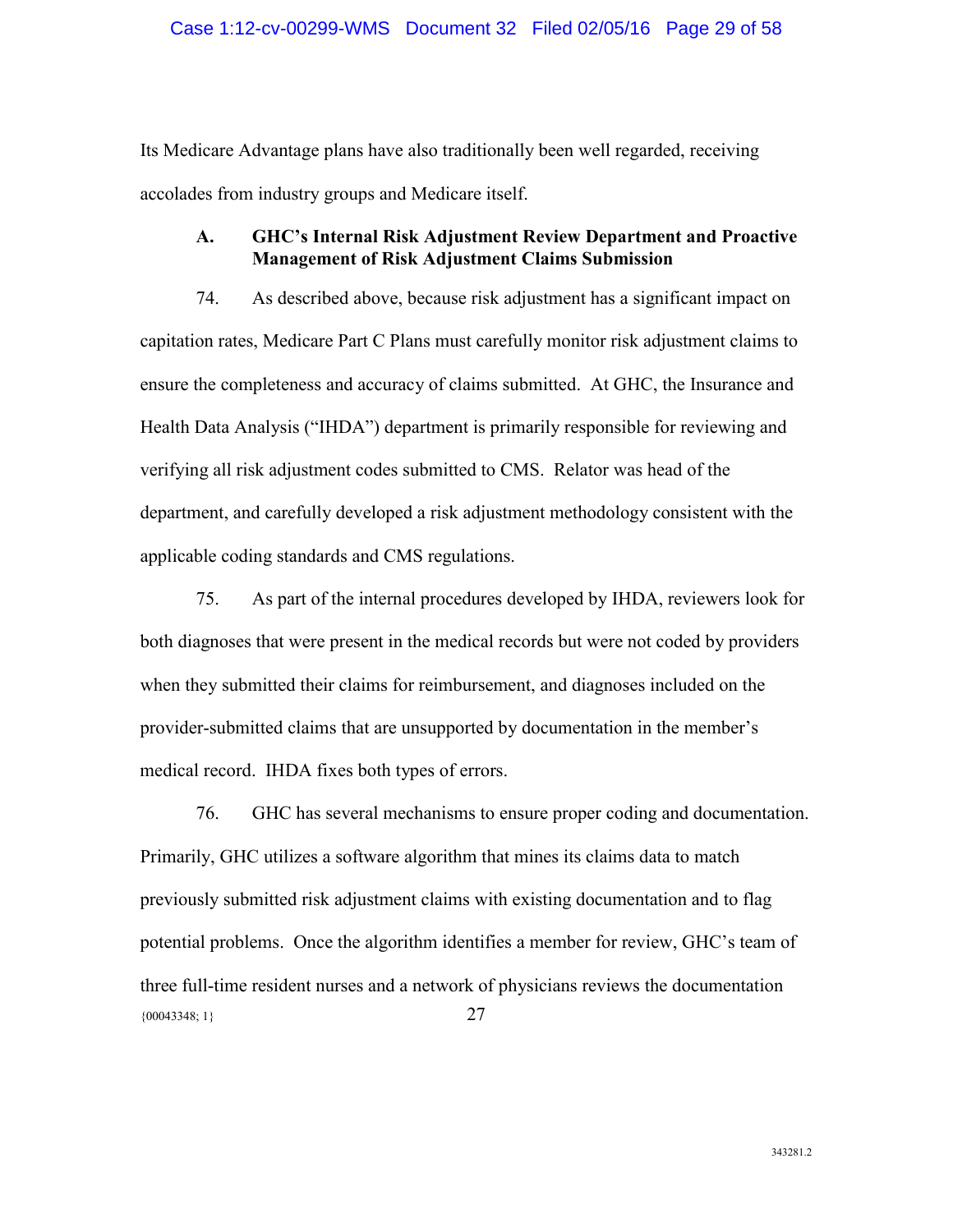### Case 1:12-cv-00299-WMS Document 32 Filed 02/05/16 Page 30 of 58

and coding supporting GHC's risk adjustment claims for that member. Chart reviews are generally performed within seven days of a provider visit if data indicates the need to follow-up with the physician.

77. For example, the algorithms and chart reviewers look for situations in which a member's past medical records suggested that he or she may have a condition, such as diabetes, but had not yet been treated for that condition in the current year. Similarly, if the reviewer noticed that the doctor prescribed a treatment for a chronic condition, but did not describe the treatment in the record (for example, prescribing insulin but not indicating treatment for diabetes), the provider would be contacted within seven days to amend the record, if appropriate. This ensures that a typographical oversight does not prevent the inclusion of diagnosis codes for members who are receiving active treatment. The prompt contact also ensures that the provider's memory of the visit is fresh at the time of any amendment to the patient's chart.

78. The algorithms and chart reviewers also look for situations in which a provider has submitted a claim suggesting a member is currently being treated for a condition, but the member's overall medical record does not support that conclusion. For example, if a provider claims a member has an active cancer diagnosis, but the member received neither chemotherapy nor a surgical intervention recently, the algorithm flags that risk adjustment claim for review as it is likely the provider mistakenly diagnosed the member with active cancer instead of properly recording a history of cancer. In this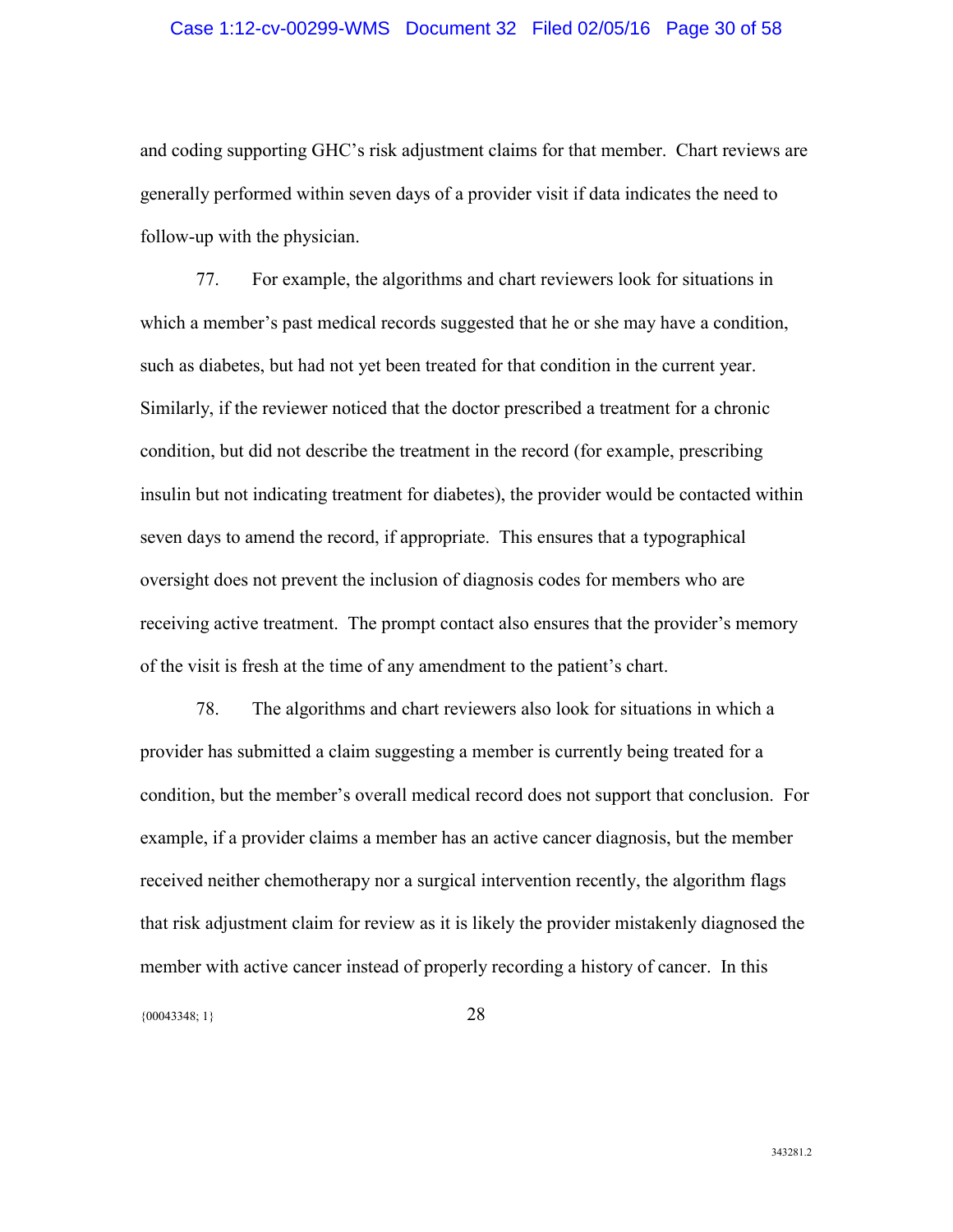### Case 1:12-cv-00299-WMS Document 32 Filed 02/05/16 Page 31 of 58

situation, the diagnosis code would be reviewed and then corrected (through the submission of a "delete" code to CMS), resulting in a smaller monthly capitation payment from CMS to GHC.

79. Relator and her team carefully developed this process of retrospective review of the risk adjustment data for GHC. While strictly following CMS and industry coding standards, the IHDA team significantly increased GHC revenues.

### **B. GHC Executives Try To Boost Risk Adjustment Revenues by Hiring Outside Vendor to Bypass IHDA Department**

80. Despite the success of the IHDA department, GHC executives have twice hired outside consultants who promised to substantially increase GHC's risk adjustment scores. In both cases, the outside vendors planned to do this largely by disregarding CMS coding and risk adjustment claims submission rules. Relator and other members of GHC's Documentation and Coding Core Team ("DC Team") (which team included Relator and other key GHC personnel for billing, coding, and related issues) were able to stop the first such effort (by vendor Leprechaun LLC), but unfortunately were unable to stop DxID's fraudulent efforts.

81. As early as 2007, employees in the IHDA department began hearing complaints from GHC leadership that the department was not generating enough money. Relator was criticized by her superiors for being too "conservative" in her approach to risk adjustment.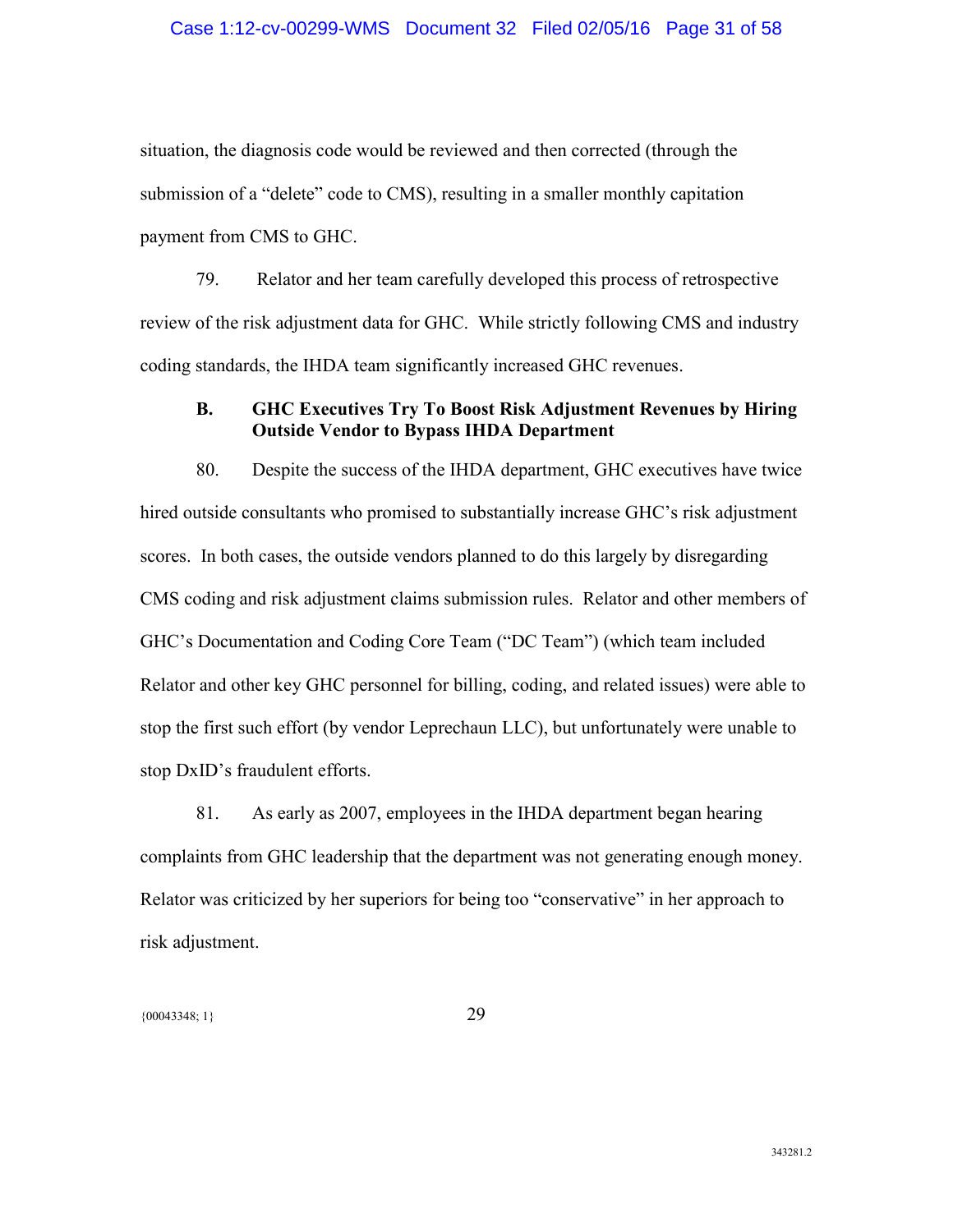82. Around October 2008, GHC hired Leprechaun LLC to help GHC "improve" its risk adjustment scores. Leprechaun provides risk adjustment data review services to MA plans, and was known for producing increased revenues through the chart review process.

83. Leprechaun worked with Relator's department in its retrospective chart review and coding process. Leprechaun tried to introduce coding and documentation standards that conflicted with CMS regulations. Specifically, it proposed submitting risk adjustment claims based on documentation that was clearly inadequate to support such claims under CMS rules. Relator and others on the DC Team complained to GHC executives and otherwise resisted these efforts by Leprechaun. They demanded the company change its review policies to conform to traditional coding methodologies and avoid compliance risks. Leprechaun and GHC leadership eventually complied.

84. Relator and her compatriots prevented Leprechaun from submitting the false risk adjustment claims to CMS that it had proposed submitting. Leprechaun, however, did identify a number of legitimate risk adjustment claims that GHC had previously missed. These claims were submitted to CMS.

 ${00043348; 1}$  30 85. Despite an increasingly positive financial performance by the IHDA department, GHC's financial condition deteriorated, due largely to poor business decisions by company management. From 2008 through 2010, GHC went from an operating income of almost \$57 million to an operating loss of \$60 million. Concerned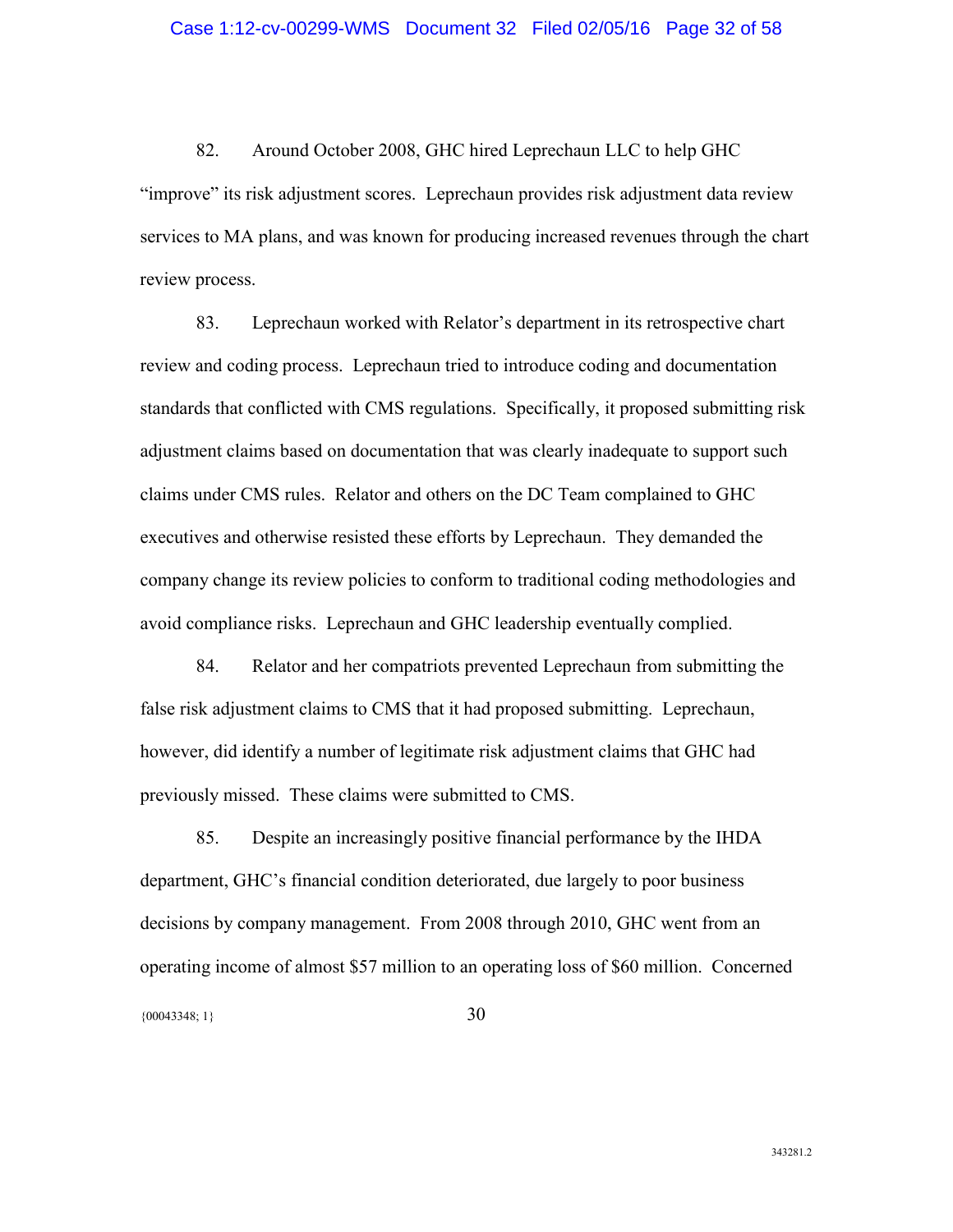### Case 1:12-cv-00299-WMS Document 32 Filed 02/05/16 Page 33 of 58

with the company's trajectory, GHC leadership made promises to the board of directors regarding the financial performance of the non-profit institution. Because of the substantial financial impact of risk adjustment, GHC CEO Scott Armstrong and CFO Ric Magnuson turned their attention to this area as a potential source of additional revenue even if doing so meant breaking CMS rules.

86. In late 2011, Armstrong attended a conference held by the Alliance of Community Health Plans ("ACHP") and that at the conference, he spoke with a colleague from Independent Health. (Relator believes Armstrong spoke with IHC's Chief Executive Officer.)

87. The IH executive told Armstrong about an exciting opportunity with a new IHC subsidiary, DxID. He reported that IH had made a lot of money using DxID's risk adjustment methodology and algorithms to conduct a retrospective review of its risk adjustment claims.

88. Upon returning from the conference, Armstrong approached GHC's Chief Financial Officer, Ric Magnuson, and instructed him to hire DxID. After a number of meetings with senior management and with the DC Team, DxID was officially hired in November 2011 to perform a risk-adjustment data review for 2010 dates of service.

89. Relator has heard and believes, and on that basis alleges, that DxID's contract with GHC was based, in whole or in part, on an incentive-based payment model, whereby DxID was paid a percentage of the value of the new risk adjustment claims it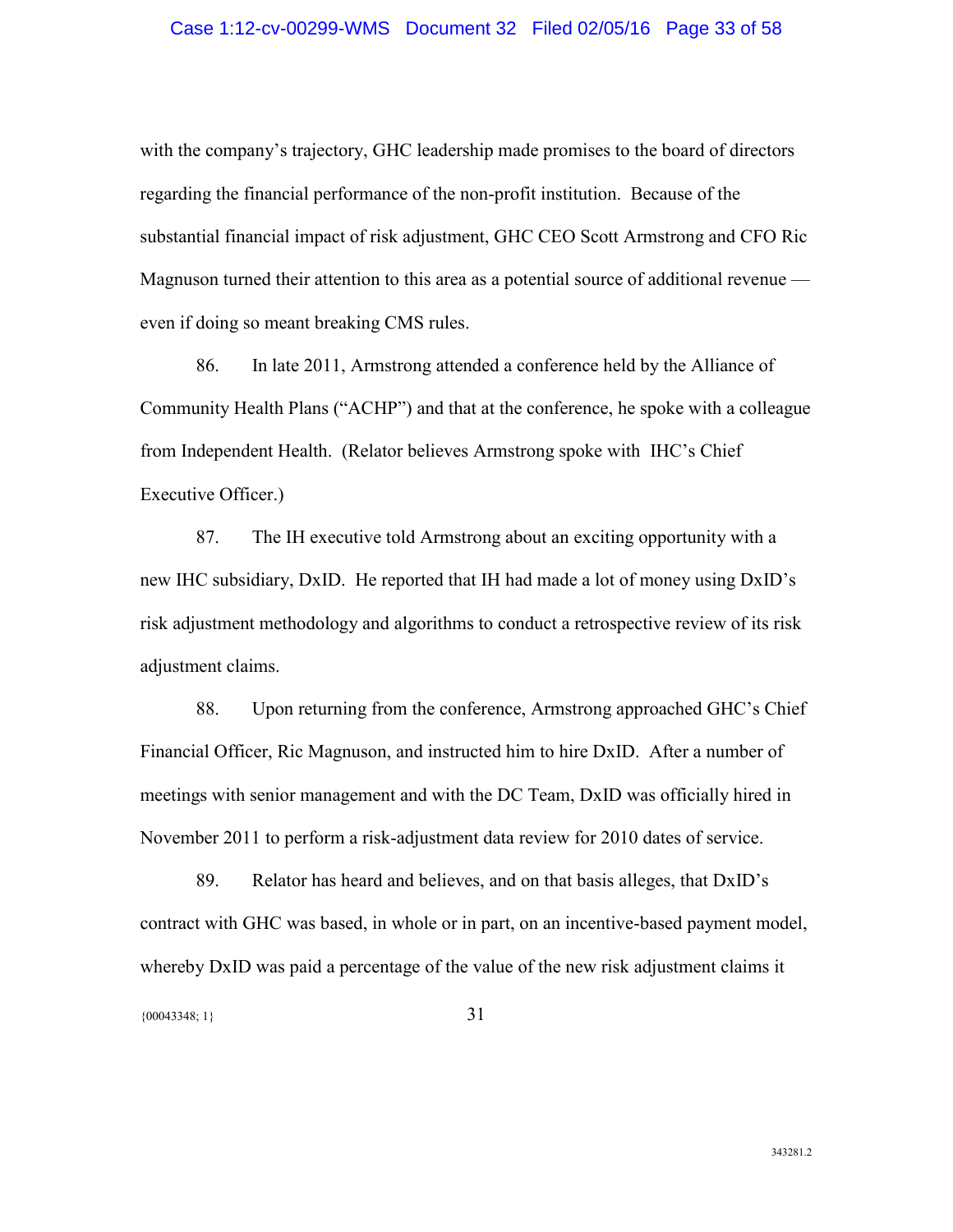### Case 1:12-cv-00299-WMS Document 32 Filed 02/05/16 Page 34 of 58

submitted. Relator understands that DxID submitted approximately \$12 million in new risk adjustment claims for 2010 for GHC, and was paid approximately \$1.5 million in incentive compensation.

### **VI. DEFENDANTS DEFRAUD THE UNITED STATES**

90. Defendants have engaged in a deliberate scheme to defraud the United States by submitting thousands of false claims for risk adjustment payments on behalf of both GHC and IH. Defendants submitted and caused the submission of these false claims (and conspired to do the same) knowing that the patients upon whom the claims were based did not have the claimed diagnoses, had not been treated for those diagnoses in that year, or were otherwise ineligible for risk adjustment payments under CMS rules.

91. Defendants have "upcoded" the risk adjustment claims they submitted to Medicare, claiming that a patient had been treated, in the relevant time period for: (a) a diagnosis that the patient did not have; (b) a more severe diagnosis than the one the patient had; and/or (c) a diagnosis the patient may have previously been treated for, but which was not treated in the relevant year.

92. Contrary to Medicare rules, Defendants have also submitted risk adjustment claims even though the member's physician did not diagnose the patient as having the condition in question or did not, according to his or her own records, treat the patient for the condition in question during the relevant year. First, Defendants submitted risk adjustment claims supported only by vague references in the patient's chart or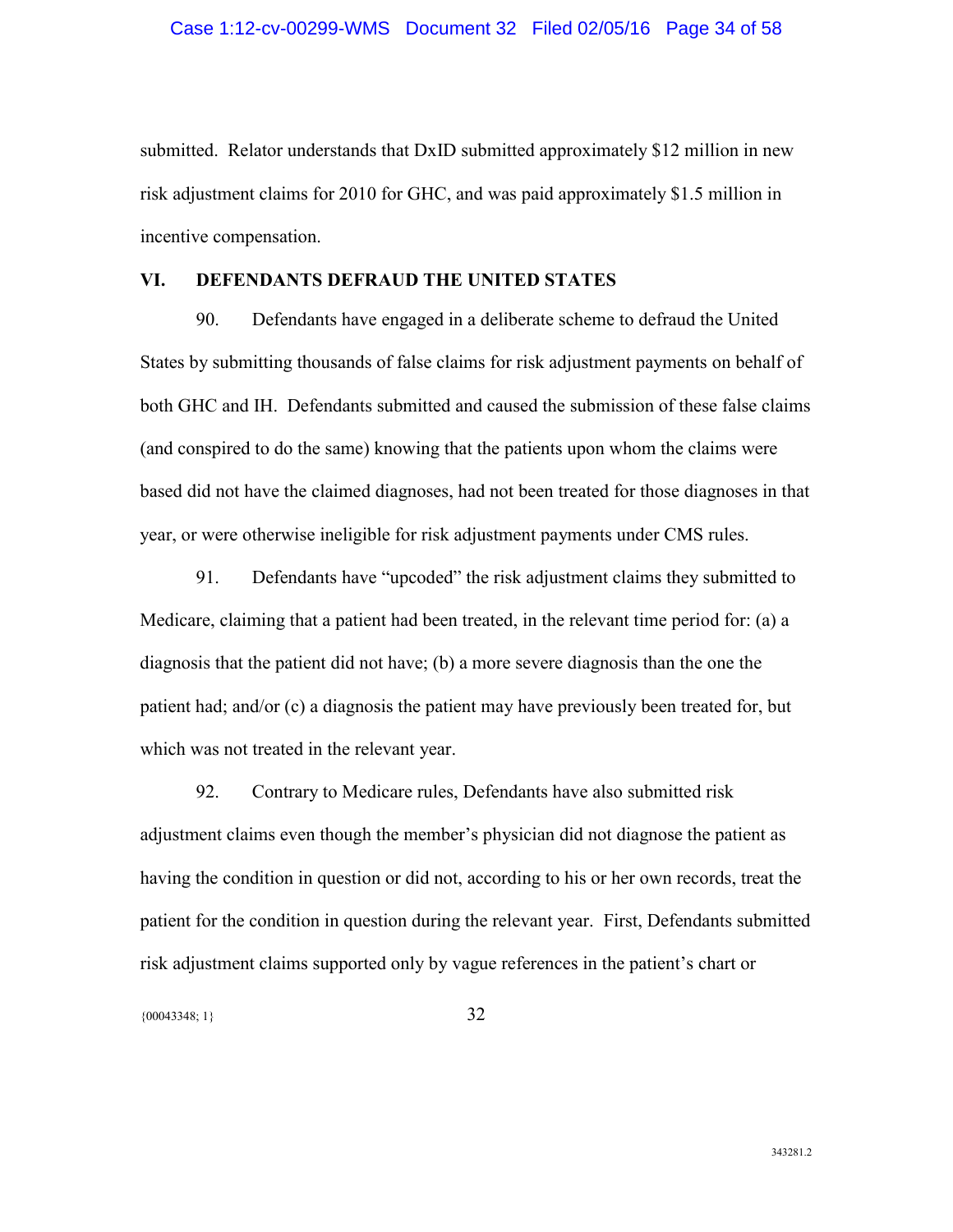### Case 1:12-cv-00299-WMS Document 32 Filed 02/05/16 Page 35 of 58

documents that CMS rules plainly state may not be used to substantiate risk adjustment claims. Second, and worse, in some cases Defendants submitted risk adjustment claims even though the patient's physician explicitly stated in his or her treatment notes that the patient did not have and/or had not been treated for the exact condition Defendants claimed.

93. Defendants DxID and IH have also submitted risk adjustment claims based on documents generated by DxID and IH, which were not reviewed or approved by the treating physician until months or years after the date of the medical service in question.

94. Defendants have also refused to correct previously submitted risk adjustment claims even though Defendants knew, or should have known, those claims were false.

95. In this manner, Defendants have fraudulently caused CMS to pay thousands of false claims for risk adjustment payments worth millions of dollars.

### **A. DxID's "Audit" of GHC's Risk Adjustment Claims and Subsequent Submission of Thousands of False Claims to CMS on GHC's Behalf**

{00043348; 1} 33 96. As noted above, in approximately November 2011, GHC hired DxID to conduct a retrospective review of its risk adjustment claims for 2010 dates of service. Under CMS rules, any changes to claims for 2010 dates of service were due by January 31, 2012. Thus, DxID worked for less than three months to identify as many additional diagnosis codes as possible.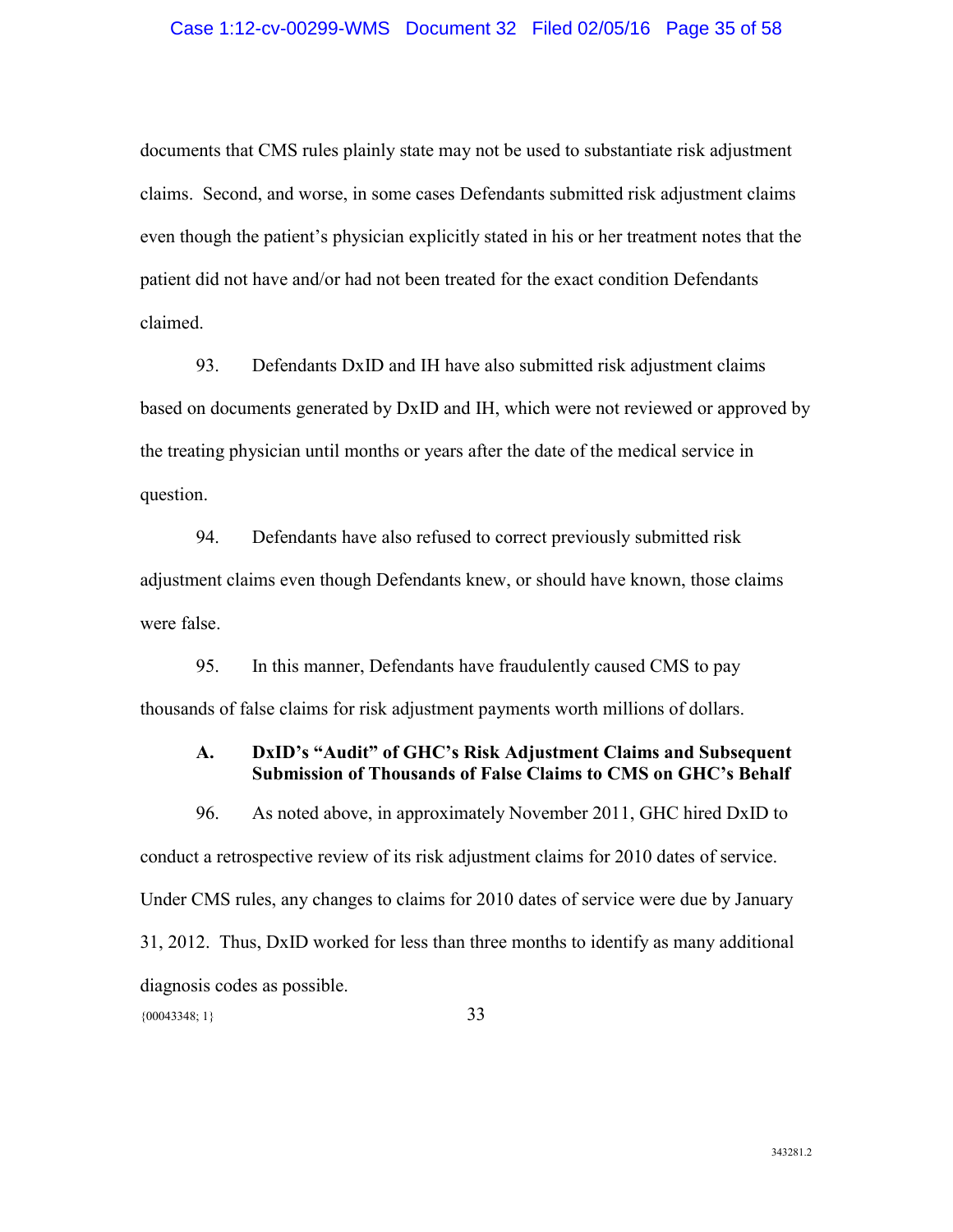### Case 1:12-cv-00299-WMS Document 32 Filed 02/05/16 Page 36 of 58

97. Early on, it became clear to Relator and others on the DC Team that DxID's review process did not comply with CMS rules. DxID proposed using invalid documentation sources, such as "problem lists" (a part of the medical record that often contains notations about diagnoses that a patient may have, may once have had, or are otherwise of interest to the provider), to support new risk adjustment claims. DxID also proposed submitting risk adjustment claims whenever a patient had a diagnosis, regardless of whether the patient had been treated for the condition, as CMS rules require.

98. To prevent Relator or others connected with her IHDA department from enforcing CMS rules (as they had done with the prior vendor, Leprechaun), GHC leadership directed that DxID bypass IHDA when submitting its new risk adjustment claims. Instead of using GHC's standard process for risk adjustment claims — which included review by IHDA — GHC's leadership directed DxID to create a file of the new risk adjustment claims in a format ready for submission to CMS, and to then submit these claims through GHC's Finance and Decision Support ("FDS") department, in effect creating an end-run around IHDA and GHC's established channels for submission of risk adjustment data to CMS. The FDS department is run by GHC's head of Medicare Finance & Decision Support, Debbie Sather, who has long complained that IHDA was being "too conservative" by following CMS rules for coding and risk adjustment claims submission.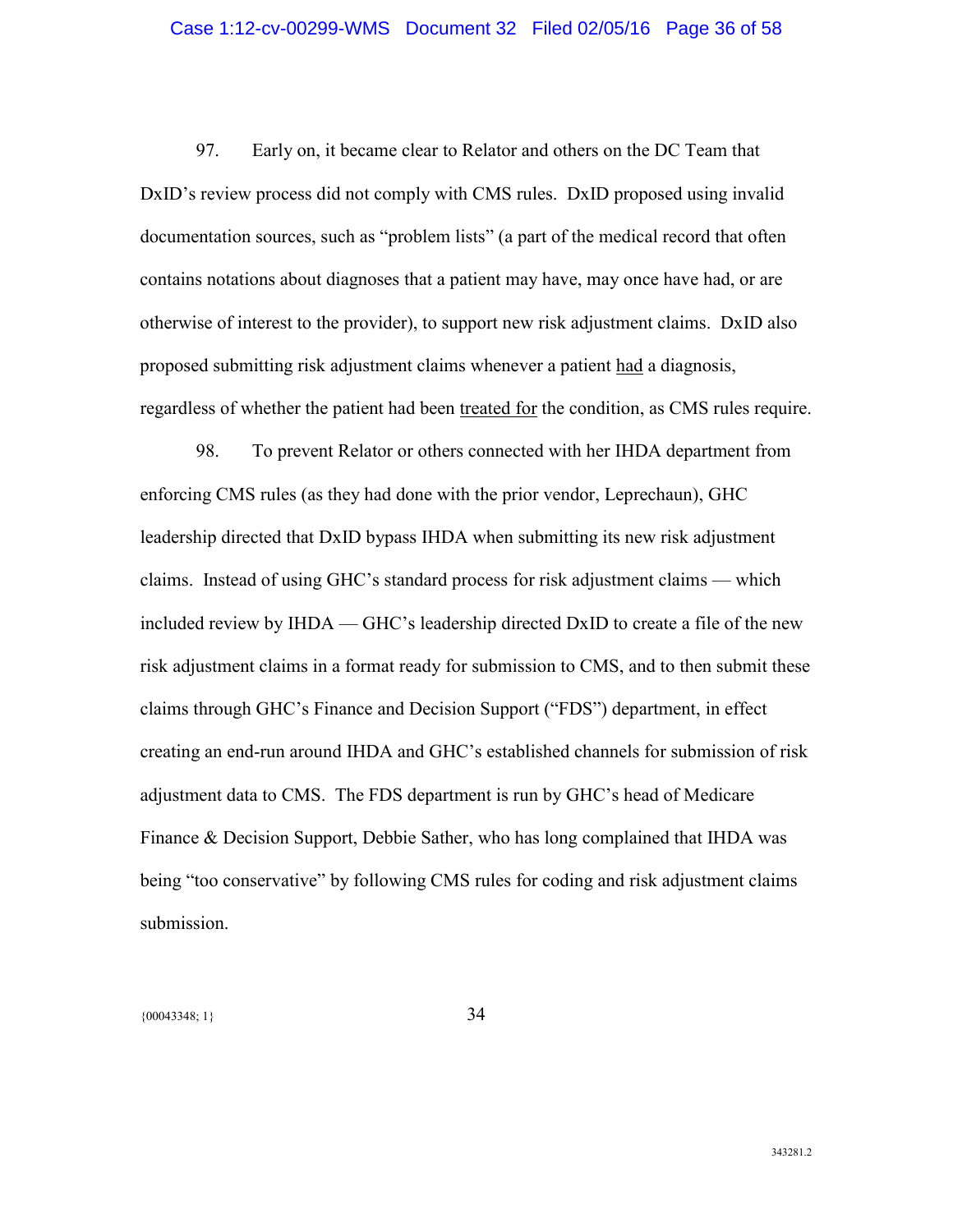### Case 1:12-cv-00299-WMS Document 32 Filed 02/05/16 Page 37 of 58

99. Before conducting its review, DxID asked GHC's leadership to approve or reject certain coding policies — policies that were largely in violation of CMS rules. As part of its presentation to GHC advocating for each policy, DxID included an estimation of the rate of return GHC could expect if it adopted the policy in question.

100. On December 27, 2011, GHC and DxID employees participated in a conference call to address coding policies for three specific conditions: chronic kidney disease ("CKD"), hypoxemia, and old myocardial infarctions ("old MI"). See Exhibit 4, GHC-DxID Conference Call Notes, incorporated herein.

101. DxID encouraged GHC to adopt policies that would allow claims to be submitted for these three conditions in cases that failed to meet CMS standards. For example, DxID encouraged GHC to submit risk adjustment claims for CKD if "[i]t is documented in the Snapshot and labs are ordered overtime and fall in the range of CKD level 3 or higher." Exh. 2 at 1. DxID also coded from labs not taken in the payment year. This suggestion violates CMS rules for risk adjustment claims in several ways.

102. First, the medical record's "Snapshot" is merely an automatic entry generated from previous visits. It provides a general overview of the patient's past condition, but does not reflect the treatment the patient received during the visit in question. Accordingly, it may not be used as the basis for a risk adjustment claim.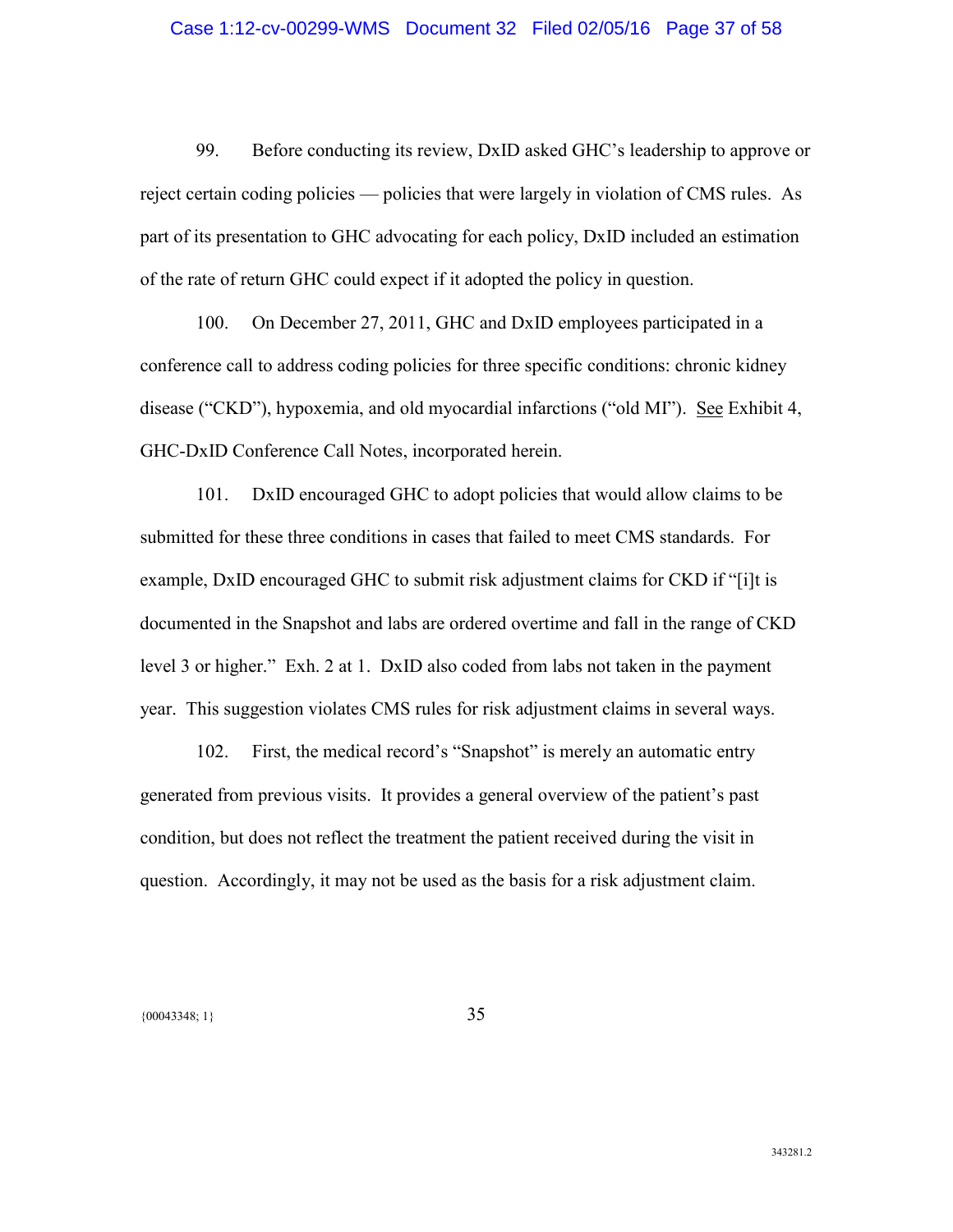103. Second, test results may not be used, by themselves, as the basis for a risk adjustment claim. Thus, in this instance a lab report without any interpretation of the results by the treating physician is an invalid basis for submission of a claim.

104. GHC adopted DxID's flawed CKD coding proposal.

105. For hypoxemia, DxID proposed submitting a claim for the diagnosis: "if COPD or emphysema is listed in active problem list and member is on oxygen." DxID justified this violation of CMS rules by arguing: "[w]e would say that the doctor has recognized Hypoxemia and ordered the oxygen." Id. at 3. Again, though, diagnoses listed on problem lists may not be used as the basis for a risk adjustment claim unless the problem list includes documentation that the diagnosis was treated or affected treatment provided to the patient on the day in question. Moreover, documentation concerning the provision of medical supplies and equipment (such as oxygen) may not be used as the basis for a risk adjustment claim. Id. at 3.

106. GHC adopted DxID's flawed hypoxemia coding rule.

107. Next, DxID proposed a very aggressive approach to coding old MIs. DxID encouraged GHC to submit risk adjustment claims for old MI in cases in which there was no mention at all of the condition by the physician in the medical record for the relevant date of service. DxID proposed submitting a claim for old MI so long as there was mention of an old MI at some point in the patient's chart, regardless of how long ago, and even if that reference appeared in unconfirmed test results. See Exh. 2 at 3.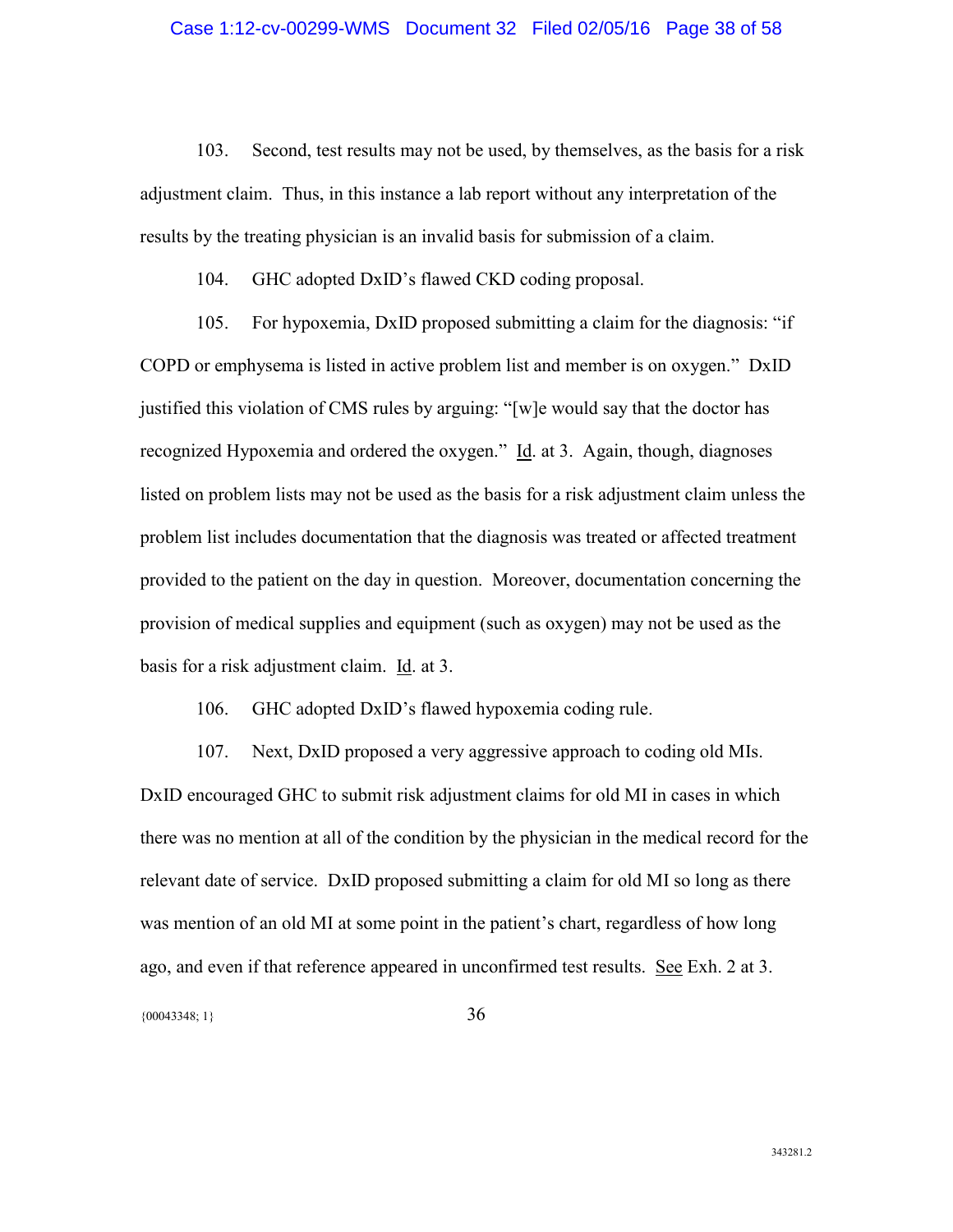### Case 1:12-cv-00299-WMS Document 32 Filed 02/05/16 Page 39 of 58

108. CMS coding rules for risk adjustment claims bar claims for old MIs supported exclusively by EKGs for three reasons: (1) they are not drawn from a face-toface visit; (2) they are not from an approved provider type, in that they are coded from a visit with a diagnostic radiologist; and (3), in some cases, they are not documented in the treatment year.

109. DC Team Member and Director of Health Information Management, Rhona Moses, opposed this unlawful stance, stating "[t]here needs to be some verbiage to indicate a heart attack in chart note in the [date of service] year." Exh. 2 at 3.

110. GHC nonetheless adopted DxID's bogus old MI policy.

111. GHC performed a risk-reward analysis in assessing each policy decision proposed by DxID. In the December 27, 2011 conference call, "Dr. Tarnoff suggested DxID estimate value of what CKD, Old MI, and Hypoxia would be worth and the frequency within member population. GHC would use this information internally to assess the risk and decide the next step." Exh. 2 at 2. The financial impact of the coding policies was mentioned numerous times during the call. (e.g., "DxID has provided, for Debbie [Sather] and Ric [Magnuson], a sample of financial impact for CKD and Old MI." Id*.* at 5)

112. Prior to January 31, 2012, DxID submitted 4,578 new diagnosis codes for risk adjustment claims to CMS on GHC's behalf. DxID reviewed 15,875 patient charts to find those 4,578 new claims.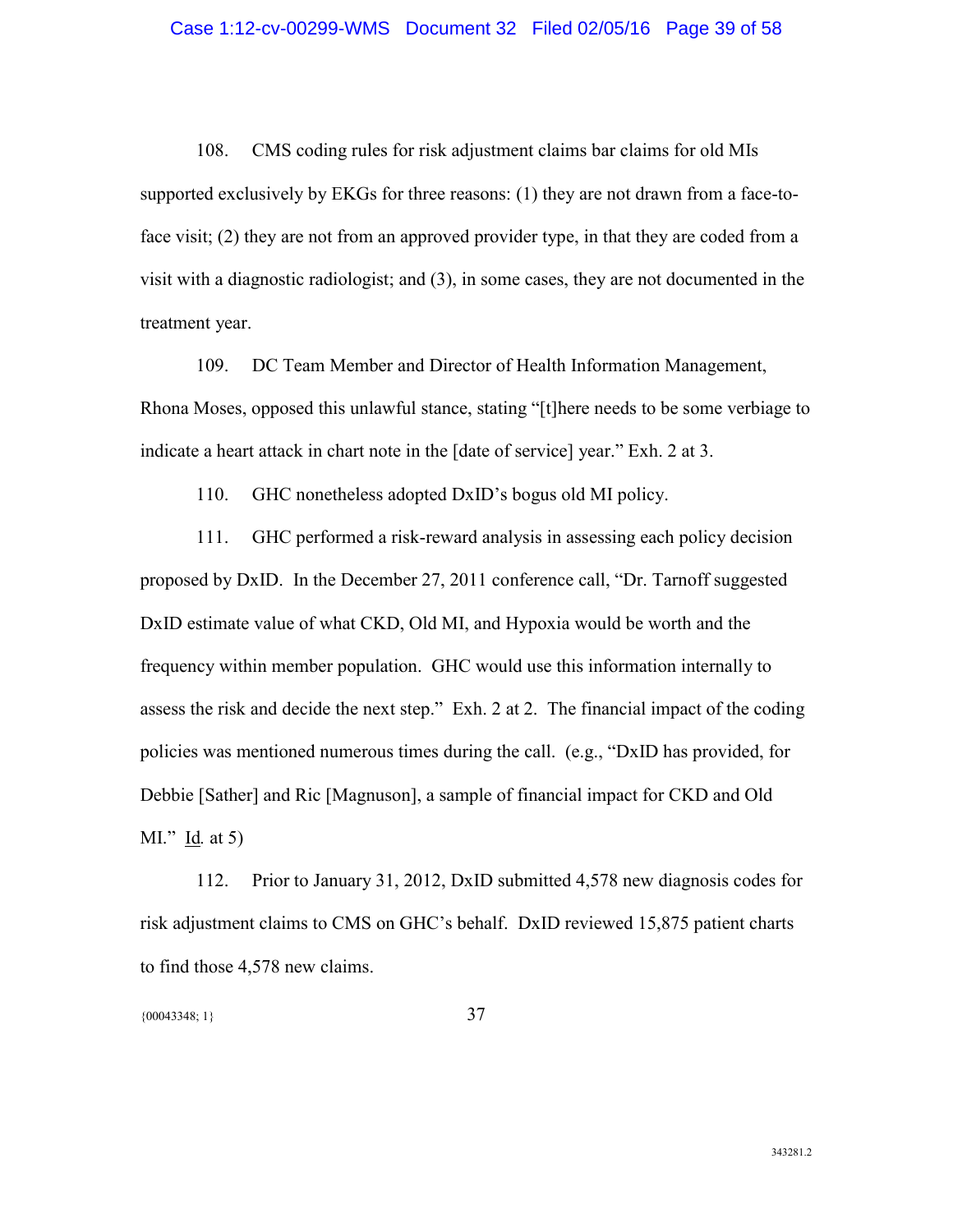### Case 1:12-cv-00299-WMS Document 32 Filed 02/05/16 Page 40 of 58

113. In a February 2012 PowerPoint, DxID presented its results to the DC Team. See Exhibit 1, PowerPoint Presentation, incorporated herein. In that presentation, DxID identified the top "finds" from its review — meaning the highest volume codes that risk adjust — including: (1) old MI; (2) polyneuropathy; (3) vascular disease; (4) CKD; and (5) Chronic Obstructive Pulmonary Disorder ("COPD").

114. In a corresponding document, "DxID Post-2010 Chart Review Outcomes," DxID expanded on the procedures it used during the 42-day chart review cycle for GHC. Specifically, it listed by HCC the number of GHC members affected by the review. This list summarized the number of new diagnosis codes within each HCC that were submitted to CMS as a result of the review. See Exhibit 2, DxID Chart Review Outcomes, incorporated herein, page 4.

115. After DxID disclosed its results and methods to the DC Team, Relator became concerned about the findings. Given her role overseeing GHC's own internal audit and review processes for risk adjustment claims, she knew the error rate in the charts was not as high as DxID represented. DxID found a new diagnosis code for every three to four charts it reviewed — a number completely inconsistent with Relator's years of experience performing chart reviews for GHC.

116. Moreover, in the Chart Review Outcomes document, DxID also outlined the coding and audit rules it used to identify new risk adjustment claims for GHC. Relator identified numerous errors in DxID's application of CMS coding rules. For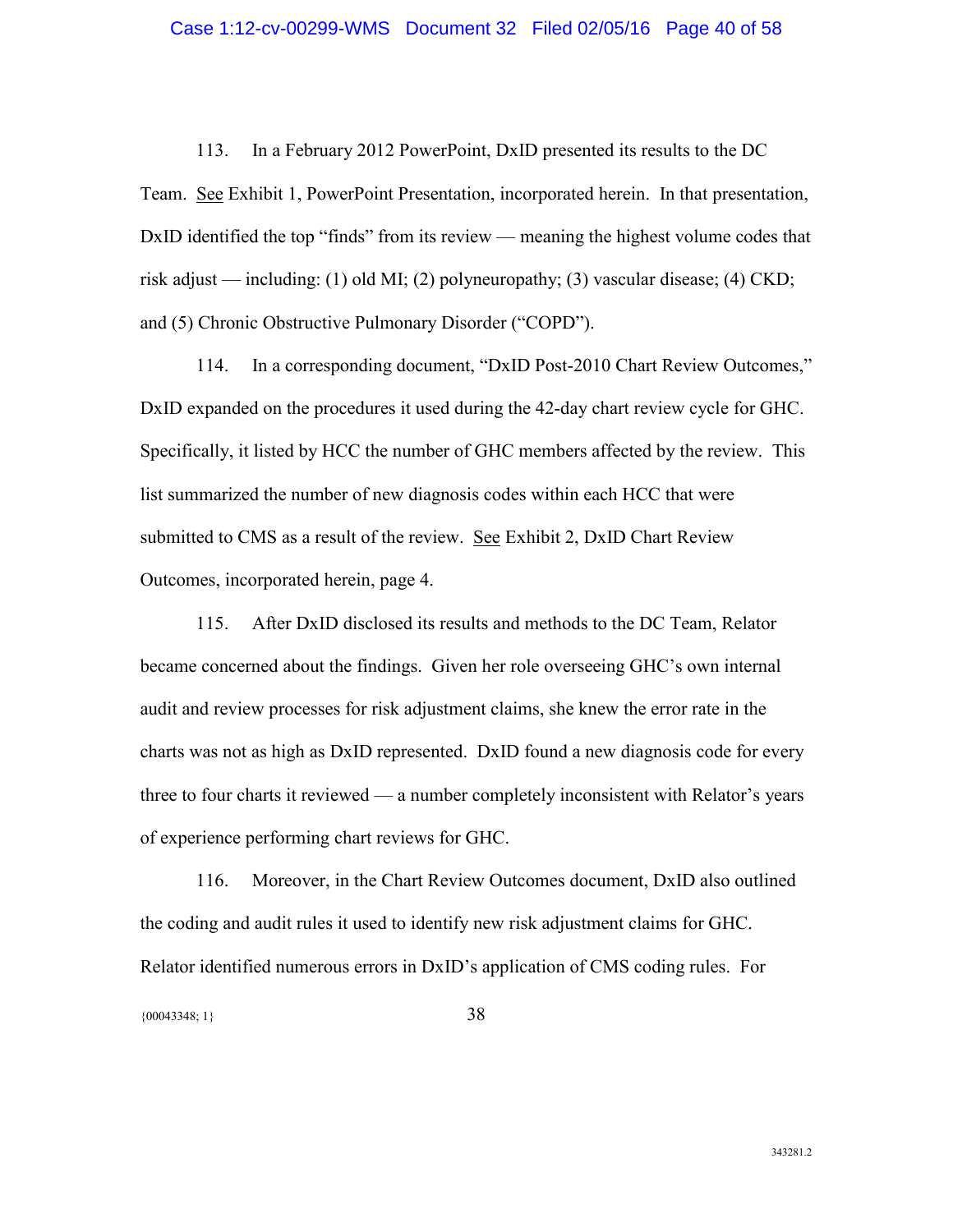### Case 1:12-cv-00299-WMS Document 32 Filed 02/05/16 Page 41 of 58

example, CMS guidelines state that a "problem list" may only be used as the basis for a risk adjustment claim if it shows "evaluation and treatment for each condition that relates to an ICD-9 code on the date of service, and it must be signed and dated by the physician." Participant Guide at 7-17; Exhibit 2 at 17. DxID, on the other hand, applied a rule whereby the mere presence of a diagnosis in the problem list was sufficient to justify a risk adjustment claim, even where the providers' notes explicitly state that the patient did not have that condition.

117. Similarly, DxID's Chart Review Outcomes presentation to GHC states that a diagnosis may be submitted for a risk adjustment claim as long as there is a laboratory, radiology, or other diagnostic test result in the patient's chart that has been signed by a physician, regardless of whether the physician treated the patient for that condition in the year in question. See id. at 6; see also id. at 16 ("laboratory results indicating hypoxemia that are documented in a dated medical record signed by a provider relevant for risk adjustment should be considered for the purposes of risk adjustment"). CMS rules plainly prohibit the use of laboratory, radiology, and other diagnostic test results as the sole support for risk adjustment claims. Instead, a qualified provider must actually treat the patient for the condition in question in the relevant year.

{00043348; 1} 39 118. DxID policies (that GHC adopted) also direct the submission of risk adjustment claims based on claims for durable medical equipment, as long as the initial order for the equipment required a physician to document its medical necessity. See id.

343281.2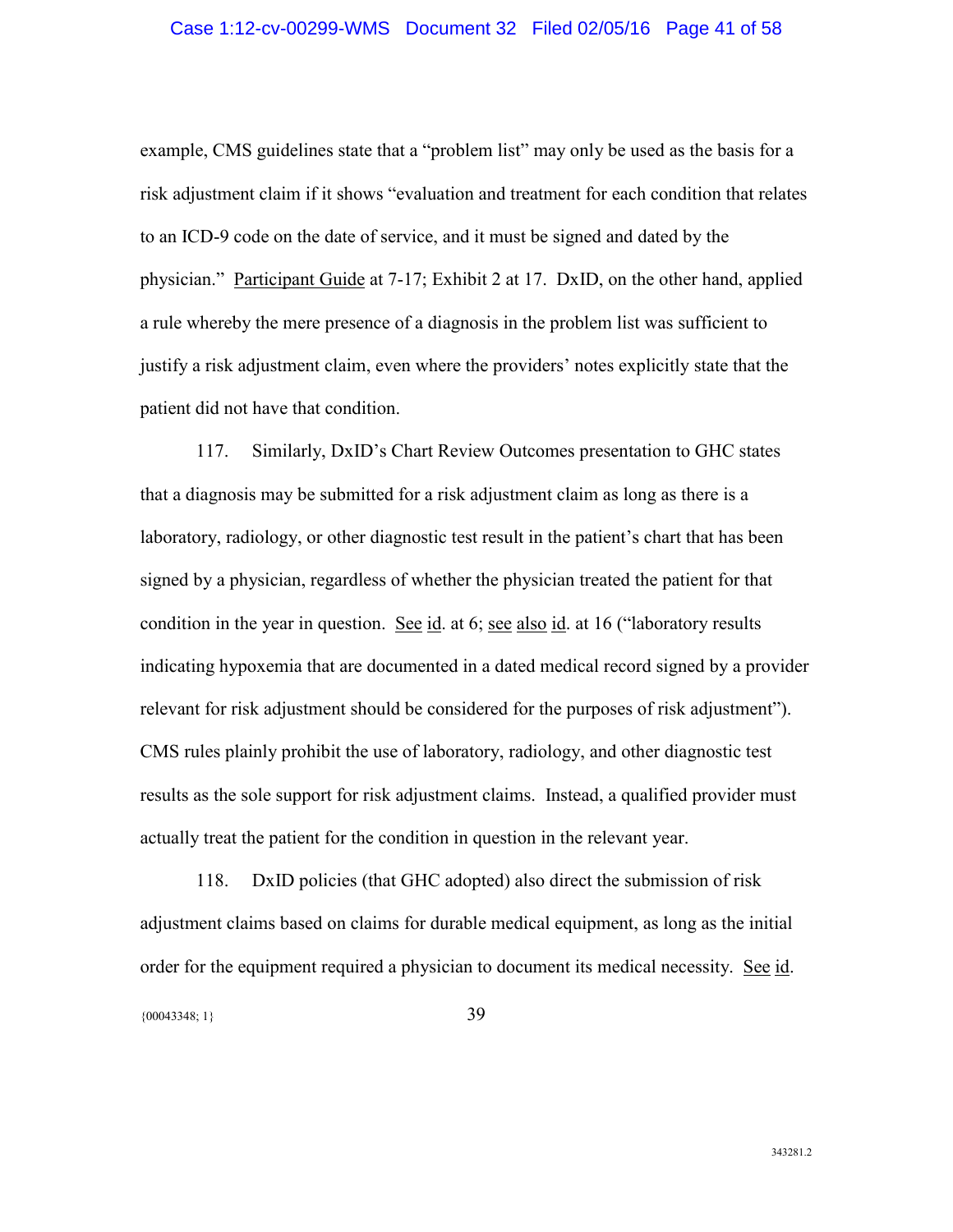### Case 1:12-cv-00299-WMS Document 32 Filed 02/05/16 Page 42 of 58

at 16 ("If a Medicare Advantage organization uses clinical guidelines that require clinical evidence of hypoxemia to provide home oxygen, then the use of continuous oxygen should be considered for the purposes of risk adjustment.") Again, however, CMS rules provide that a risk adjustment claim may only be submitted if a physician or hospital treated the patient in a face-to-face visit in the year in question. See Participant Guide at 7.1.5. Without such a face-to-face visit, the existence of a prior certification of the existence of a diagnosis is not enough to support a risk adjustment claim, even when combined with current treatment through durable medical equipment.

119. Throughout the presentation, DxID makes clear that its approach looks only at whether the patient has the diagnosis, not whether they were treated for the condition by a qualified provider in the relevant time period. See, e.g., id. at 8 ("The Plan has to substantiate, from a clinical and coding standpoint, that the patient has the disease and that the medical record supports the fact that they do.").

120. Relator asked for permission from her superiors to review the diagnosis codes identified by DxID. She was provided with a copy of the over four thousand codes that had been submitted to CMS as a result of the review process, and the corresponding patient number and dates of service. Together with her physician partner, Dr. Don Rappe, Relator began a code-by-code review of the new diagnoses to look for support in the medical record.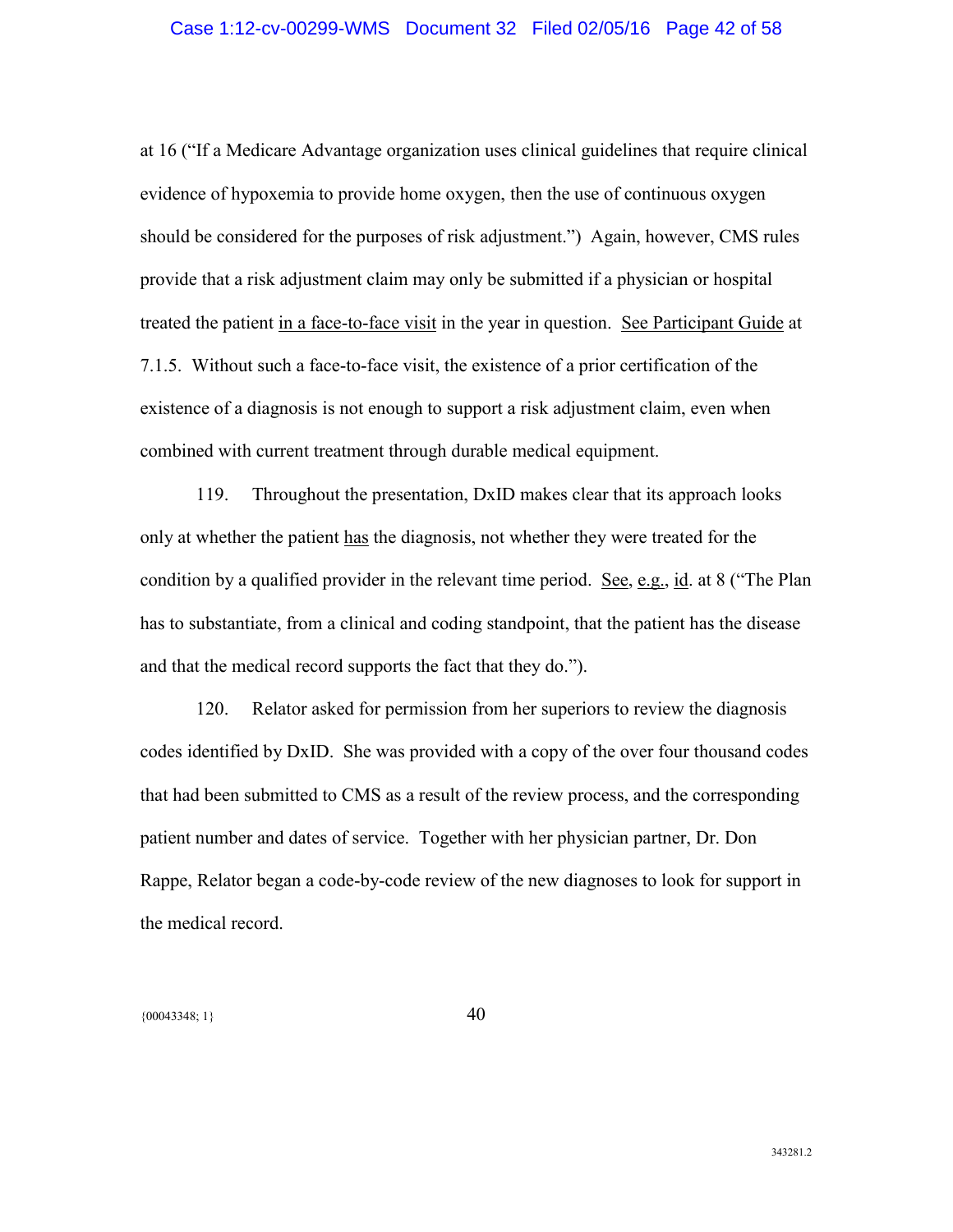### Case 1:12-cv-00299-WMS Document 32 Filed 02/05/16 Page 43 of 58

121. Immediately, Relator and Dr. Rappe began finding systematic problems with the diagnosis codes. Claims were purportedly justified by improper documentation, if there was any documentation at all. Relator and Dr. Rappe initially reviewed 117 charts. Of the charts reviewed, Relator and Dr. Rappe agreed with only 27 (23%) of the codes submitted to CMS. An additional three percent of the codes reviewed had previously been coded and submitted by GHC. Based on their professional experience, Dr. Rappe and Relator concluded 74% of the codes submitted did not have sufficient documentation to justify submitting the diagnosis. The majority of these false claims (42 claims or 36% of the total) were based solely on the inclusion of the diagnosis in the problem list, where there was no other reference to the diagnosis in the medical record. In other instances, the new diagnosis codes had no support whatsoever (5%), were based solely on test results (4%), or were based on a problem list from a visit with an improper provider (3%).

122. In addition to fraudulently increasing new diagnoses, DxID failed to remove previously submitted incorrect diagnoses. The only codes DxID "deleted" were ones it had added, and later determined to be unsupported through a quality control process. GHC even submitted some of those codes despite DxID's reservations. See Exhibit 3 (email and redacted spreadsheet of "delete" codes). DxID neither removed, nor recommended GHC remove, any codes for which the provider originally included an incorrect diagnosis.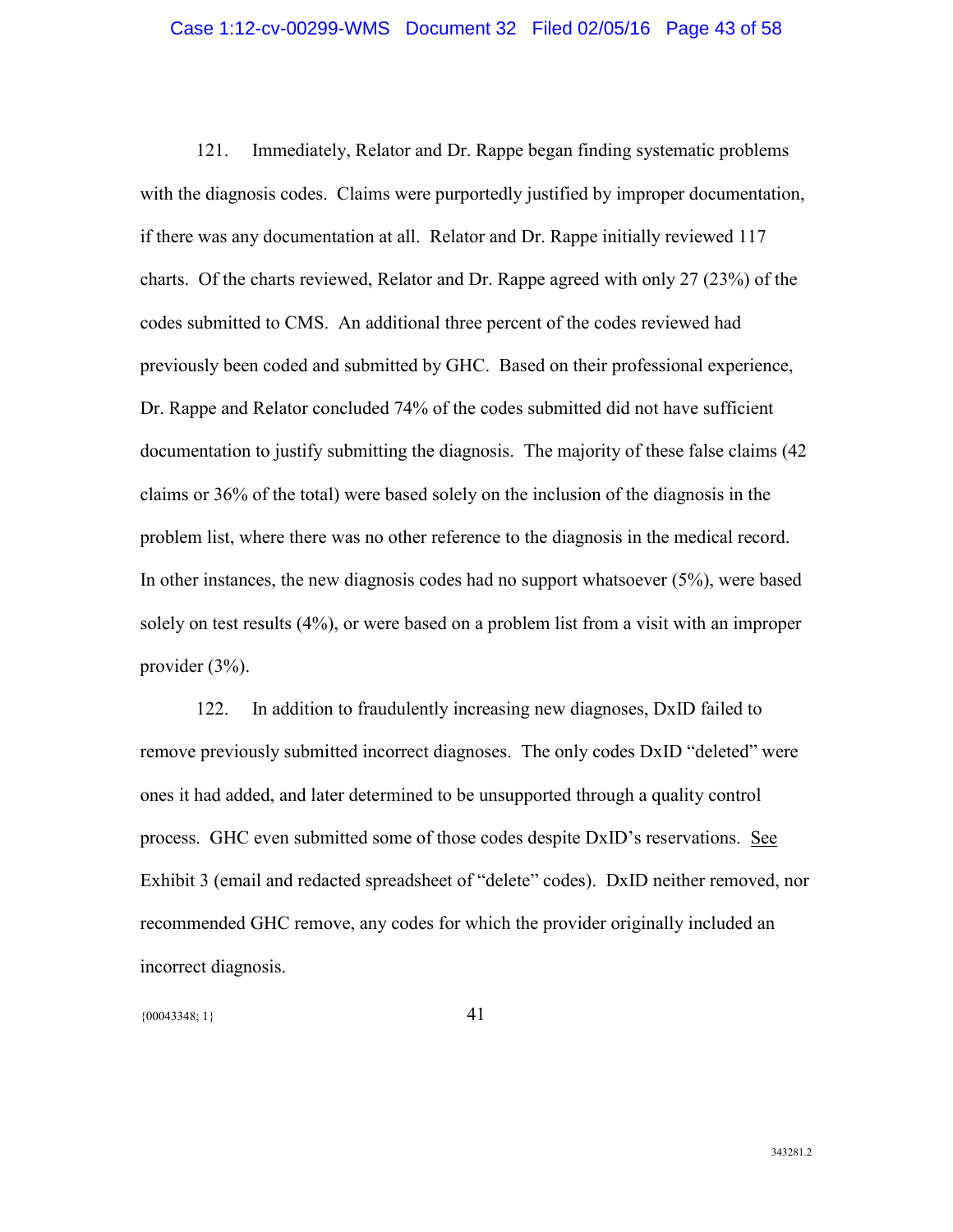### Case 1:12-cv-00299-WMS Document 32 Filed 02/05/16 Page 44 of 58

123. This failure to delete previously submitted codes that were not supported by the medical record is consistent with DxID's general policy. When DxID first explained its procedures to the DC Team, a member of the team asked DxID whether DxID deleted previously submitted codes found to be incorrect. DxID stated it neither looked for, nor if it found did it delete, any previously submitted incorrect claims.

124. In March 2012, after her review of 117 new diagnoses from DxID, Relator presented her findings to her superiors at GHC. She specifically highlighted the lack of proper documentation and prevalence of clearly erroneous diagnoses. She also reported that DxID "added" codes that GHC had previously submitted to CMS. GHC took no action to inform CMS of the mistakes, nor did it suggest a broader review of the findings. The only concern Relator's superiors expressed was that GHC had overpaid DxID for those codes that had already been submitted. It was due to this concern, not any concern for accuracy of the truly new claims, that Relator's superiors suggested she continue her review of the 4,500 diagnoses.

125. Relator subsequently reviewed an additional 83 diagnosis codes that DxID used to submit risk adjustment claims for GHC. The error rate for these 83 codes was similar to rate for the original 117 codes – 74% of them did not meet CMS standards.

{00043348; 1} 42 126. Relator continued to encourage GHC to reverse course and delete these false and fraudulent claims. On April 4, 2012, she submitted to DxID a list of 40 of the new risk adjustment claims for further review. Her superiors only allowed her to submit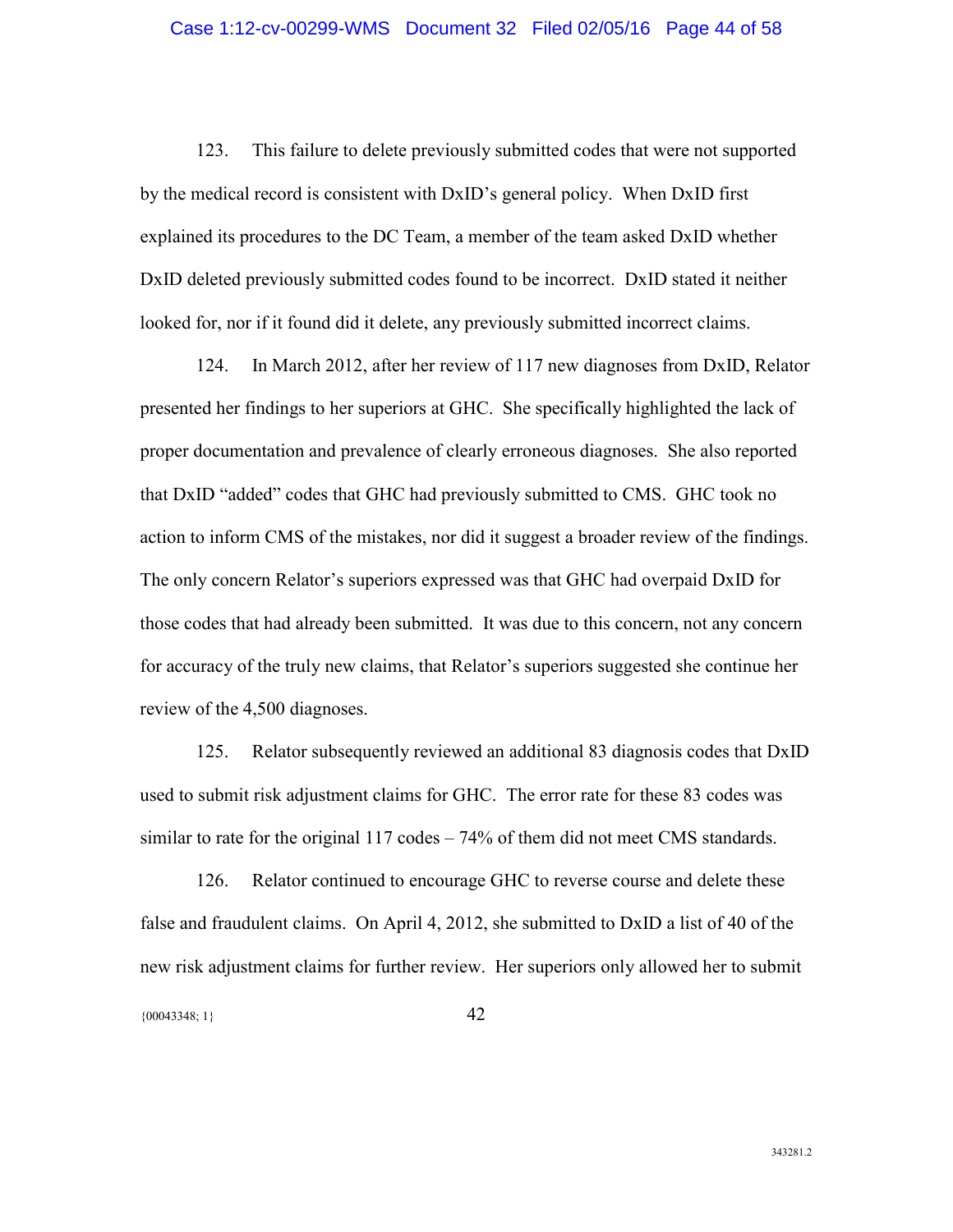### Case 1:12-cv-00299-WMS Document 32 Filed 02/05/16 Page 45 of 58

40 diagnosis codes for further review, because they decided to accept DxID's coding policies for the remaining codes, even though those policies violated CMS rules. For example, notwithstanding CMS's clear rules, GHC decided to adopt DxID's policy of submitting claims based solely on a reference in the patient's "problem list."

127. Based on the results of Relator's audit, over 40% of the diagnosis codes DxID submitted through its chart review of 2010 dates of service were coded at least in part from embedded problem lists.

128. On April 11, 2012, DxID responded to the list of 40 diagnosis codes Relator found were improperly submitted. Even under the most generous interpretation of CMS rules, DxID's purported justification for 25 of the diagnosis codes failed.

129. In five cases, DxID submitted a diagnosis code for a condition that was: (1) listed on a problem list embedded in a patient's medical record; and (2) from a visit with a type of physician or other provider who would be highly unlikely to treat the condition. For example, for one patient, DxID submitted a claim alleging the patient had been treated for major depression (diagnosis code 296.33) during a January 19, 2010 visit with an ophthalmologist. The physician had copied the patient's problem list, including the past diagnosis of depression, into the body of his note. Unsurprisingly, there was no suggestion in the treatment notes that the ophthalmologist had treated or considered the patient's prior depression during the course of the eye care visit.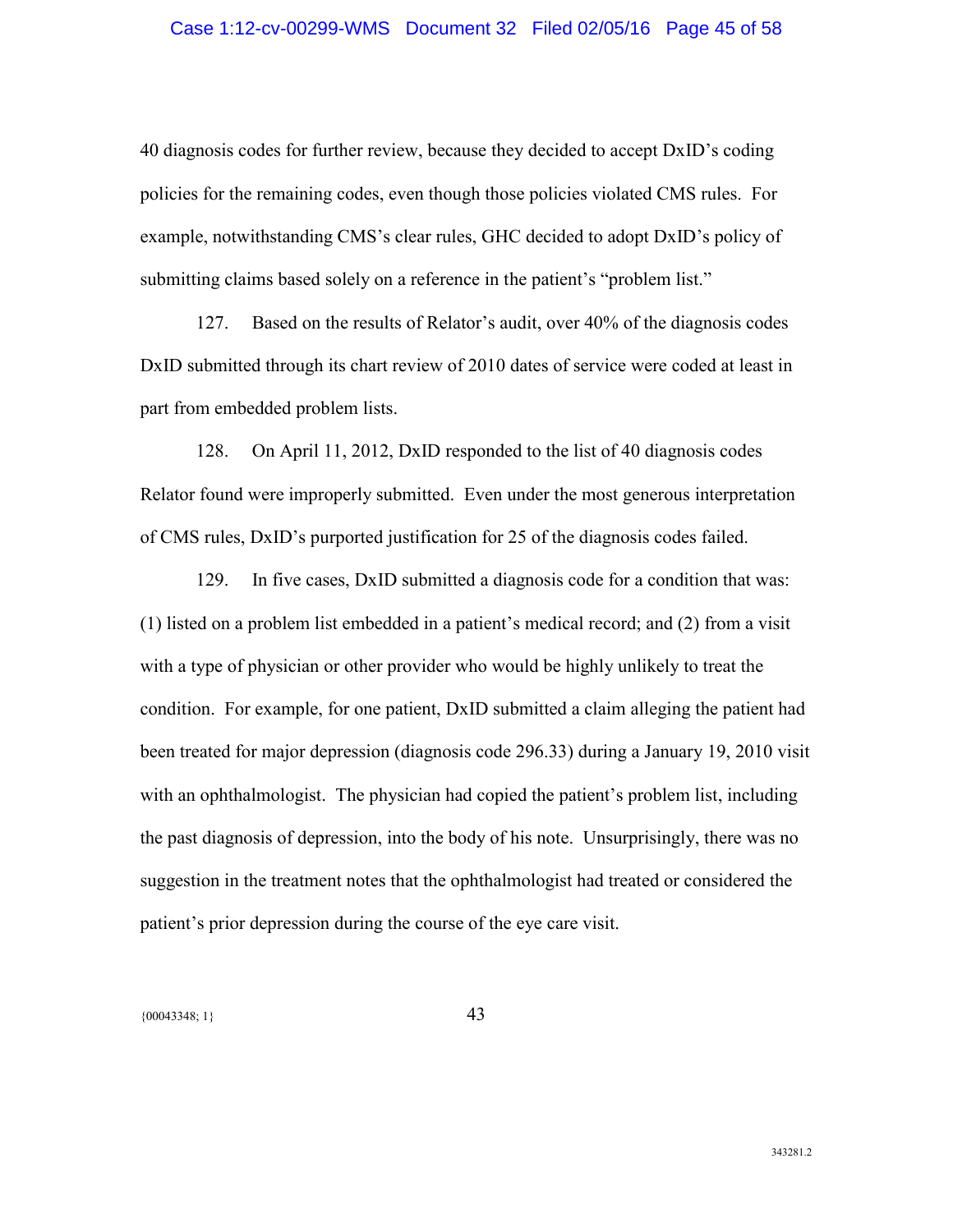130. To justify its submission of a diagnosis code for major depression, DxID provided GHC with an "audit trail," identifying the specific information in the medical record it used to support its code submission, and additional comments generated to respond to the inquiry. In this case, DxID attempted to justify the submission of a risk adjustment claim for major depression by noting "[p]atient active problem list - major depressive disorder-recurrent-w/o psychotic [296.33]."

131. Despite Relator's warnings and GHC's knowledge of the remarkable error rate in DxID's submissions to CMS for the 2010 dates of service, GHC hired DxID to conduct a more extensive review of risk adjustment claims for 2011 dates of service.

132. For the review of 2011 services, GHC instructed DxID to submit risk adjustment claims based on a source of documentation previously rejected by GHC and DxID for 2010 dates of service: incidental findings.

133. "Incidental findings" are diagnoses found (by coincidence) in the results of tests ordered by a treating physician, but neither treated by the physician at the time the tests were ordered, nor subsequently. It is inappropriate to submit risk adjustment claims for "incidental findings" because CMS rules prohibit the submission of diagnosis codes based solely on diagnostic radiology services or laboratory services, and often such diagnoses have never been confirmed by a physician.

{00043348; 1} 44 134. On May 30, 2012, the Office of the Inspector General published a report of an enforcement action taken against an MA plan, PacifiCare Texas. The OIG found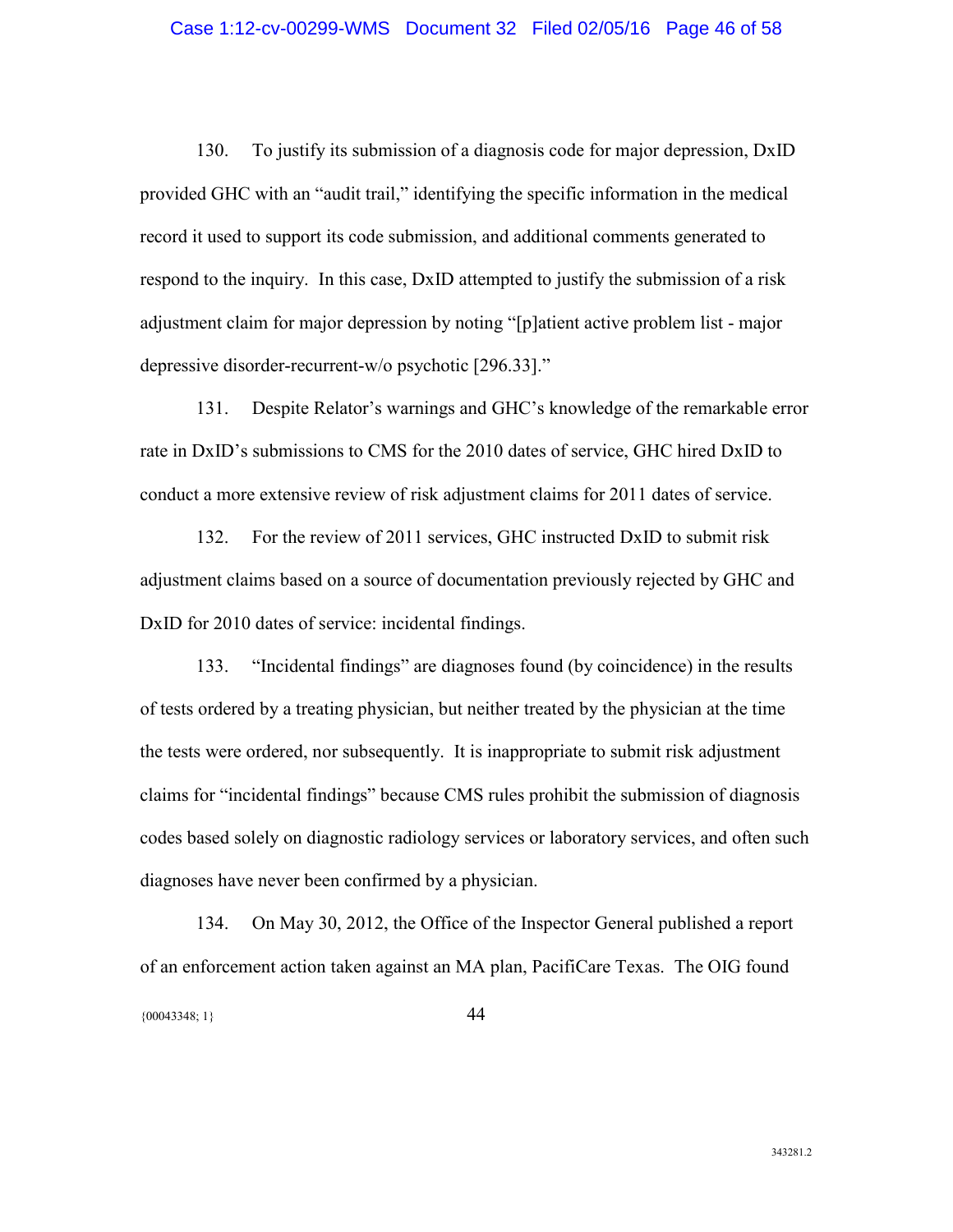### Case 1:12-cv-00299-WMS Document 32 Filed 02/05/16 Page 47 of 58

that 43 of the 100 risk adjustment claims it audited were invalid. The report published information about the coding rules and established CMS standards applied by the auditors in reviewing PacifiCare's risk adjustment claims. Several of these rules have also been routinely violated by GHC and DxID.

135. In June 2012, GHC employees circulated the report. Members of the DC Team were seriously concerned about the results.

136. In response, Debbie Sather suggested that GHC would review the new coding policies adopted in connection with the DxID review. She indicated that she would lead this review, and would include GHC leadership in the discussion.

137. Sather announced in July 2012 that GHC decided to reverse only one coding policy: the policy of submitting diagnosis codes for old MIs based on EKGs. Significantly, she also indicated that this policy change would only affect future DxID reviews. Thus the bogus claims submitted for calendar year 2010 service dates would not be corrected. Relator specifically offered to correct this problem for 2010 dates of service and was instructed by Sather not to do so.

138. Upon information and belief, DxID's review process for 2011 likely generated more unsubstantiated codes than the previous review because DxID had more time to conduct its review.

{00043348; 1} 45 139. GHC leadership has also pressured its internal coding team to adopt DxID's lax and improper documentation standards for its own work. GHC conducted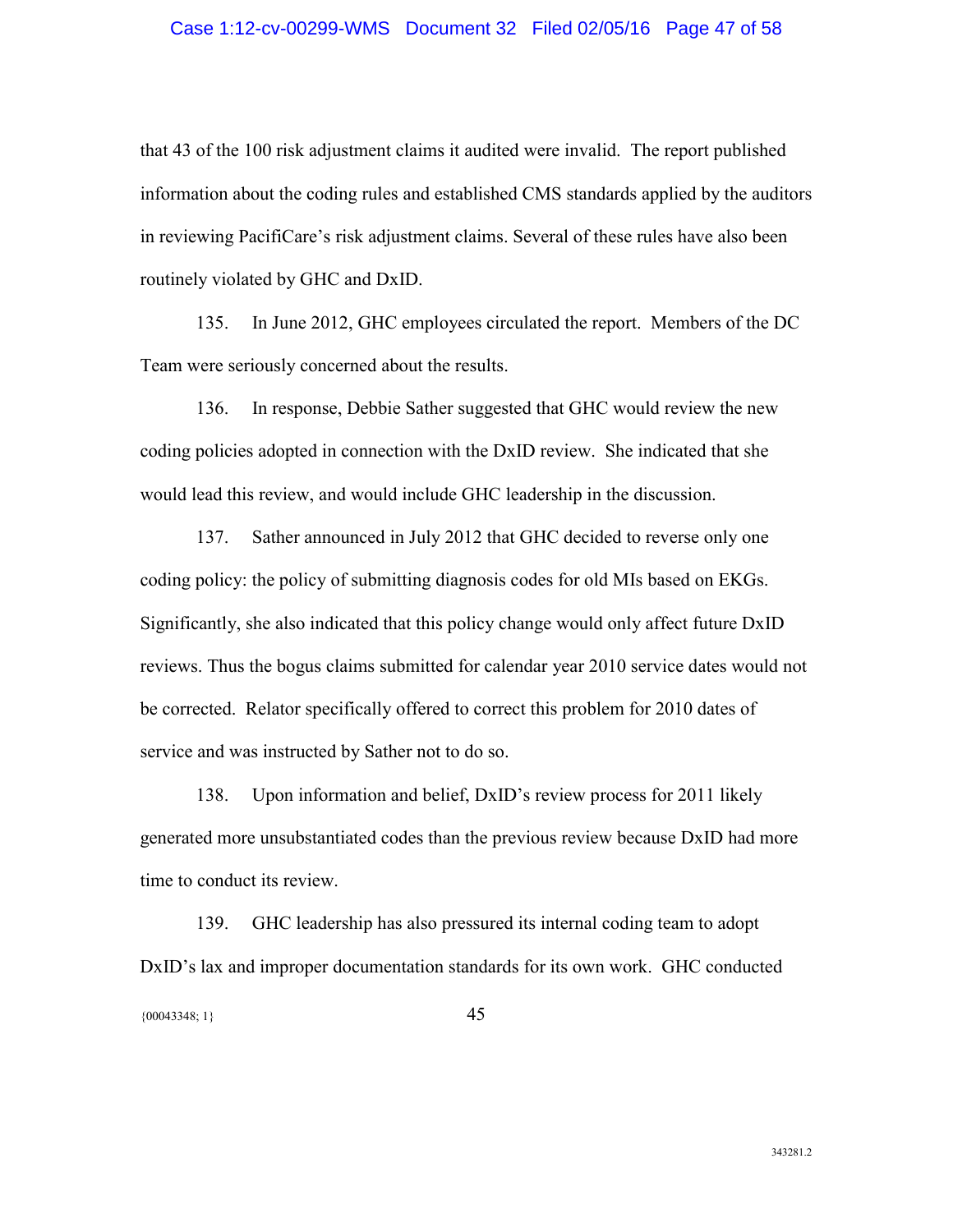internal meetings regarding the coding policies DxID applied in its review, to determine whether to adopt the policies within GHC's internal review procedures. Although Debbie Sather advocated for adoption of DxID's improper coding rules, other individuals within GHC have refused to adopt the new policies. Specifically, Rhona Moses, a certified coder, in a meeting in early March 2012, expressed dissatisfaction with the new coding procedures and suggested they were inconsistent with CMS coding guidelines, with which MA plans are required to comply. She has refused to code according to DxID's standards.

### **B. Examples of Specific False Claims Submitted By DxID and GHC**

140. At the end of January 2012, DxID, with GHC's consent, submitted false risk adjustment claims to CMS on GHC's behalf, for the following patients. (These patients are identified in this complaint by anonymous references, Patient A, Patient B, etc. to protect their confidentiality. Relator has in her possession and has provided to the United States, as part of her statutory disclosure, more specific identifying information for each of these patients. Such additional detail is incorporated into this complaint by reference to the extent required by Federal Rule of Civil Procedure 9(b) and as allowed by federal and any relevant state privacy statutes and rules.)

141. **Patient A** had a routine medical examination on September 2, 2010. In the course of his visit, the doctor used a common function of the Electronic Medical Record ("EMR") software to insert the text of the patient's "Problem List" into the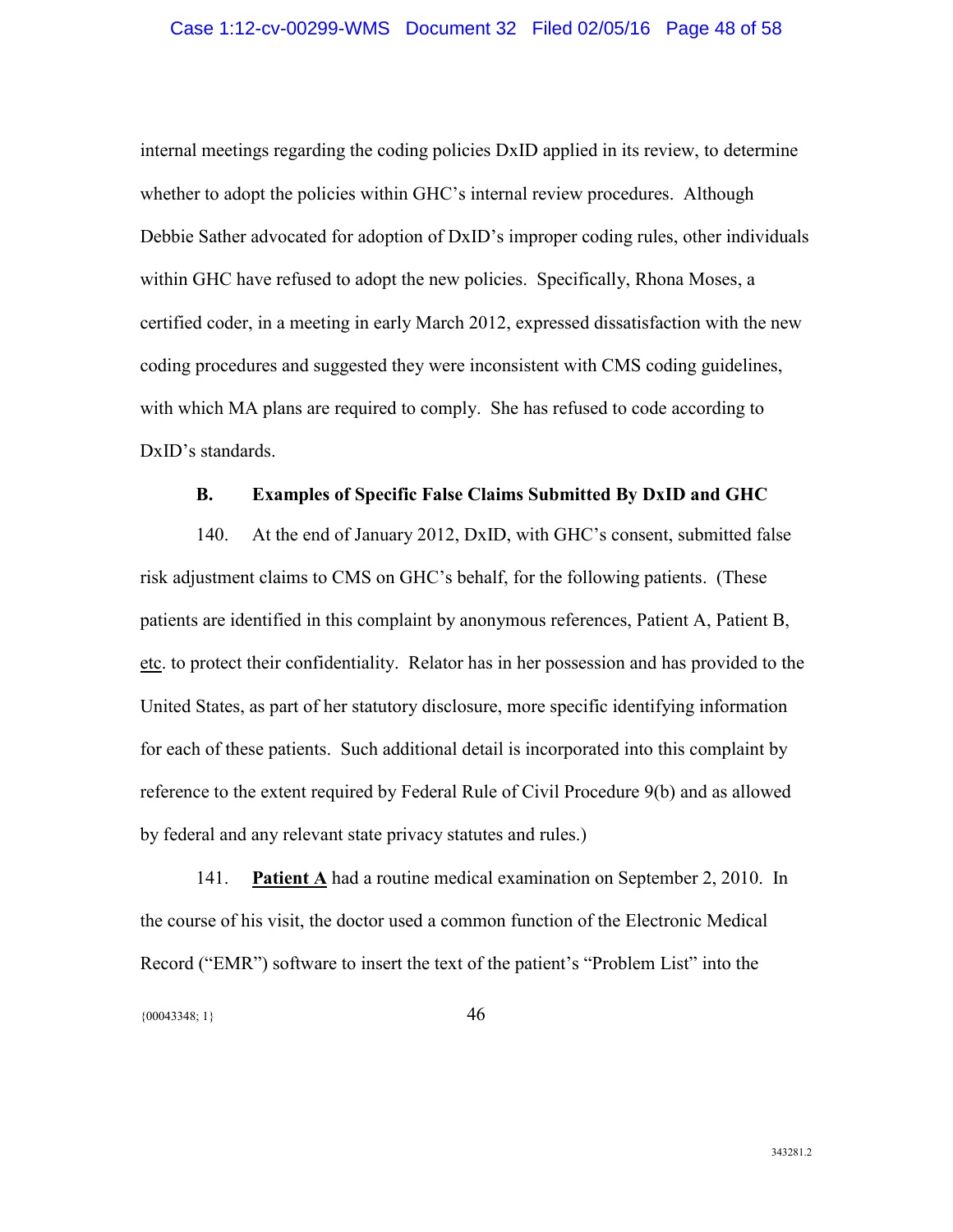### Case 1:12-cv-00299-WMS Document 32 Filed 02/05/16 Page 49 of 58

treatment notes for that visit. In Relator's experience, doctors often use this function to add the problem list into the text of their notes in the EMR, because doing so allows them to review the problem list while composing their treatment notes, rather than requiring the more onerous process of closing their notes and opening the problem list each time they wish to reference it. The problem list mentioned a diagnosis of "Major Depressive Disorder, Recurrent Episode, Mild [diagnosis code 296.31]." This indicated that at some point in the past (in this patient's case, in May 2004) a doctor diagnosed this patient with the specified condition. The problem list does not necessarily correspond to the conditions that patient currently has, nor to conditions the doctor actively treated in the face-to-face visit.

142. During the course of Patient A's September 2, 2010 visit, the doctor specifically evaluated the patient's mood, noting "[the patient] does not have much in the way of depression in fact has an amazingly sunny disposition." (emphasis added). The doctor concluded the major depressive disorder was "resolved." On the day of that visit, the doctor removed the diagnosis from the problem list.

{00043348; 1} 47 143. Despite this clear notation by the treating physician that the patient was not suffering from major depression, and the fact the doctor removed the diagnosis from the problem list, DxID coded Patient A for Major Depressive Disorder [diagnosis code 296.31]. Because the patient neither had, nor was treated for Major Depressive Disorder in 2010, the risk adjustment claim DxID submitted for that diagnosis, on GHC's behalf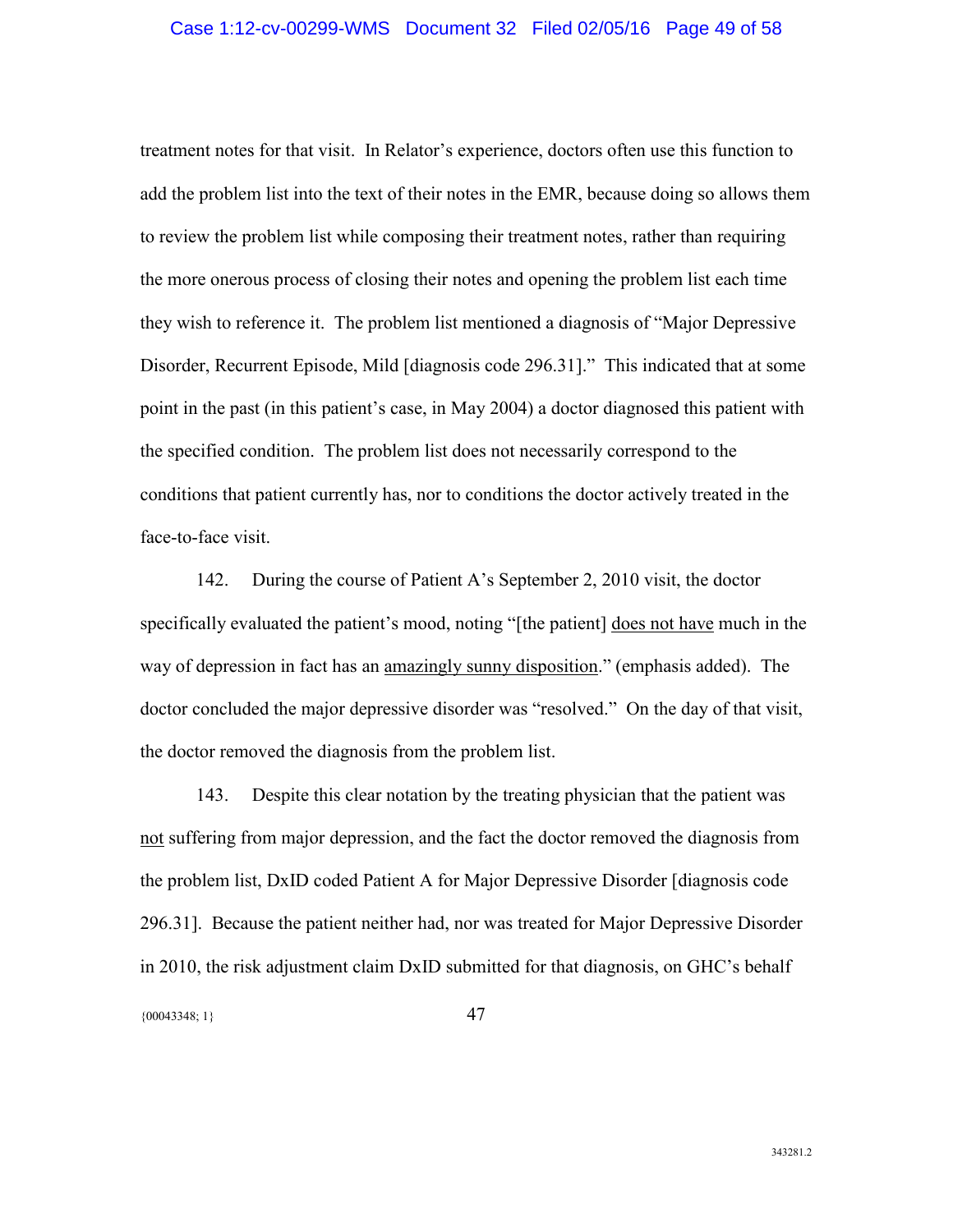and with its permission, was false and fraudulent within the meaning of the False Claims Act.

144. **Patient B** was treated on March 22, 2010 for diabetes. When diabetes is linked with nerve issues in the extremities, it is called "diabetic neuropathy." A patient with diabetes without other complications is grouped into HCC 19. A patient with diabetes so serious that it has also caused diabetic neuropathy falls into the substantially more lucrative HCC 16. For Patient B, diabetic neuropathy appeared on the problem list. However, the doctor examined the patient and determined that "She does not have significant diabetic neuropathy" (emphasis added) — which is the standard language inserted by the EMR when the doctor indicates that the patient does not have diabetic neuropathy. DxID, despite this express statement, and its knowledge that this language was automatically inserted when the doctor has determined the patient does not have diabetic neuropathy, submitted a risk adjustment claim to CMS for Patient B for diagnosis code 357.2 Polyneuropathy in Diabetes. Because Patient B was not diagnosed with (let alone treated for) diabetic neuropathy in 2010, the risk adjustment claim DxID submitted for that diagnosis, on GHC's behalf and with its permission, was false and fraudulent within the meaning of the False Claims Act.

{00043348; 1} 48 145. **Patient C** was treated on November 17, 2010 for diabetic neuropathy. In addition to diabetes, the problem list also indicated the patient had Chronic Kidney Disease ("CKD"). Diabetes can cause kidney disease, resulting in a condition called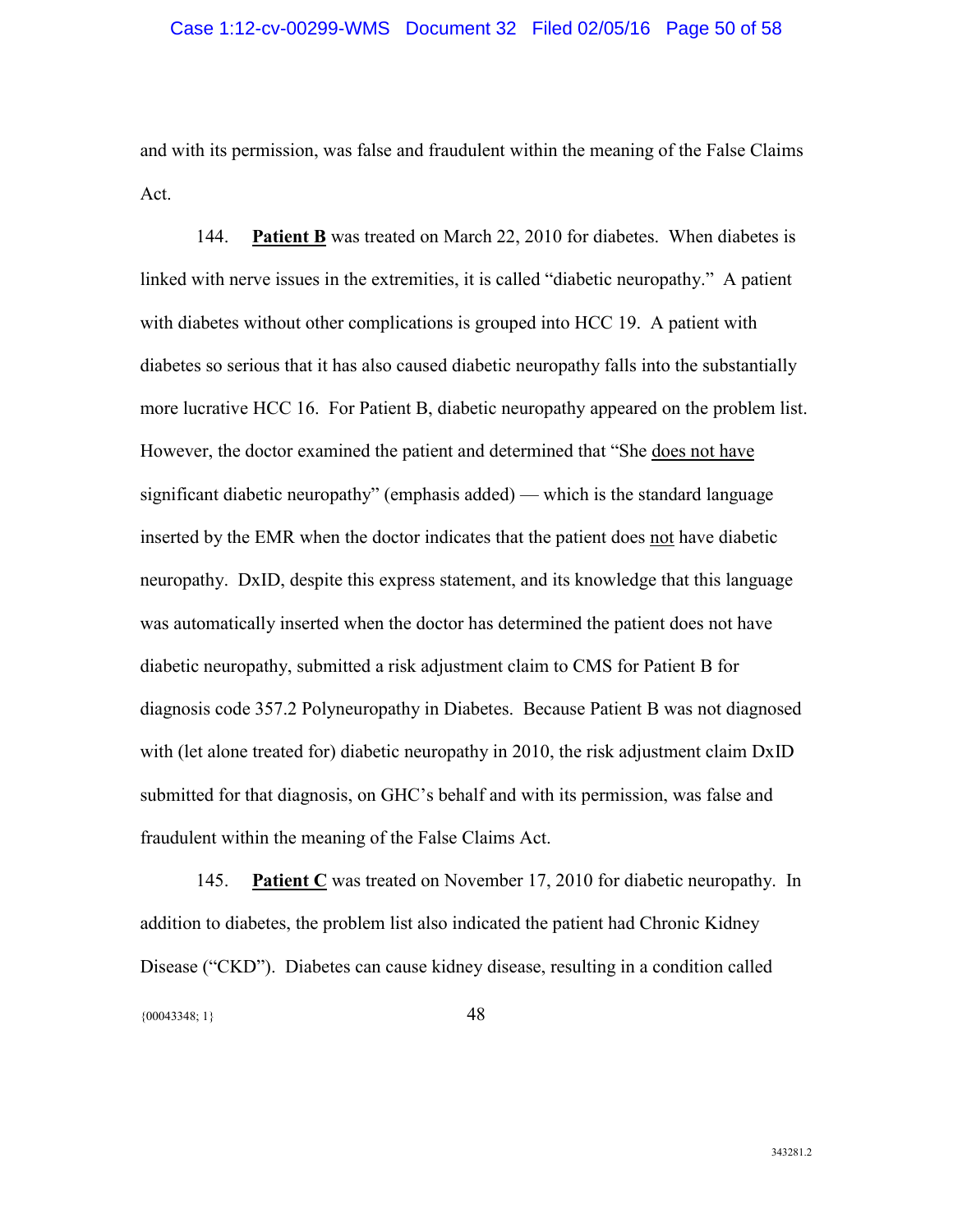### Case 1:12-cv-00299-WMS Document 32 Filed 02/05/16 Page 51 of 58

diabetic nephropathy, but a diabetic patient with CKD does not necessarily have diabetic nephropathy. In many cases, a patient's CKD and diabetes are independent of each other. Where a patient's diabetes is so severe that it causes CKD, the patient is so ill that he or she is likely to be substantially more expensive to treat. Accordingly, the HCC for diabetes with diabetic nephropathy is significantly more lucrative than the HCC for diabetes alone.

146. In Patient C's case, the doctor tested the patient specifically for albumin, a protein indicating the presence of diabetic nephropathy. The doctor explicitly found the patient "[did] not have significant diabetic nephropathy." (emphasis added). Despite the fact that the diagnosis had specifically been ruled out by a physician on the referenced visit date, DxID added and submitted code 250.4 Diabetes with Renal Manifestations. Because Patient C was not diagnosed with (let alone treated for) diabetic nephropathy in 2010, the risk adjustment claim DxID submitted for that diagnosis, on GHC's behalf and with its permission, was false and fraudulent within the meaning of the False Claims Act.

{00043348; 1} 49 147. **Patient D** was treated on February 11, 2010 by a family practice physician for cardiology-related issues. During the visit, there was no mention of or reference to an old myocardial infarction ("old MI"). Patient D received several ECGs in 2009 that revealed inconsistent results as to the presence of an old MI. Submitting a risk adjustment claim for old MI based on the February 2010 visit is triply wrong, because: (1) the treating physician gave no indication she had diagnosed the patient with an old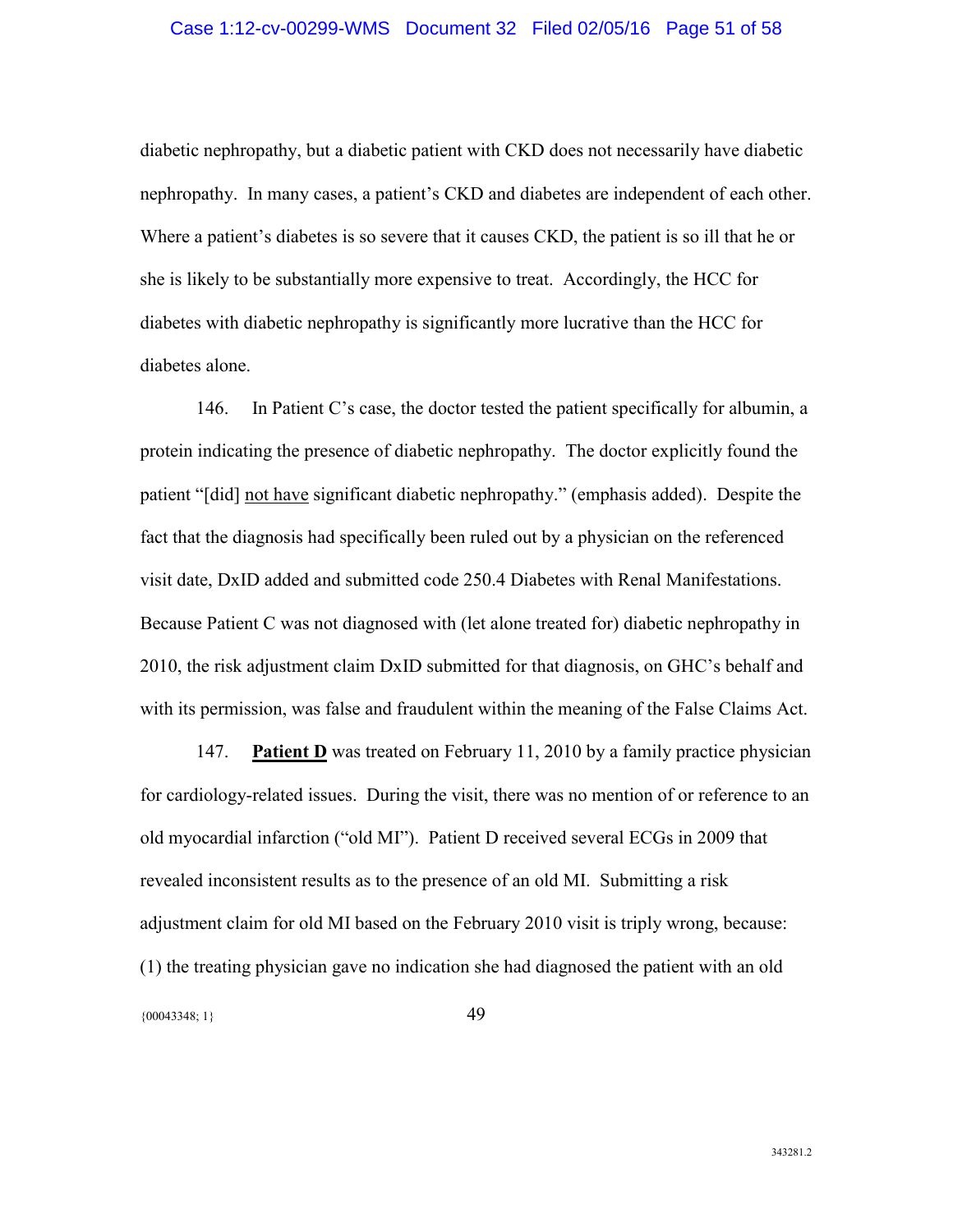MI, let alone that such a diagnosis had affected her treatment of the patient; (2) the 2009 ECG that revealed an old MI was a diagnostic test performed by a technician, not treatment provided in a face-to-face encounter with a qualified provider as required to support a risk adjustment claim; and (3) the 2009 ECG report fell outside of the relevant time period (calendar year 2010). Nevertheless, DxID submitted a risk adjustment claim for diagnosis code 412, old MI. Because the patient was never diagnosed with (let alone treated for) an old MI during 2010, the risk adjustment claim DxID submitted for that diagnosis, on GHC's behalf and with its permission, was false and fraudulent within the meaning of the False Claims Act.

148. These are but a few select representative examples of the types of false risk adjustment claims that DxID and GHC conspired to submit and did submit to CMS.

149. GHC estimated that CMS would pay it more than \$12 million for the risk adjustment claims DxID submitted on GHC's behalf for the 2010 service year. If 74% of those claims were erroneous (consistent with the error rate Relator has found during her review), GHC and DxID have submitted and conspired to submit more than \$8 million in false claims to the United States.

150. Based on the most recent reports Relator possessed before leaving GHC, she estimates that DxID submitted in excess of \$23.3 million in risk adjustment claims on GHC's behalf for the 2011 service year.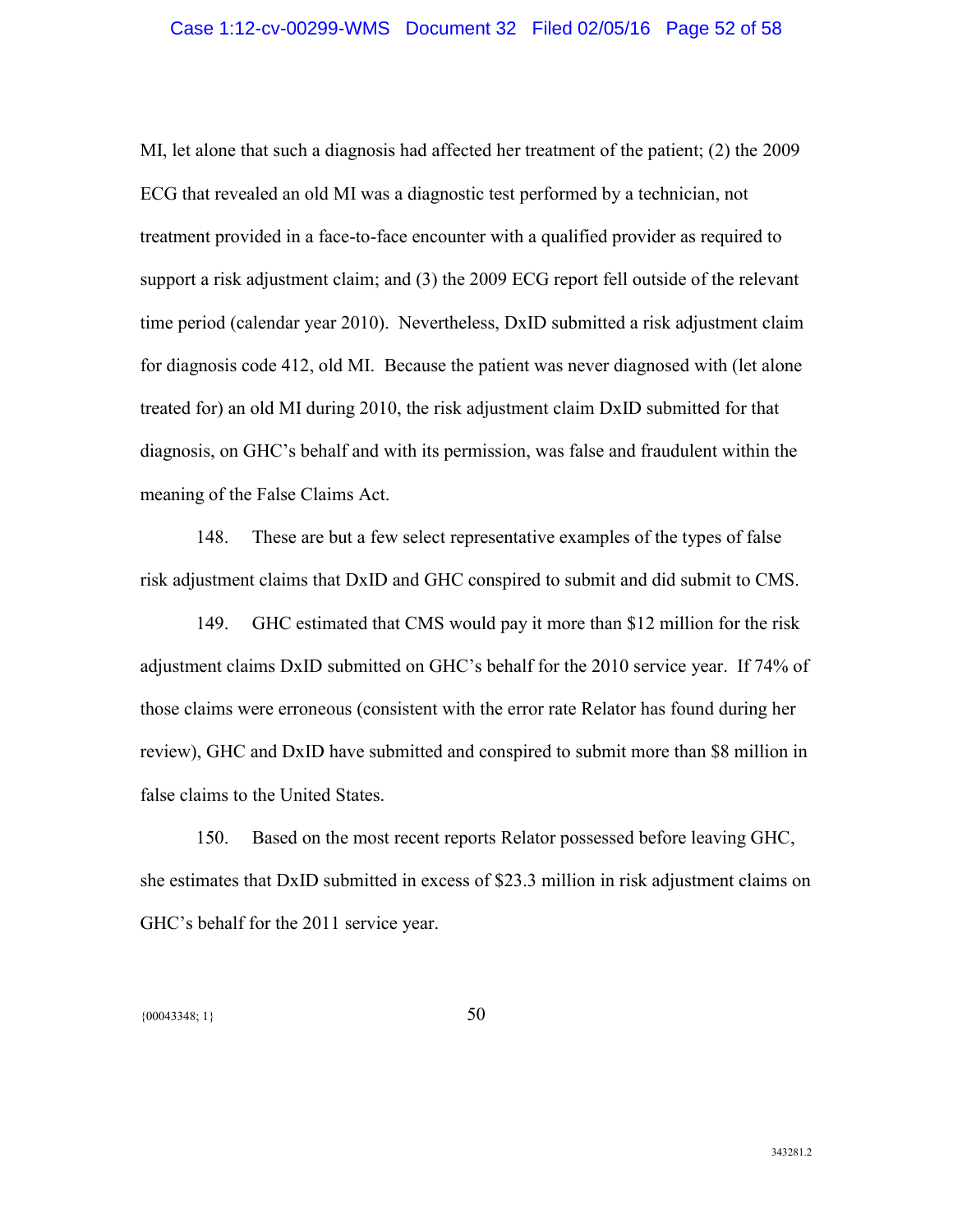### **C. DxID and IH Submitted and Conspired to Submit False Risk Adjustment Claims on IH's Behalf**

151. As noted above, GHC learned about DxID when an Independent Health executive told GHC's CEO that Independent Health had been using DxID's algorithms and methodologies in the past and had seen a significant positive financial impact.

152. Because DxID was created under IHC in the Fall of 2011 — mere months before it began working for GHC — it is highly likely the algorithms and procedures DxID used to review IH's risk adjustment claims are the same as the procedures used to review GHC's claims.

153. IH and DxID also submitted unsupported risk adjustment diagnosis codes to CMS through the use of physician "queries" and addenda to medical records. In short, in situations where DxID (and IH) suspect a patient may have a condition notwithstanding the fact the patient's treating physician neither diagnosed nor treated the condition in the year in question —  $DxID$  (and IH) send the treating physician a form often many months or more than a year after the fact — asking them to claim the diagnosis was treated.

154. Relator learned about DxID and IH's use of the "addendum" process because DxID tried to convince GHC to do the same. Specifically, DxID pitched the practice during a May 22, 2012 meeting. DxID reported that Independent Health had been doing it for five years, and that it was lucrative.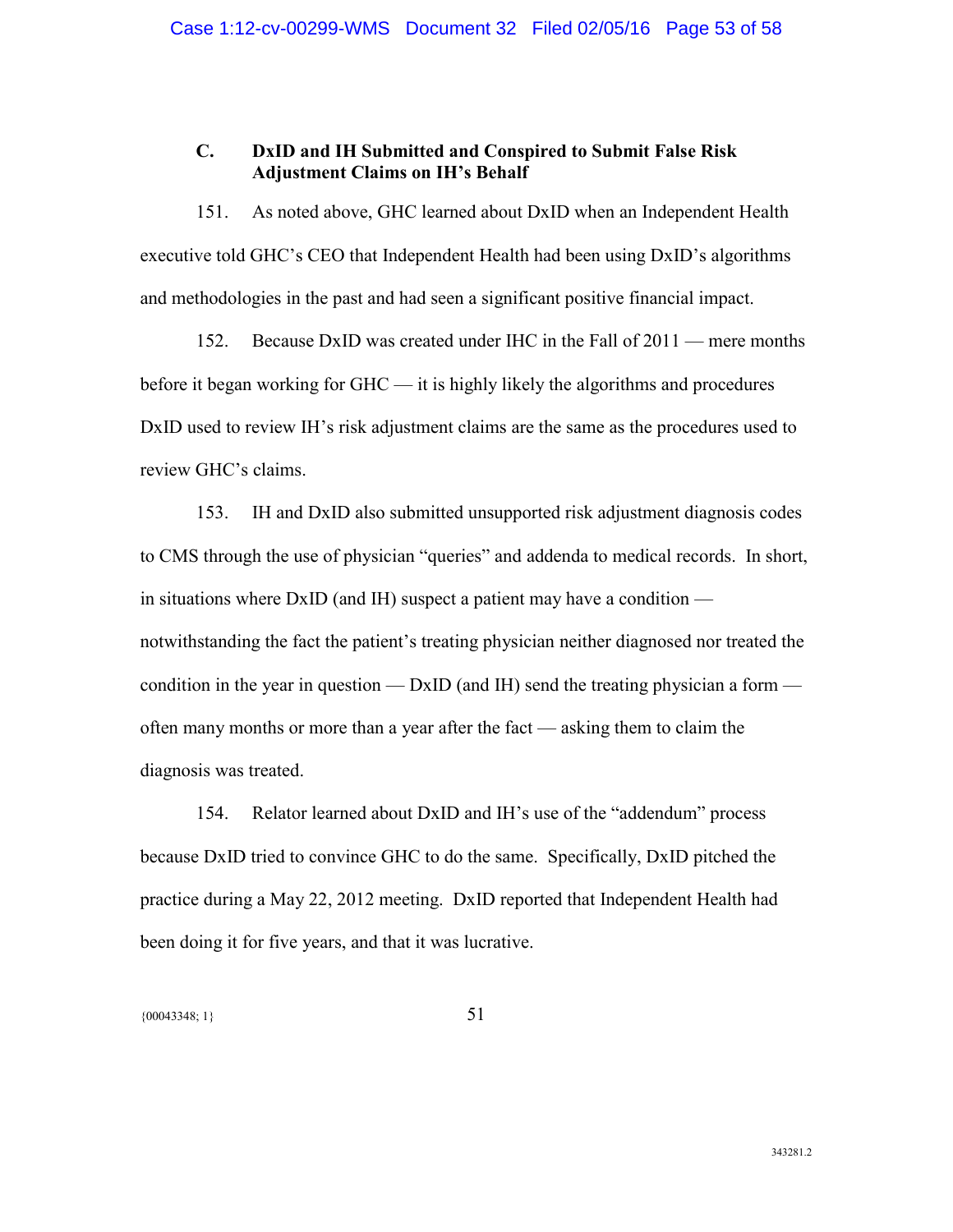155. According to a policy document DxID gave to GHC, (see Exhibit 5), DxID reviews patient medical records to find conditions that DxID believes the patient likely has, but for which he or she had not yet been treated during the relevant treatment year (or for which treatment documentation is absent). DxID then sends the patient's treating physician(s) a standardized letter that essentially asks the doctor to claim again, often months after the fact and contrary to the contemporaneous medical records — that the patient was treated for the condition DxID wants to submit a claim for. See also Exhibit 6, Sample Addendum Form.

156. The addendum forms are drafted to lead physicians to certain diagnoses. Rather than pose an open ended question regarding the meaning of a particular entry in the patient's medical record, a physician is provided with a list of possible conditions and told that DxID (or the health plan) believes the patient has those conditions. See Exhibit 6. The conditions on the form have check boxes next to them. The instructions direct physicians to "select any that apply." All conditions listed on the sample form correspond with diagnoses that may be used for the submission of a risk adjustment claim.

157. Medical records may only be changed after the date of service when, and to the extent, the physician remembers the service and can attest to what s/he actually considered and treated at the time.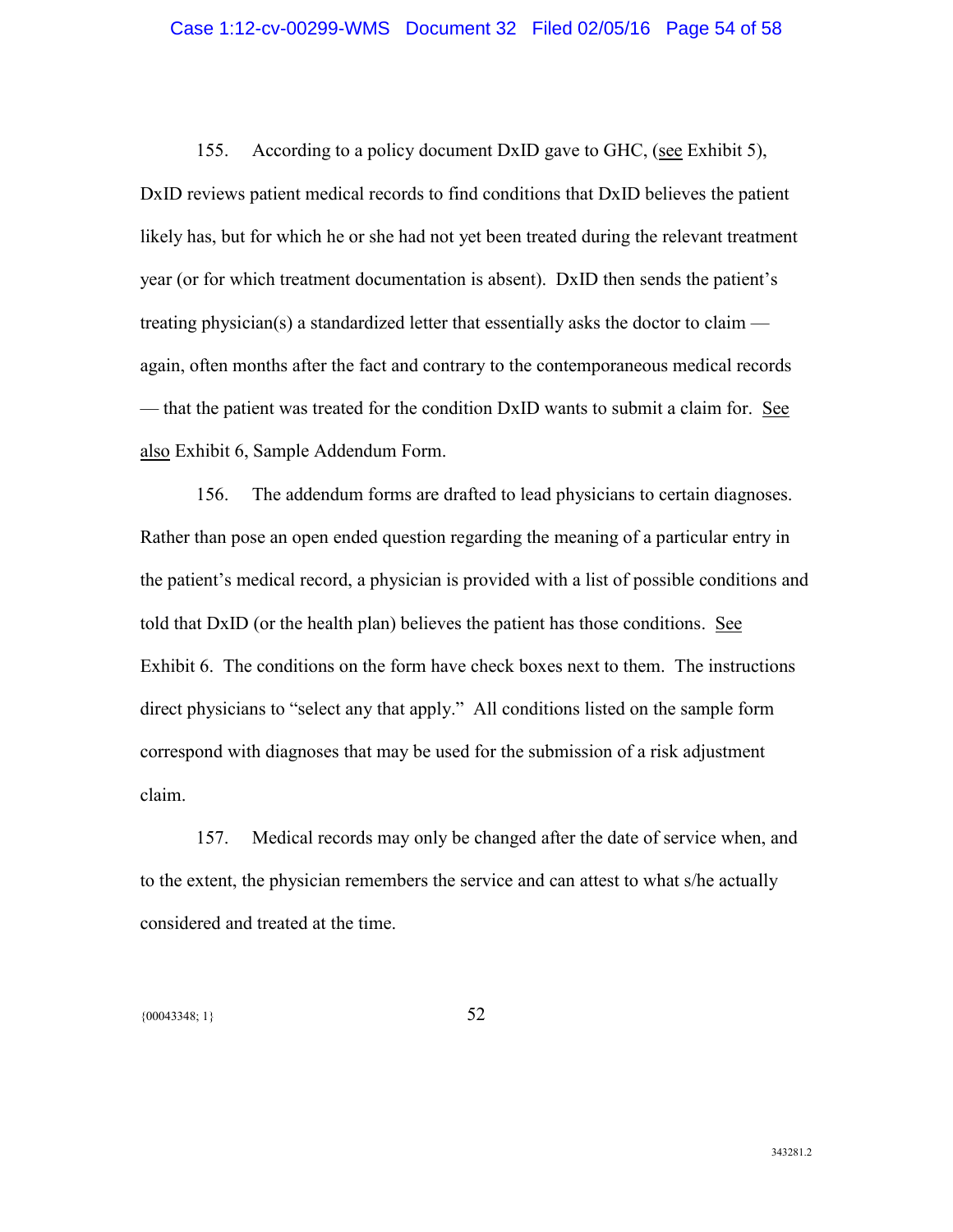158. Through the addendum process, IH and DxID pressure physicians to improperly amend medical records to include diagnoses for conditions that were not supported in medical record documentation. IH and DxID systematically pressure physicians to improperly amend medical records with new, high value HCCs. This has resulted in the submission of fraudulent risk adjustment claims to CMS.

159. For these reasons, Relator believes, and on that basis alleges, that IH and DxID have submitted and conspired to submit false risk adjustment claims to CMS on IH's behalf using the same or substantially similar fraudulent processes and procedures as those DxID used in connection with its fraudulent review and submission of risk adjustment claims for GHC. Relator also believes, and on that basis alleges, that IH and DxID have submitted and conspired to submit false risk adjustment claims using the query and addendum process to document additional risk adjustment diagnosis codes.

#### **COUNT I**

### **Violations of the Federal False Claims Act 31 U.S.C. §§ 3729(a)(1)(A)–(C), (G)**

160. Relator realleges and incorporates by reference the allegations made in Paragraphs 1 through 159 of this Complaint.

161. This is a claim for treble damages and forfeitures under the Federal False Claims Act, 31 U.S.C. §§ 3279–33, as amended.

{00043348; 1} 53 162. Through the acts described above, Defendants, their agents, employees, and co-conspirators, knowingly presented, or caused to be presented, to the United States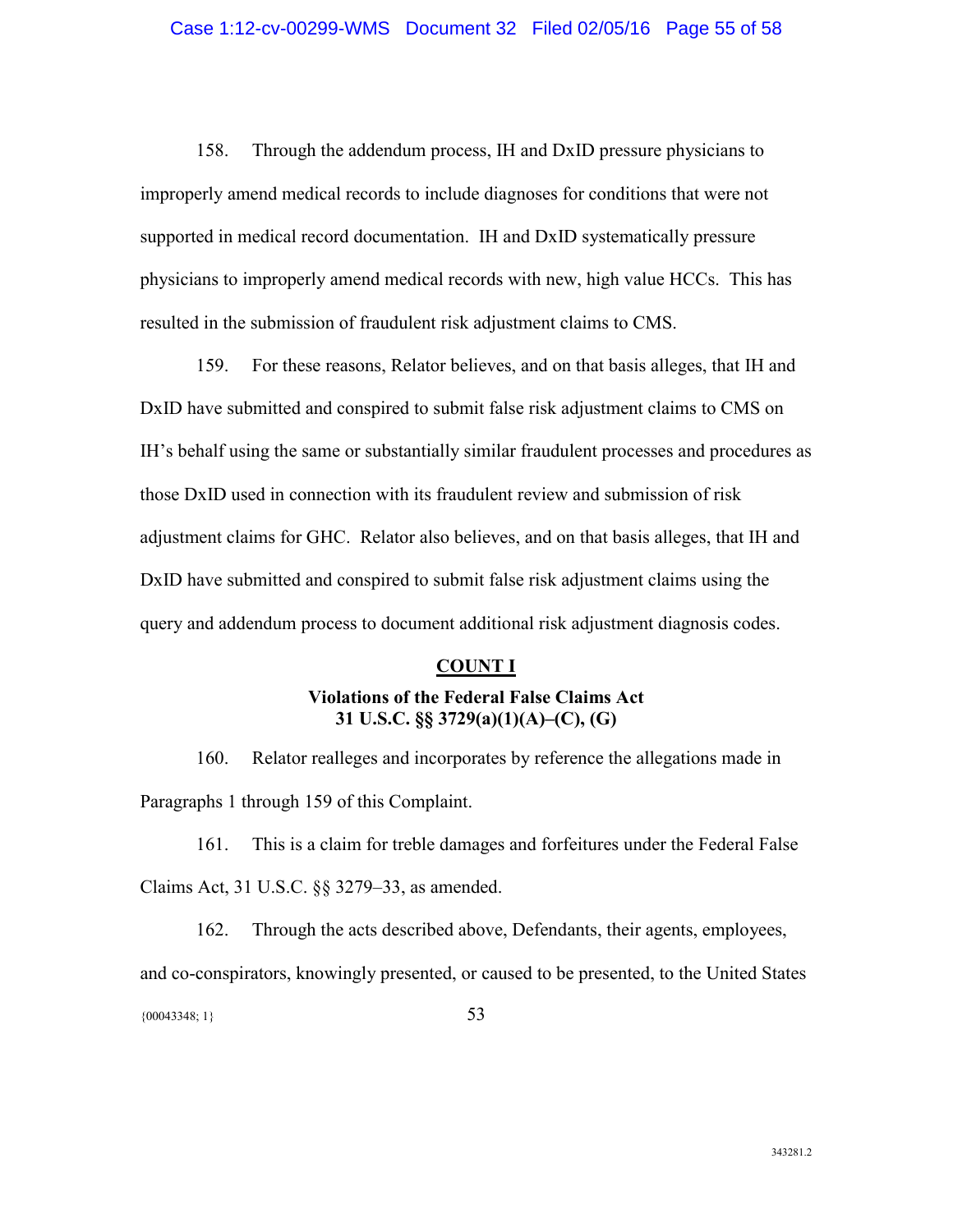### Case 1:12-cv-00299-WMS Document 32 Filed 02/05/16 Page 56 of 58

false and fraudulent claims, and knowingly failed to disclose material facts, in order to obtain payment or approval from the United States and its contractors, grantees, and other recipients of its funds.

163. Through the acts described above, Defendants, their agents, employees, and co-conspirators, knowingly made, used, and caused to be made and used false records and statements, which also omitted material facts, in order to induce the United States to approve and pay false and fraudulent claims.

164. Through the acts described above, Defendants, their agents, employees, and co-conspirators, knowingly made, used, and caused to be made and used false records and statements material to an obligation to pay and transmit money to the United States, and knowingly concealed and improperly avoided and decreased an obligation to pay and transmit money to the United States.

165. Through the acts described above, Defendants, their agents, employees, and other co-conspirators knowingly conspired to submit false claims to the United States and to deceive the United States for the purpose of causing the United States to pay or allow false or fraudulent claims.

166. The United States, unaware of the falsity of the records, statements, and claims made and submitted by Defendants, its agents, employees, and co-conspirators, and as a result thereof, paid money that it otherwise would not have paid.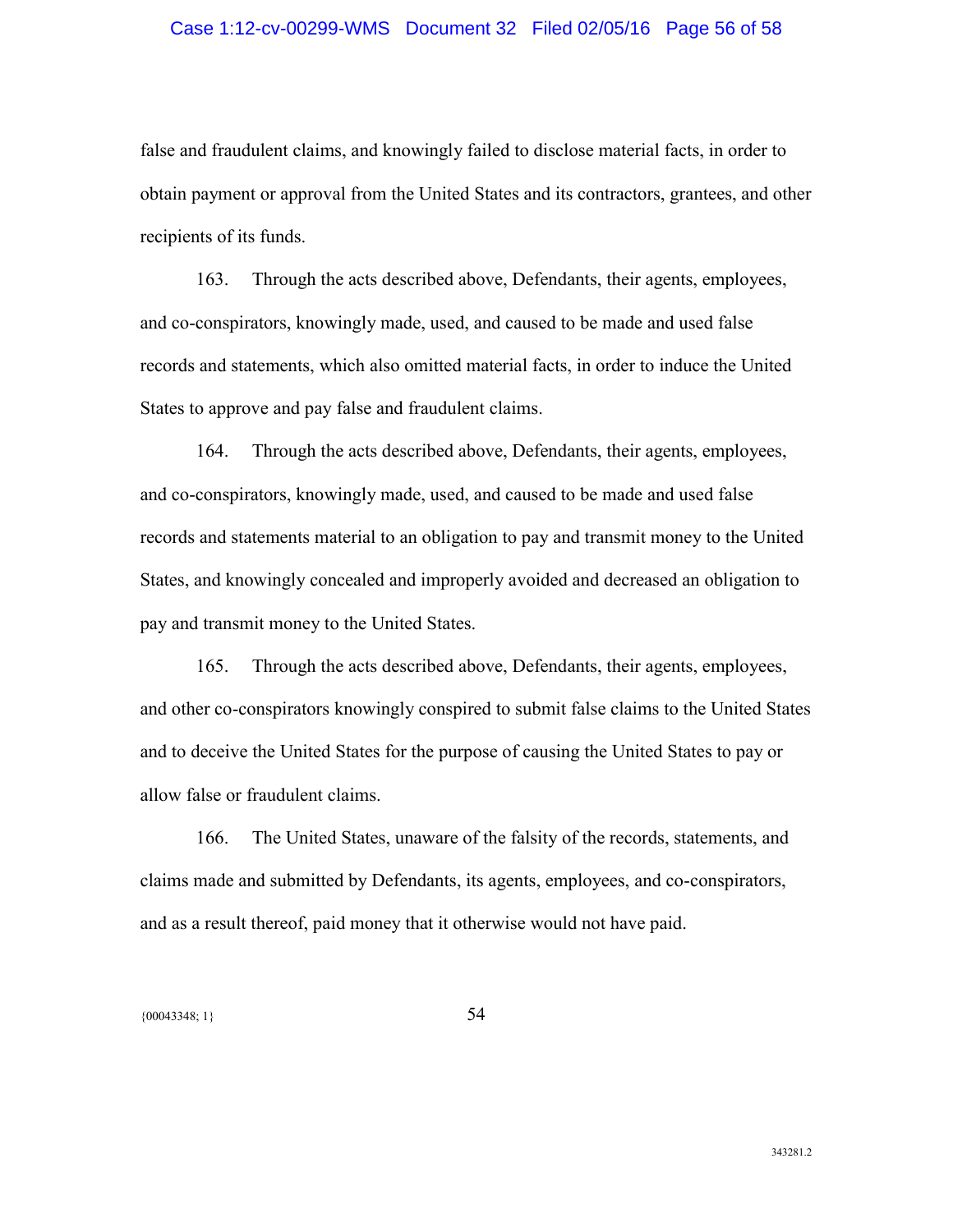167. By reason of the payments made by the United States, as a result of Defendants' fraud, the United States has suffered millions of dollars in damages and continues to be damaged.

### **PRAYER**

WHEREFORE, qui tam plaintiff Teresa Ross prays for judgment against the defendants Group Health Cooperative, Independent Health Association, Independent Health Corporation, DxID LLC, Dr. John Haughton, and Betsy Gaffney ("Defendants") as follows:

1. That Defendants cease and desist from violating 31 U.S.C. §§ 3729–33.

2. That the Court enter judgment against Defendants in an amount equal to three times the amount of damages the United States has sustained as a result of Defendants' actions in violation of the Federal False Claims Act, as well as a civil penalty of \$11,000 for each violation of 31 U.S.C. § 3729;

3. That Relator be awarded the maximum amount allowed pursuant to 31 U.S.C. § 3730(d) of the Federal False Claims Act;

4. That Relator be awarded all costs of this action, including attorneys' fees and expenses; and

5. That the United States and Relator receive all such other relief as the Court deems just and proper.